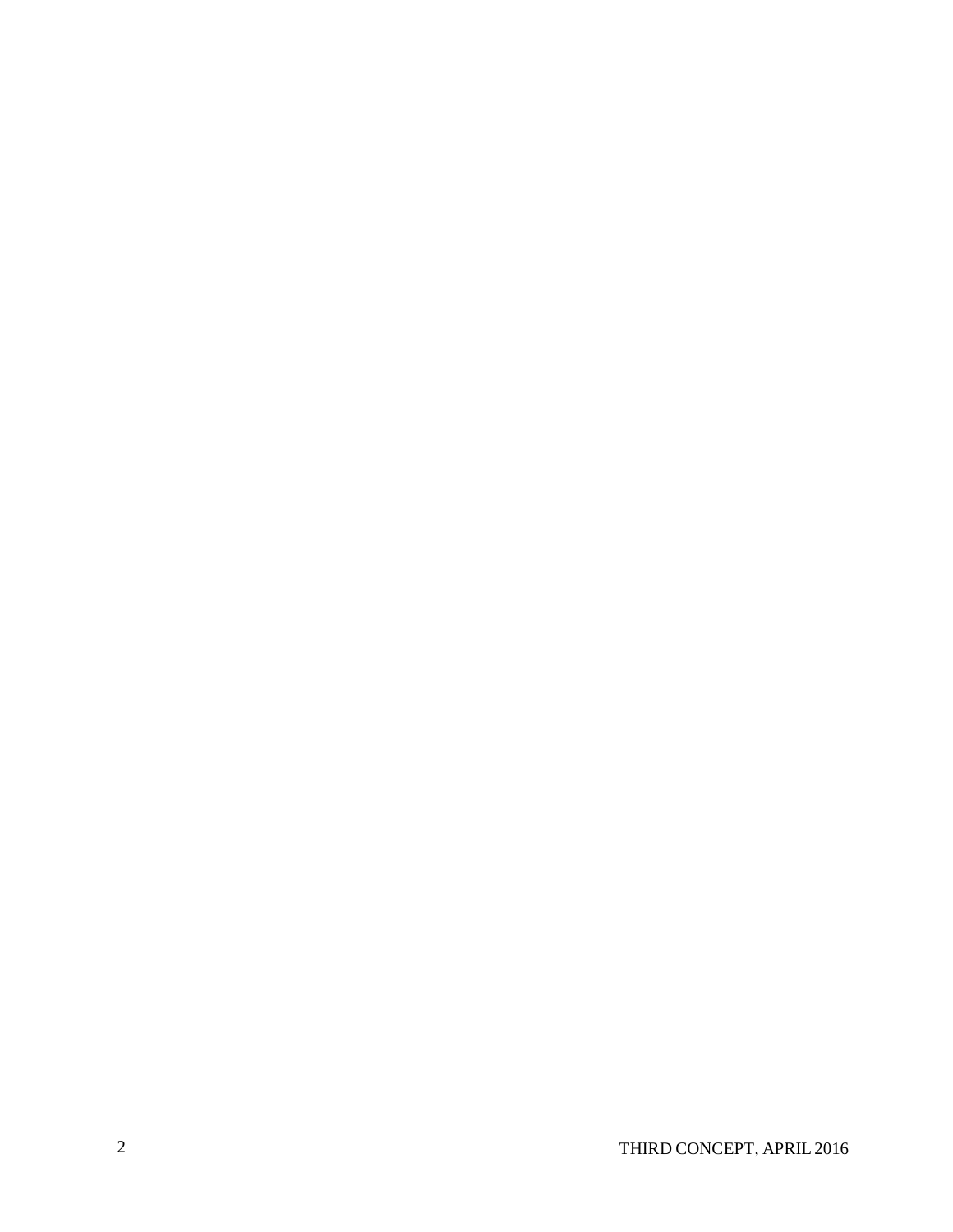

# **An International Journal of Ideas**

#### **Vol. 30 No. 350 APRIL 2016 Rs. 20. 00**

**Third Concept** aims at providing a platform where a meaningful exchange of ideas can take place among the people of the Third World. The attempt will be to communicate, debate and disseminate information, ideas and alternatives for the resolution of the common problems facing humankind. We welcome contributions from academics, journalists and even from those who may never have published anything before. The only requirement is a concern for and desire to understand and take the issue of our time. Contributions may be descriptive, analytical or theoretical. They may be in the form of original articles, reactions to previous contributions, or even a comment on a prevailing situation. All contributions, neatly typed in double space, may be addressed to:

| Editor                    | Consulting Editor   |
|---------------------------|---------------------|
| <b>Babuddin Khan</b>      | M. L. Sharma        |
| Managing Editor           | Art Director        |
| R. Prudhvi Raju           | Purba Roy           |
| <b>Business Executive</b> | Chief of Production |
| R.S.Rawat                 | N. P. Agarwal       |

While the Editor accepts responsibility for the selection of materials to be published, individual authors are responsible for the facts, figures, and views in their articles. However, the Editor reserves the right to edit the articles for reasons of space and clarity.

> **Published, Printed and Owned by** Babuddin Khan Third Concept LB - 39, Prakash Deep Building, 7, Tolstoy Marg, New Delhi-110 001. Phones : 23711092, 23712249 Fax No: 23711092. E-mail : [third.concept@rediffmail.com](mailto:third.concept@rediffmail.com) Website: [www.thirdconceptjournal.co.in](http://www.thirdconceptjournal.co.in)

**Designed by**: **Pt. Tejpal**

## **INSIDE**

| Editorial                                    |    |
|----------------------------------------------|----|
| <b>National Interest!</b>                    | 5  |
| B.K                                          |    |
| India-Russia Relations in Regional Context   | 7  |
| Dr. Sachinkumar M. Kattimani                 |    |
| Recognising Nehru's Contribution             | 12 |
| Dr. Neeru Sharma                             |    |
| Religion, Politics and Indian Parliament     | 15 |
| Mrs. Meetu                                   |    |
| Relevance of Mahatma Gandhi Today            | 19 |
| Dr. Monica Chutani                           |    |
| Unemployment - A Social Problem              | 22 |
| C. R. Prasad Swain                           |    |
| Article 48A & Environmental Jurisprudence 24 |    |
| Ketki T. Kumaiyan                            |    |
| MNREGA and Empowerment of Women              | 30 |
| Channanarasimhappa & Dr G Sreeramulu         |    |
| Role of Assamese Women in India's            |    |
| Freedom Struggle                             | 34 |
| Raja Doley                                   |    |
| Interface between Agriculture &              |    |
| Globalization in Theni (Tamil Nadu)          | 37 |
| Mrs. S. Velanganni Dr.D.J Selvi Anitha       |    |
| & Mrs M. Akins Barween                       |    |
| Dairy and Livestock Growth in Theni          |    |
| (Tamil Nadu)                                 | 42 |
| A.Kalaivani                                  |    |
| <b>Representation of Dalit Women</b>         |    |
| in Local Rural Bodies                        | 48 |
| Dr. Jayanta Kumar Dab                        |    |
| <b>Assam-Nagaland Border Dispute:</b>        |    |
| Need for a New Framework                     | 53 |
| Ms. N. Nyejat Konyak                         |    |
| Malnutrition among children in Kerala        | 55 |
| Dr. Haseena V.A                              |    |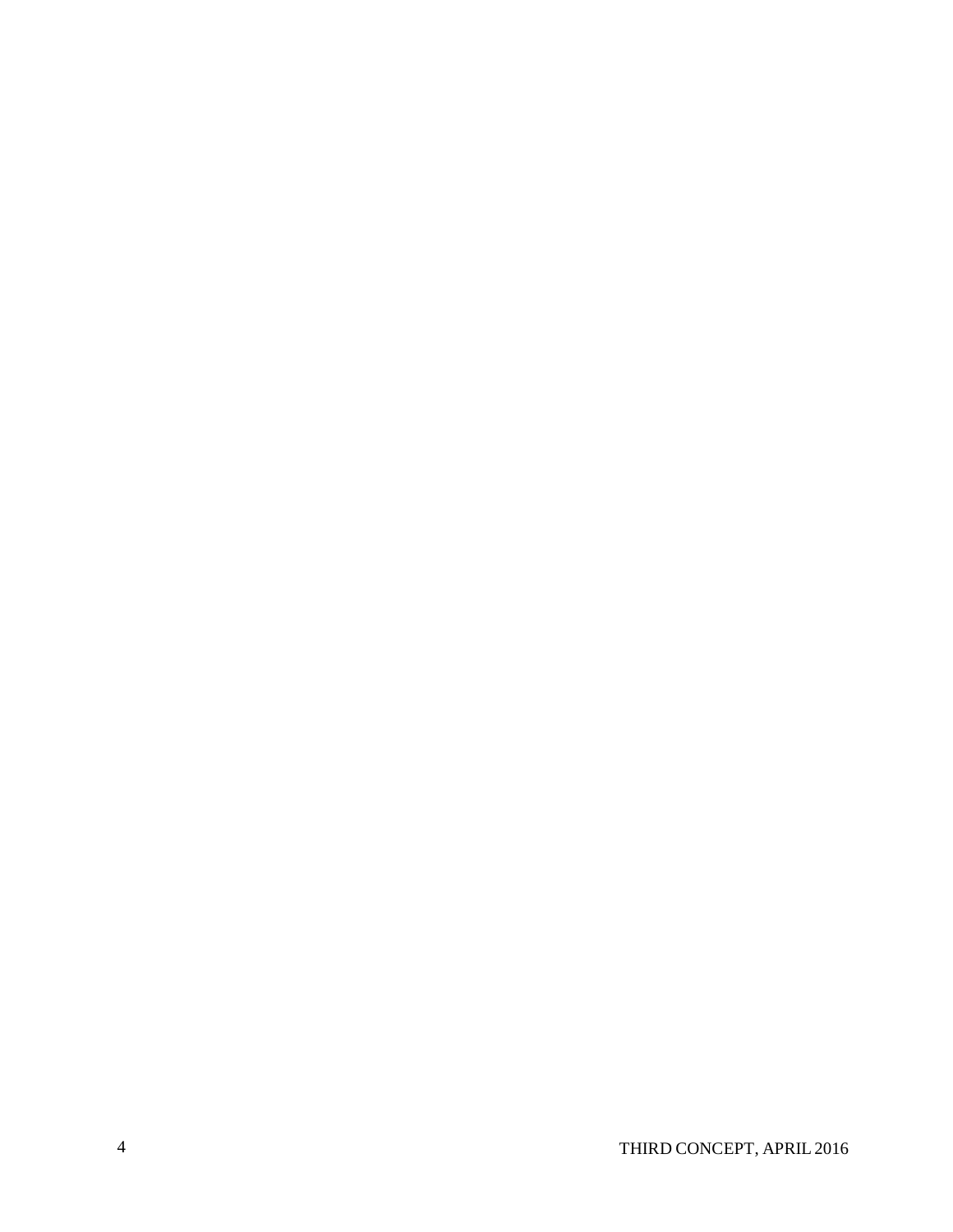## *Editorial*

# **National Interest!**

Imost all political parties swear by safeguarding India's national interest. Preservation of national interests in the realms of defence and foreign affairs are governed and nurtured by the well-defined and set norms estab lmost all political parties swear by safeguarding India's national interest. Preservation of national interests in the realms of defence and foreign affairs are governed and nurtured by the well-defined and set norms established over the years since the attainment of India's independence and all by each political party according to its own whims and fancies. Recent developments in country's prestigious institutions and the response of the ruling dispensation to these developments has given new perspectives to the national interest which has come to be construed in terms of 'national versus anti-national' and it has given rise to the debate on nationalism. Viewed in a broad spectrum, the terms "national", "nationalism" and "nation-state" came into vogue in Europe after the Westphalian Peace Treaties in the 17th century. According to some experts, the European concept of "nationalism" was never inclusive of the entire population even within the territory of the "nation" and it always invoked an "enemy within". The imperialistic nature of European "nationalism" has led many analysts to brand it as an aggrandizing nationalism.

The post-independent India adopted, what many experts have described, 'democratic nationalism', which developed in India during the national freedom struggle. Since India's freedom struggle was against the colonial rulers, it had to be inclusive, to mobilise every possible segment of the population for the cause. Likewise it had to develop solidarity with other such struggles, and for that reason had to have a fraternal rather than an aggrandizing relation with other Third World countries. According to one opinion, the contemporary Indian leadership, while adhering to 'democratic nationalism', had to put the welfare of the "people", as distinct from the greatness of the "nation" *per se*, as its central focus, a fact poignantly expressed by Gandhi when he said that the objective of freedom was to "wipe away the tears from the eyes of every Indian".

Thus, the concept of nationalism that developed in post-independent India was essentially a democratic and egalitarian nationalism as opposed to the aggrandizing European nationalism. Tolerance, accommodation and negotiation in the event of differences, not the use of brute force to enforce silence and assert hegemony are the salient traits of democratic nationalism. However, with the rise of Bharatiya Janata Party (BJP) to the national mainstream politics, especially from the 1990s onwards, efforts were underway to redefine the parameters of nationalism. Much greater political space was provided for the affirmation of Hindu identity, which according to BJP zealots, couldn't be separated from Indian nationhood.

During 1999-2004, when BJP-led National Democratic Alliance (NDA) was the ruling dispensation at the Centre, it always flaunted its Hindutava nationalism and the emphasis has become more louder after Narendra Modi-led government was installed at the Centre in May 2014. The recent incidents in JNU, Hyderabad University and other institutions of higher education have been turned into debate over 'national' *versus* 'anti-national.' Some experts are of the view that the revival of the Hindutva plank in the name of nationalism *versus* sedition is perceived across the Sangh Parivar as an important political and ideological achievement in the early months of 2016, particularly in view of the significant reverses suffered by the BJP in the Assembly elections in Bihar and Delhi in 2015.

The BJP-led NDA government finds itself cornered over its economic and political failures in the past couple of years. Rising unemployment, economic distress across vast stretches of the rural hinterland, price rise, recent electoral failures, and a policy paralysis has put the government on the back foot. Following Rohith Vemula's suicide, the government was also perceived as anti-Dalit. The increasing social cleavages, worsened by the economic distress, perhaps forced the BJP to deflect public attention from the major issues, even at the cost of civil liberties ensured to Indian citizens in the Constitution. The nationalism debate has reportedly given a fresh lease of life to the BJP and the Sangh Parivar to energize its cadre and distract public attention from serious problems plaguing the country. Concurrently, these developments have also brought together secular political organizations like Left parties, the Congress, the S.P., the Bahujan Samaj Party (BSP) etc as never before. Self-interest of the parties seems to have superseded the national interest and it abodes ill for the country.

-BK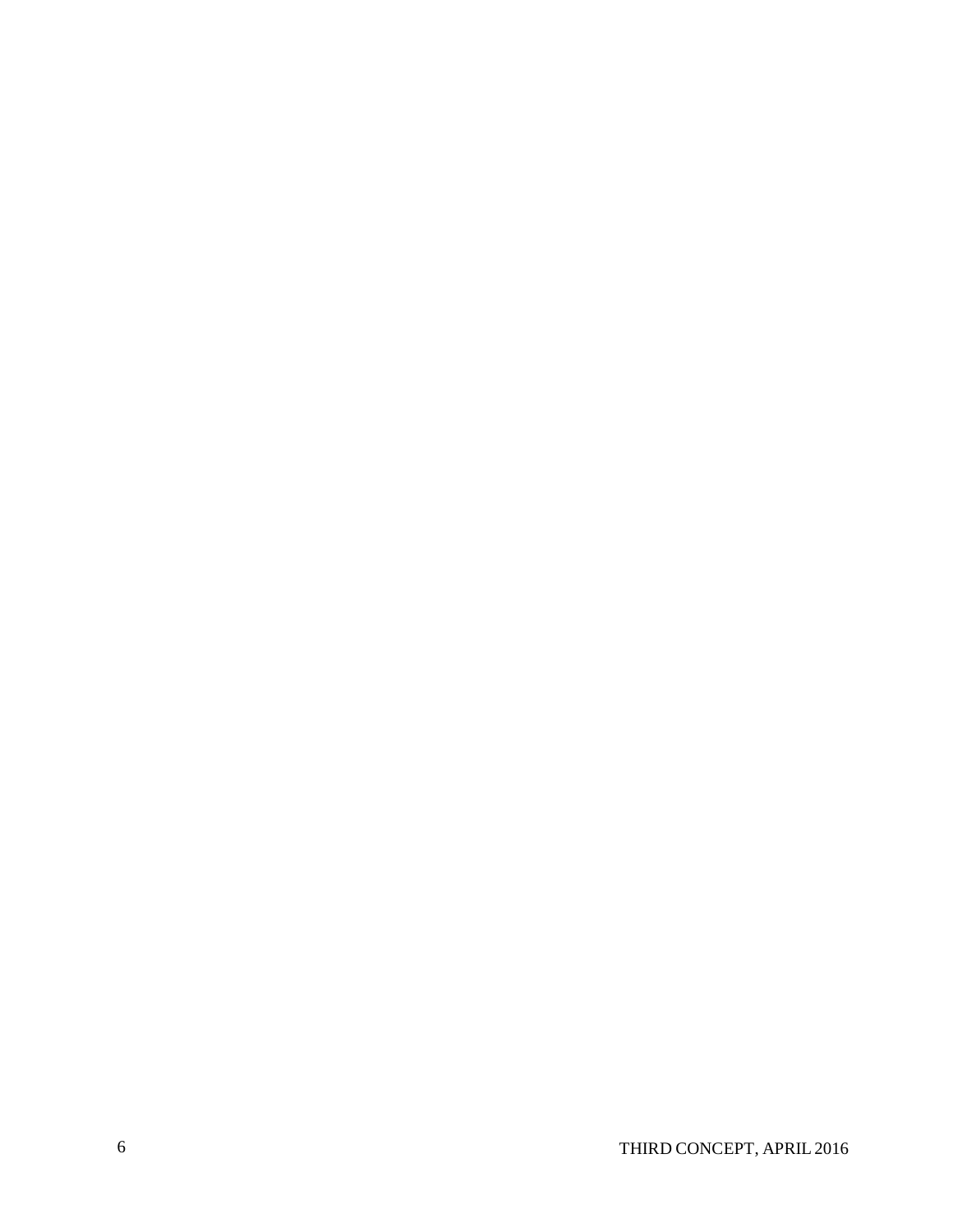## **India-Russia Relations in Regional Context**

Dr. Sachinkumar M. Kattimani\*

[*In the changing dynamics of international politics set in motion by the end of the Cold War and the break-up of the Soviet Union in 1991, there were paradigm shifts in the nature of relations among countries. India and the Russian Federation, however, were soon able to find a new basis for re establishing their close and friendly relations. Within a span of nine years, Indo-Russian relations have evolved into a strategic partnership. This implies a qualitative higher level of relationship reflecting mutual trust and confidence. It was this compatibility of geopolitical and strategic interests that augured well for Indo-Soviet ties in the past, although the context was different, and augurs well now for Indo-Russian ties.]*

The regional scenario has been in a state of<br>constant flux. For Indo-Russian relations,<br>the regional context presents not only new<br>challenges to their relationship, but new he regional scenario has been in a state of constant flux. For Indo-Russian relations, the regional context presents not only new opportunities as well, especially with a view to analyze India's relations with Russia.

#### **The Regional Context**

After the breakup of the erstwhile Soviet Union, there was uncertainty about the future of India's relations with the successor Russian Federation. Indian concern was whether the special relations it enjoyed would undergo a change or not. Immediately after the breakup of the Soviet Union, there was a debate even in Russia about its future policy towards South Asia. There was a view that Russian policy should be equidistant, in which both India and Pakistan enjoyed the same emphasis. Hence, in the early years, Russian policy towards India was one of benign neglect.

However, this phase soon gave way and in January 1993, during President Yeltsin's visit to India, the earlier treaty was replaced by a new one: The Treaty of Friendship and Cooperation. However, it was with Prime Minister Narasimha Rao's visit to Russia in June 1994 that Indo-Russian ties were put on a firm foundation. "The Moscow Declaration on the Protection of Interests of Pluralist States" signed by India and Russia has become the bedrock of the relations.

The Declaration drew attention not only to the nature of the challenges faced by the two countries, but also focused attention on the source from which this threat emanated for both. It also reiterated support of the signatories for each other's territorial integrity. This seemed highly important given the fact that India and Russia were battling with these challenges in Kashmir and Chechnya, respectively.

In the changed context, it was the space that lay between India and Russia that acquired significance. Once again, it was the commonality of their geopolitical interests that paved the way for the relationship to become strong and stable. Later, India and Russia backed opposition to the Taliban that had crystallized into the Northern Alliance. On the issue of religious extremism and terrorism, India and Russia share many commonalities: the source of tension, funding, training, etc.

India and Russia wanted a secular Central Asia working towards a democratic setup. From this perspective, stability and security were important. Instability hampers growth and helps in sustaining extremism and terrorism to an extent. Consequently, India and Russia have established institutional linkages to strengthen this aspect. To date, this commonality has not diminished. Russia views India as a major regional power

<sup>\*</sup> Guest Lecturer in Pol. Sc., P.G.Centre, Gulbarga University, Bidar, Karnataka.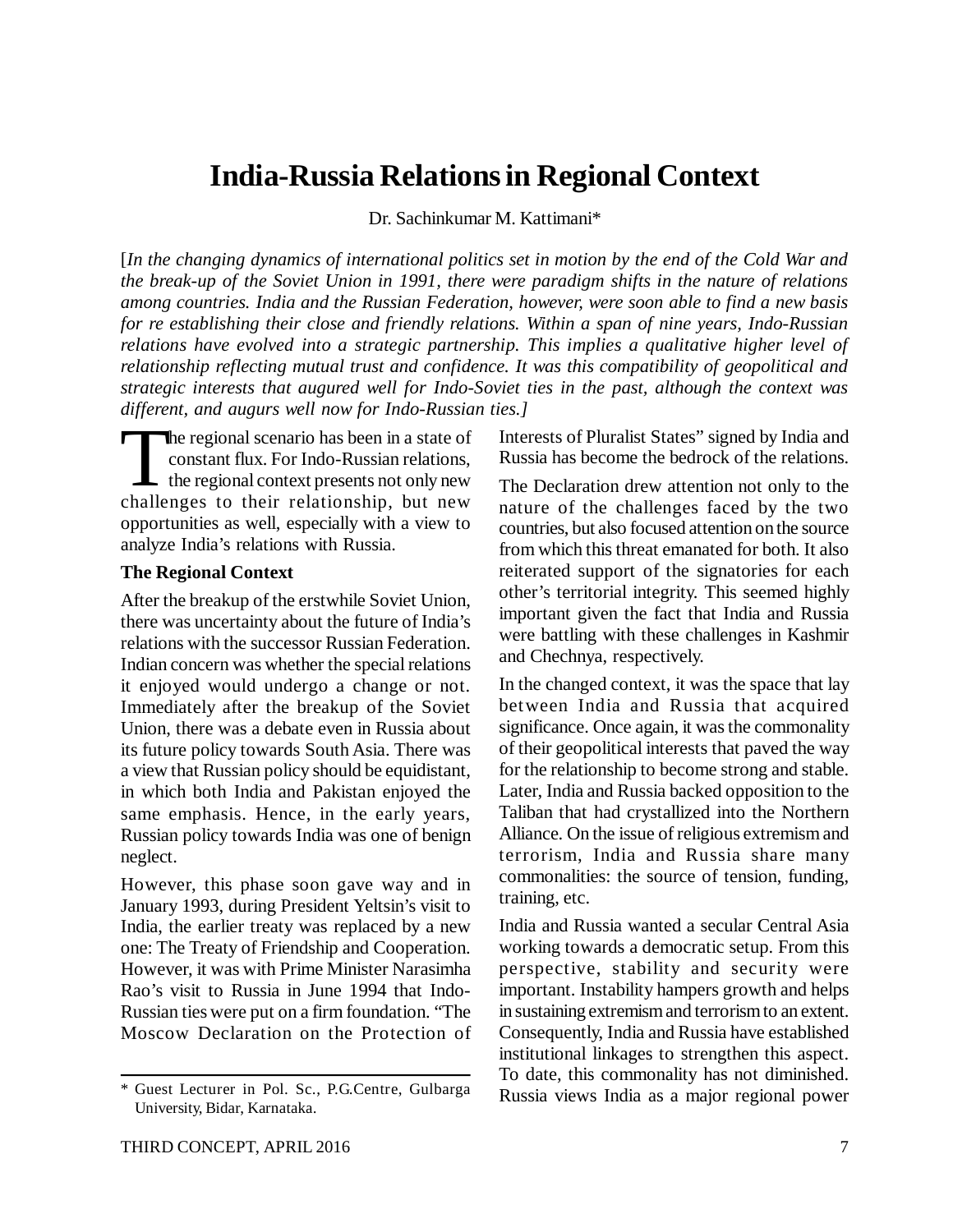whose involvement in international politics would make a positive contribution.

From Russia's vantage point, the unfolding developments in Europe, Eurasia, and the energy security issue were reminiscent of the Cold War mindset. Its response was the propagation of the idea of a multi-polar world. In this regard, a historic agreement with China on a "Multi-polar World and the Formation of a New World Order" was signed in Moscow in April 1997. This was the beginning of a partnership with China.

A multi-polar world is an order that is just, fair and democratic in which all nations are considered as equals and more importantly, enjoy equal security. It is a world order in which there is no place for hegemony. In this order, the UN would occupy a position of centrality. On its part, India upheld that the world order was not a unipolar one, as new centers of power and influence were emerging.

While acknowledging the need for a multi-polar world, the Indian approach was not in terms of blocs, but the need to maintain a balanced and stable world order. Since a uni-polar world could lead to instability, there was a need for a balancing force. Among the other initiatives taken by Russia is the idea of an India- Russia-China strategic triangle, coming together in the interests of the challenges faced by them in the region. During Primakov's visit to India in December 1998, he proposed at an informal level that India-Russia- China should come together to form a strategic triangle in the interests of peace and stability in the region.

The initial response of India was one of caution that could be explained by the fact that a strategic triangle implied common perceptions and convergence of interests *vis-à-vis* a common threat. Similarly, China expressed no opinion on this idea. One of the impacts of the events of 9/ 11 has been that China has developed a positive attitude towards the idea of trilateral cooperation. Possibly, the renewal of Pakistani-American cooperation could have had an impact on Chinese strategic thinking.

It was perhaps with the idea of furthering the cause of trilateral cooperation that President Vladimir Putin embarked on his Asian tour by visiting China and later India in December 2002. In a TV interview, Primakov said, "It is shared interest in maintaining security and stability in Central Asia and Afghanistan that may give flesh and blood to the idea of a Moscow-Beijing-Delhi triangle."

The foreign ministers of the three countries have been meeting on the sidelines of the UN General Assembly to discuss issues of common concern at the global and regional level. Issues such as energy security, trade and enhancing contacts have been discussed. In May 2005, the foreign ministers of the three countries had their first fullfledged meeting.

As mentioned before, the turn of the century saw fundamental changes in the region. The Western military presence in Afghanistan and Central Asia radically altered the geopolitical landscape. With the passage of time, Russia was convinced that a multilateral approach was best suited to the evolving situation. Russian foreign minister Sergei Lavrov in an interview said that multilateral approaches are the best solutions to global problems and regional conflicts.

With increasing focus on multilateral approaches, a regional grouping that has come into prominence is the Shanghai Cooperation Organization (SCO). Prior to the formation of the SCO in June 2001, it was known as the Shanghai Five with a limited agenda of maintaining peace and stability on the border and promoting a good neighborly attitude in the region. The Shanghai Five felt the need to transform itself into a regional grouping as the security problems in Central Asia became complicated and a collective approach was necessary.

The SCO's agenda expanded to include security and economic issues. The essence of the SCO lay in peace and good neighborly ties among the countries. The primary concern of China, an active participant of SCO, was the security of its periphery and its Xinjiang region. A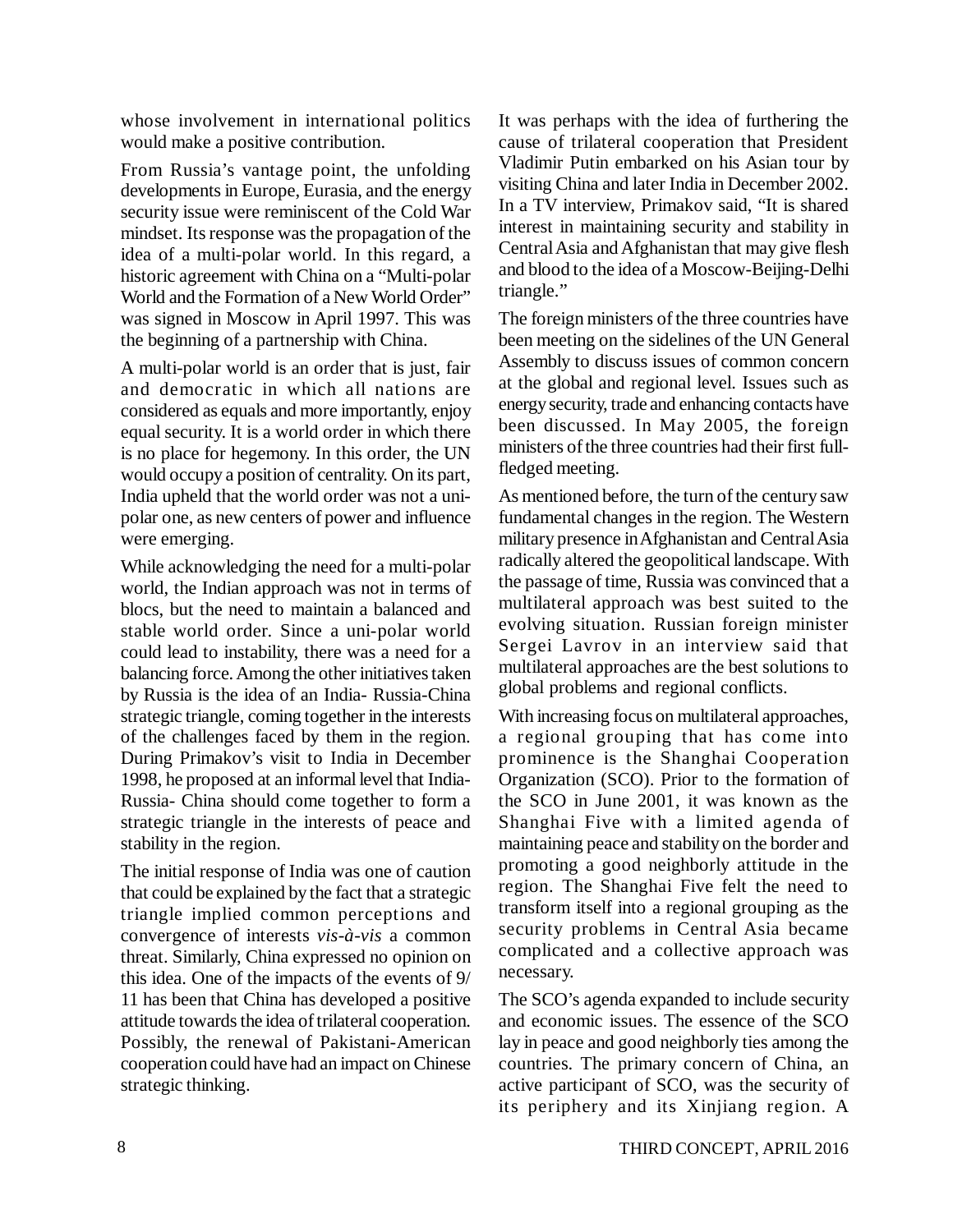declaration by the heads of the member states of the Shanghai Cooperation Organization (June 7, 2002) stated that the SCO has been established with a view to strengthening mutual trust, friendship and good neighborliness.

The objectives of the SCO were combating religious extremism, separatism, and terrorism, and, at the economic level, it meant energizing economic links. In August 2003, the first multilateral anti-terrorism military exercise was held within the framework of the SCO. At the wider political level, the SCO has expressed its views on issues of international significance. For instance, a statement issued at the end of the St. Petersburg Summit in 2002 reiterated support for the One-China Policy and the principle that "Taiwan is an inalienable part of China." Similarly, in a clear reference to the US-led war in Iraq, it was stated at the Moscow Summit in 2003 that "we have a common stance. There is no alternative to the UN as a universal organization in an international system."

Although the SCO has emerged as a proactive and dynamic regional grouping, it nevertheless faces certain challenges. A great deal depends on the nature of Russia-China relations, the two most powerful players in SCO. In the opinion of the author, differences among them cannot be discounted. Similarly as the Russian and Central Asian societies evolve towards democracy and openness, albeit slowly, would their perception of SCO also undergo a change?

Moreover, the SCO faces a challenge from the CSTO, of which Russia is an active member. The CSTO also espouses similar objectives. For the present, it seems that the SCO is not likely to expand its membership. Currently, there are India, Iran, Mongolia and Pakistan as countries with observer status in the SCO.

India could play an effective role in the grouping. Firstly, India has a rich experience in multilateral diplomacy. After all, it was the founder of the Non-Aligned Movement. India has also been a member of G–77, South-South Cooperation, etc. Secondly, Indian experience in combating extremism, terrorism and separatism could be useful. Indian membership would certainly make it broad based, and given India's rising profile, would certainly lend weight to the SCO.

It appears that for China, the SCO is a tool to engage with Central Asia for the foreseeable future ensuring its core objective of maintaining peace, stability and good neighborliness on its common borders.

The CSTO, a Russian initiative, is also emerging as an active grouping, although its focus appears to be on military and vigorous defense cooperation among the member states. The CSTO is not likely to open its membership to states other than those of the post-Soviet space. As mentioned, this emphasis on multilateralism has to an extent diluted the regional context of Indo-Russian relations, especially when India is not a full member of these regional groupings. India's role is stymied in this situation. New areas of cooperation have nevertheless emerged. One area is joint cooperation in Central Asia. India and Russia stand to benefit by increasing their involvement in Central Asia.

The systemic transformation in these countries is still incomplete. India-Russia cooperation in broadening the basis of the Central Asian states' economy is probable in the spheres of textiles or textile machinery, light industry, and agriculture in the use of new farming techniques. In addition, Central Asia's industrial base shows that light and food industries are common to all. This is followed by machine building, metal processing and ferrous metallurgy. Indian experience in operating a Soviet type of industrial infrastructure could be useful.

At another level, Indian managerial skills can be matched with Russian expertise in upgrading, modernizing and building new enterprises in the medium- and small-scale sector. Indian and Russian cooperation in the energy sector as well as the defense industries located in Kazakhstan, Kyrgyzstan, and Uzbekistan could be accelerated. India has already invested nearly \$2.7 billion in the Sakhalin project on natural gas. Indian cooperation in building the export pipeline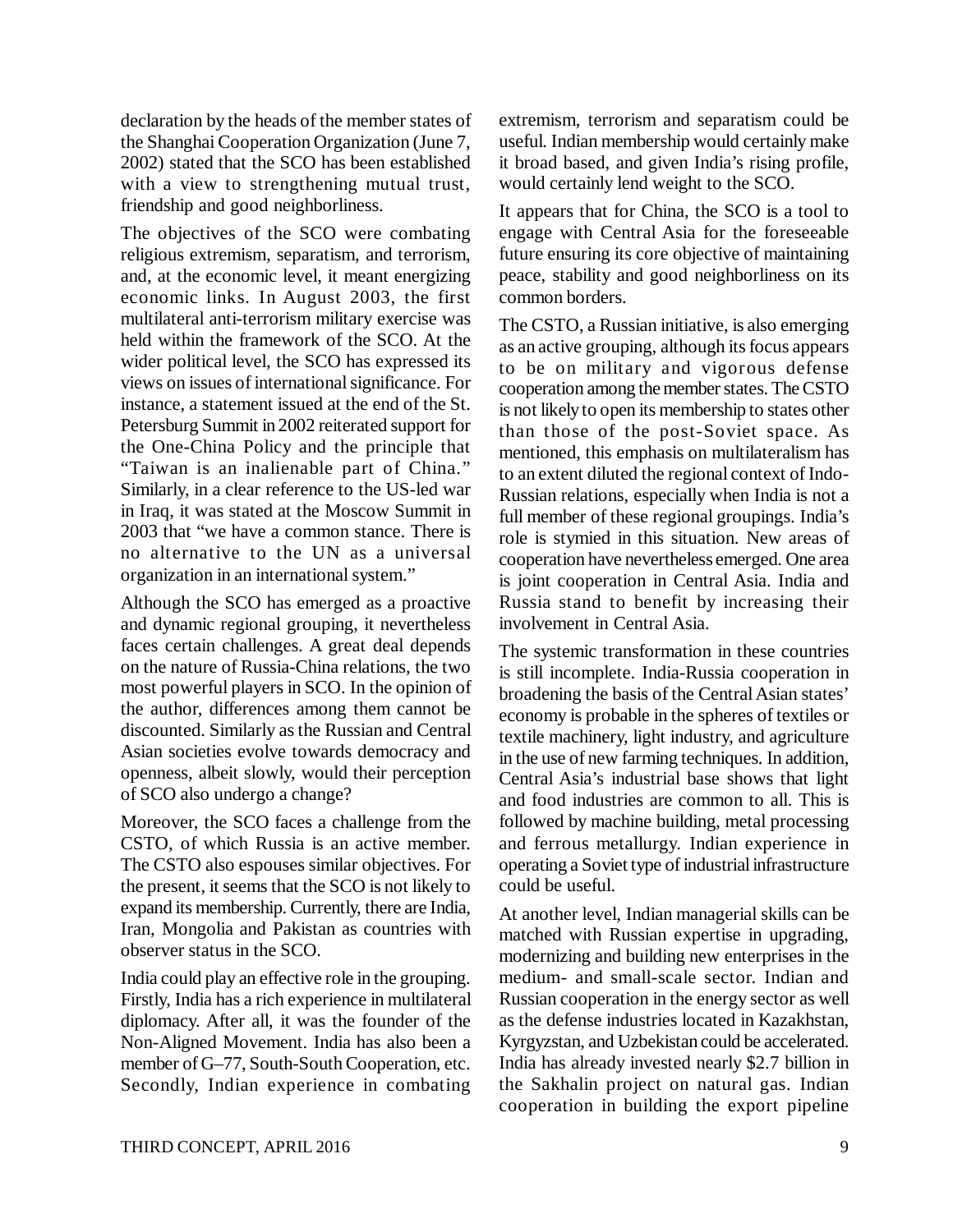infrastructure holds significant promise.

Secondly, India-Russia cooperation in the developmental activities of Central Asia can be accelerated if they can provide the landlocked countries access to the outside world. In this regard, the North-South Corridor connecting St. Petersburg with Mumbai is the best option. The corridor, a combination of sea, rail, and road routes was planned in 2000 with Russia, Iran, and India agreeing to this ambitious project. Russia has already constructed a container terminal at Ol'ia and Makhachkala on the Caspian Sea.

On July 1, 2003, Kazakhstan also joined the North-South Corridor, and one branch of the corridor now goes to Aktau on the Kazakh side of the Caspian Sea. From the Russian side, it is much easier and cheaper to provide this Eurasian region with goods from India than from Europe. Although the North-South Corridor is operational, it is not functioning up to the desired capacity. Difficulties need to be resolved.

In order to open the Siberian part of Russia, it is necessary to give this isolated region access to the outside world. This is possible if one branch of the Trans-Siberian (transsib) Railway from Omsk Oblast could be connected to Aktau in Kazakhstan. Such a proposition is not too difficult because Aktau is connected by a rail and road network. Kazakhstan, on the issue of a transport corridor, would certainly like to widen its options. Hence, it could be India-Iran-Kazakhstan and Russia (Omsk Oblast).

It could give this region an outlet to the south. A whole new vista for Indian goods could open up not only in Central Asia but in Siberia as well. Landlocked Siberia would also be able to interact with Southeast Asia, Africa, etc. Importantly, the opening of the Siberian region via the North-South Corridor would facilitate Indian labor to go to the region. In Siberia, there is a shortage of labor. Indian labor is known to be efficient and hence could play an important part in the development of Siberia.

The question is how to ensure the smooth functioning of this corridor when the North-South

Corridor is operating below capacity. One option could be to have sub-regional cooperation among Russia, Kazakhstan, Iran, and India. If subregional cooperation takes off, many of the problems related to the transport corridor could be sorted out. A joint coordination committee could be set up comprising members belonging to the four countries.

The committee could oversee and address problems such as the harmonization of transshipment rules, custom duties, tariffs, etc., and ensure the smooth functioning of the corridor in the interests of all concerned. The physical infrastructure and development that would occur in the process could act as a tool for development and strengthen cooperation.

#### **Bilateral Context**

While regional input has played an important role in Indo-Russian relations, the bilateral context is equally substantial. At the political level, both India and Russia have steadfastly supported each other on issues of crucial importance. Russia's position on the Kashmir issue is very close to India's position. Taking note of President Pervez Musharraf's speech of January 12, 2002, a joint statement issued at the end of Foreign Minister Igor Ivanov's visit to India (February 3–4, 2002) said, "Pakistan's commitment can only be judged by the concrete action Pakistan takes on ground."

In other words, Russia showed complete understanding of India's position on cross-border terrorism and its reluctance to engage in a dialogue with Pakistan at that time, while on the Chechen issue, India expressed support for the steps taken by Russia to protect its territorial integrity and constitutional order in the rebellious Chechen Republic. On the question of terrorism and the need to initiate countermeasures, India and Russia had similar views. In the international forums, India and Russia have vigorously championed the need to combat this menace with a greater sense of urgency. The two countries have often reiterated their deep commitment to fighting religious extremism and terrorism. Several institutional linkages have been established to facilitate exchange and sharing of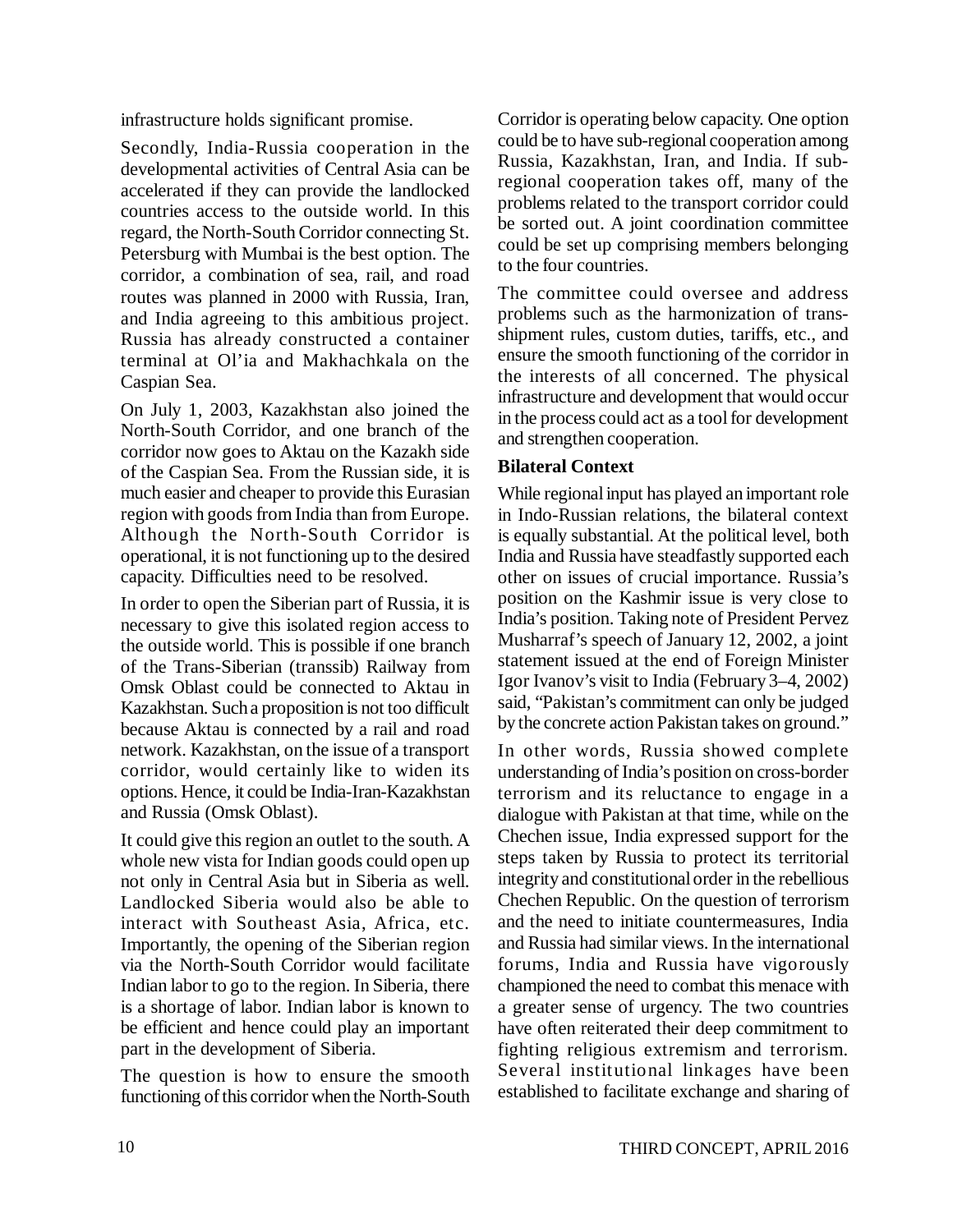information and advancing the common interests in the best possible way.

The congruence of views between India and Russia had a favorable impact on defense cooperation. This cooperation was put on a firm footing with the landmark Sukhoi deal signed in late 1996. The salutary features of Indo-Russian defense cooperation were its long-term-basis transfer of technology, modernization of existing equipment, and access to the latest equipment, weaponry, etc. in the Russian arsenal.

In fact, defense cooperation had gone beyond the main "buyer-seller" syndrome and had moved to the plane of joint design, research, and production. Recently, the chief of the Indian Armed Forces was in Russia to assure the Russians that enhanced interaction with the United States would not lead to a drift towards that country on the question of defense cooperation.

Even on the nuclear issue, Russia showed considerable understanding of the Indian position when the Pokhran-II blasts took place in 1998. Initially, there was disquiet in Russia over the blasts, but later, Russia did not go public in criticizing India. Importantly, it did not impose sanctions. In fact, in June 1998, an agreement for the construction of two 1000-MW reactors at Kundankulam was signed during the visit of the Russian minister for atomic energy, Evgenii Adamov.

#### **Conclusion**

It can be said with some degree of certainty that Indo-Russian ties will not witness any drastic fluctuations. As long as core interests continue to coincide, such a possibility is ruled out. Moreover, there is no direct clash of interests to anticipate such an eventuality. The abovementioned new areas of cooperation would further strengthen the relationship.

### **References**

- 1. Ministry of Defense, Government of India, *Annual Report, 1995–1996*.
- 2. CDPSP 53, no. 42: 17.
- 3. Carl Conetta, "NATO Expansion: Costs and Implications" (presentation to the International Network of Engineers and Scientists for Global Responsibility, The Project on Defense Alternatives, The Commonwealth Institute, Cambridge, MA USA, July 23, 1998), [www.comw.org/pda/](http://www.comw.org/pda/) nato699.html.
- 4. Bush-Putin Joint Statement on New US-Russian Energy Dialogue, May 24, 2002. Issued by the International Information Programs of the US Department of State.
- 5. Strobe Talbott, speech delivered at the Central Asia-Caucasus Institute, School of Advanced International Studies, John Hopkins University, September 1997, Strategic Digest (New Delhi).
- *6. The Times of Central Asia* (Bishkek), February 5, 2004.
- *7. The Times of Central Asia*, January 3, 2002.
- 8. Leonid Ivashov, "Russian General Comments on Topical Geo-Political Issues," *Daily Review* (RIA Novosti, Moscow), January 22, 2002.
- 9. Evgeny Primakov, "Russia and the U.S. in Need of Trust and Cooperation," *Russia in Global Affairs* (Moscow) 4, no. 1 (2006): 136.
- *10. The Hindu* (New Delhi), December 9, 2002.
- *11. The Hindu*, October 11, 2004.
- 12. Jyotsna Bakshi, *Russia–China Relations: Relevance for India* (New Delhi: Shipra, 2004), 303–309.
- *13. The Times of Central Asia* (Bishkek), June 13, 2002,<http://www.times.kg.>
- 14. "China Russia, Central Asian Nations Strengthen Ties (May 29, 2003)," *CDI Russia Weekly*, no. 259 (2003), [www.cdi.org/russia.](http://www.cdi.org/russia.)
- 15. Ministry of External Affairs, Government of India, *Annual Report, 2001–2002*, 53.
- 16. Ibid.

 $\rightarrow \rightarrow$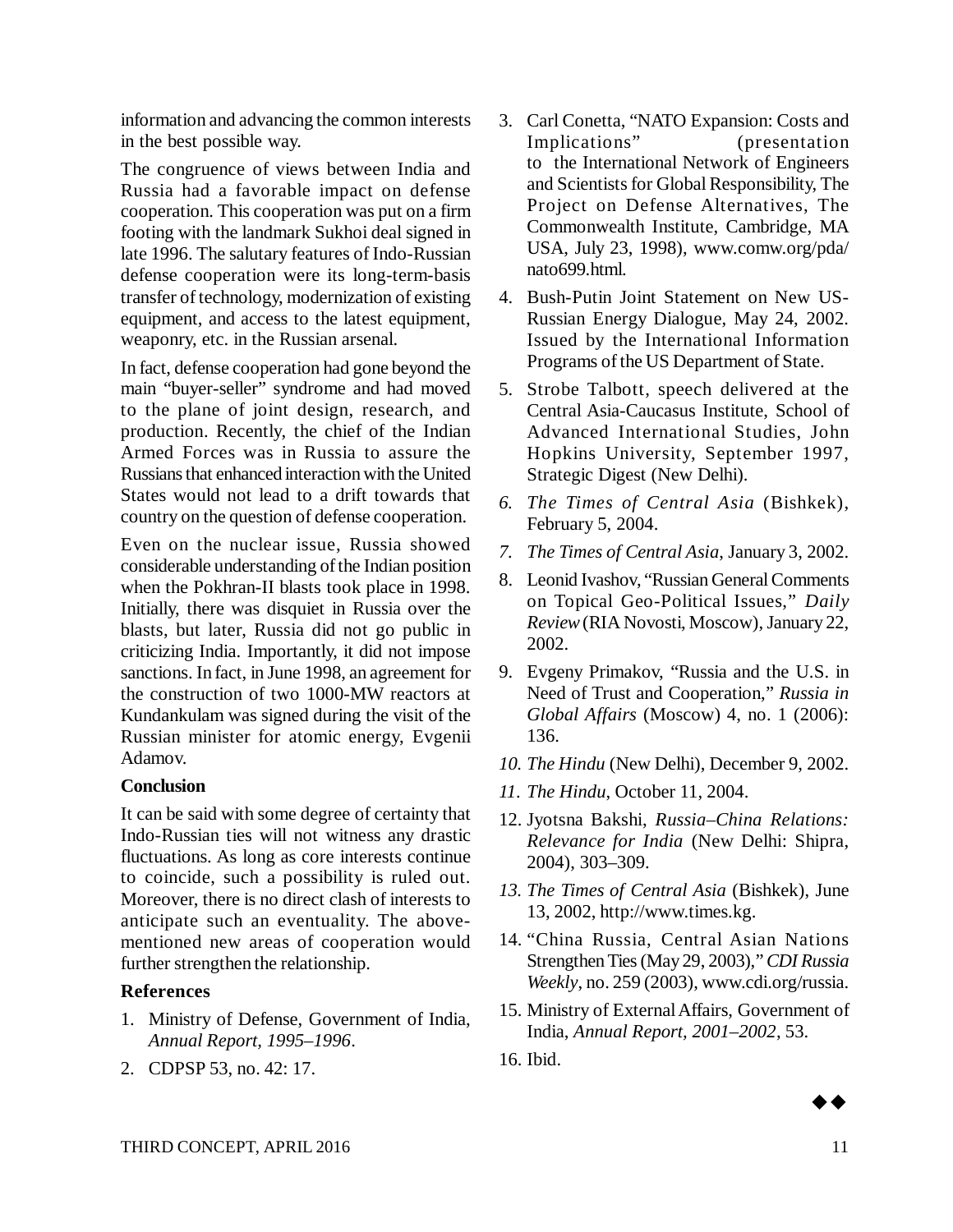## **Recognising Nehru's Contribution**

Dr. Neeru Sharma\*

[*After formation of Modi Government, Pt. J. L. Nehru had been the subject of criticism for his policies. It does not sound nice to ignore or criticise his policies. It is true Nehru's policies had many domestic and foreign critics. Such criticism has been counted by experts not driven by narrow political ideologies. Not to forget India of 1947 when on every front we were facing problems of nation-building be it foreign policy or internal, defence, agriculture, industries, irrigation, science and technology. Facing so many problems and to administer a country like India was not an easy task. Only a broad-minded person with a pan-Indian appeal could manage such mammoth task and Nehru undertook all tasks with determination and had been complemented as the prime builder of modern India. Present paper makes an attempt to glorify Pt. J.L. Nehru's contribution. It ends up with the view that every Prime Minister had contributed in the nation's progress. One Prime Minister cannot take the whole credit for progress.]*

debate on Nehru's failures as the Prime<br>Minister has always been the subject of<br>criticism or praise. But after the<br>unexpected victory of Prime Minister Nariander debate on Nehru's failures as the Prime Minister has always been the subject of **L**eriticism or praise. But after the Modi, there are attempts to diminish Nehru's iconic status and devalue the Nehruvian Institutions. The statements and decisions coming from the ruling political formation make such institutions controversial. Old idols are sought to be replaced with the newly manufactured ones or those appropriated from other faiths<sup>1</sup>.

Nation-building was at the heart of Nehru's activities across a wide field- in planning, in community development, in scientific research and development of atomic energy. For Nehru, several concepts were mounded into the idea of India: Development, a secular order, the uplift of the poor, and abolishing illiteracy.

After independence, Jawaharlal Nehru began the ambitious and formidable project of India's modernization and nation-building. This postcolonial project was based on his ideas of democratic socialism, secularism, agrarian redistribution, planned economy, rapid industrialization and non-alignment. The French writer, Andre Malraux, had once asked Jawaharlal Nehru what had been his "greatest difficulty since independence". Nehru's instant reply was: creating a just state by just means and creating a secular state in a religious country<sup>2</sup>.

Pt. Nehru did his best for building secular India. He was convinced that in a multi-religious, multicultural, multi-ethnic, plural and democratic society like India, the secular framework was imperative. But nowadays, India is facing the growth of intolerance, religious fanaticism and fundamentalism. Pt. Nehru visualized a secular state as one in which every group and every individual had the full freedom to function according to his own way. Nehru viewed secularism as a mental attitude on the part of various communities which could bring about harmony and feeling of fraternity towards one another.<sup>3</sup>

Jawaharlal Nehru was one of the greatest men the world has known. He worked to make India prosperous. Throughout his life, he endeavored to carry India forward on the path of progress. He used to work for as many 15 hours a day. He wanted trade and industry in India to expand and flourish. Under his guidance, plans were formulated to set up many heavy industries.

Blue prints were prepared for the production of steel and heavy machinery in India itself. Steel

<sup>\*</sup> Head, Dept of Pol. Sc., B. D. Arya Girls College, Jalandhar Cantt.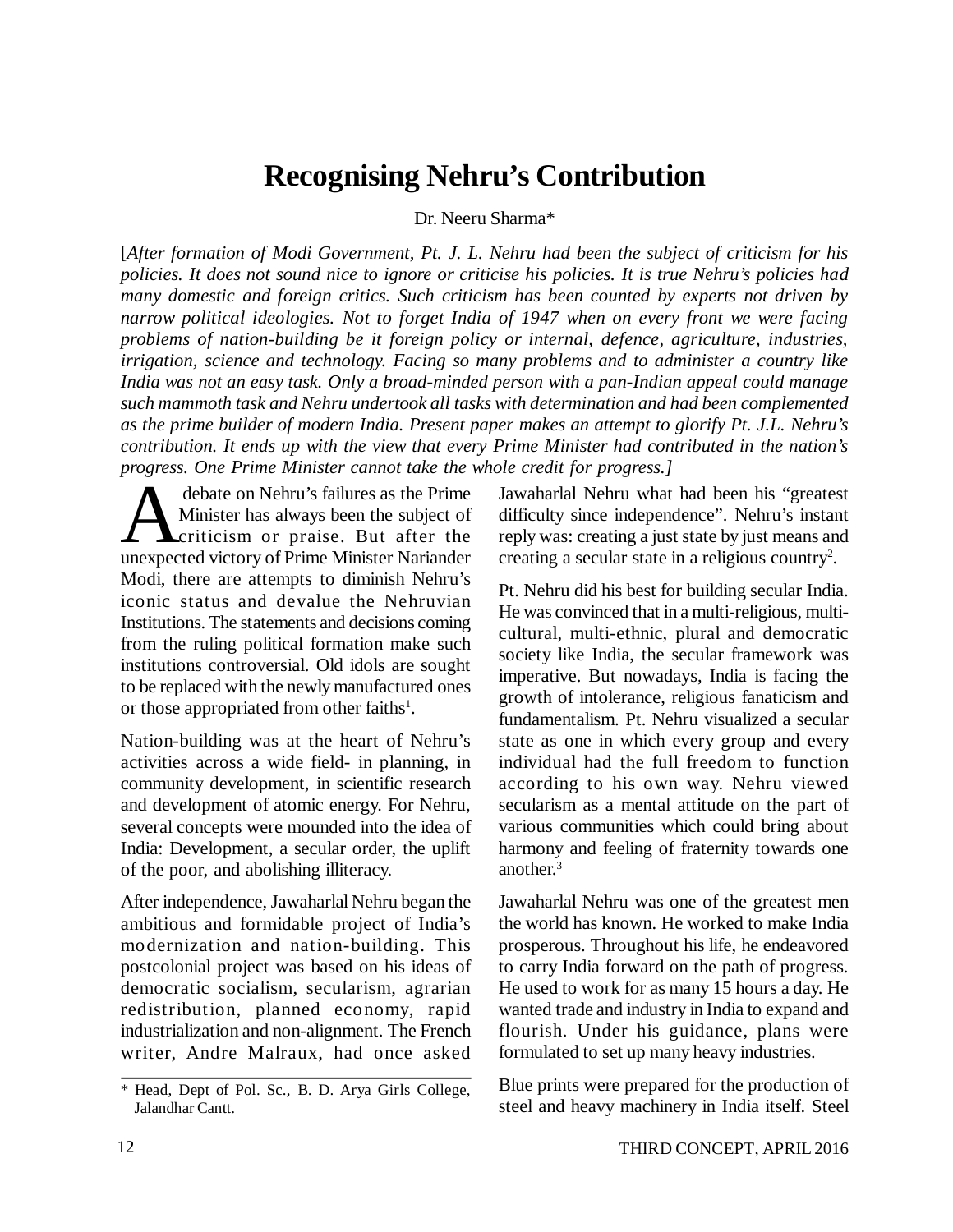plants were set up at Durgapur, Bhilai and Rourkela.<sup>4</sup> He gave top priority to expansion of irrigation facilities that would improve the condition of farms and farmers. Big irrigation projects like Bhakra Nangal, Hirakud Nagarjuna Sagar etc. were planned; large dams and canals were constructed under the projects.

Pt. Nehru extolled the importance of dams, power plants and factories by calling them new temples and pilgrim centers of new India. Many institutions for scientific research in agriculture were set up. Green Revolution initiative resulted in self-sufficiency in food production<sup>5</sup>. He was a great advocate of development of science and technology. He worked for the development of atomic energy in the country and wanted atomic power to be used for peaceful and constructive purposes. Many scientific laboratories were established to achieve this objective. His vision has enabled India to have self-sufficient manpower of excellent scientists and experts in technology<sup>6</sup>.

One special characteristic of Nehru was that his thoughts were always spanning the future. What shape the future India will take? What will be its image before the world? What will the people here and abroad think of India? He used to ponder over such and many more questions. He wanted to make India a nation strong enough to perform fearlessly its distinguished role on the world stage<sup>7</sup>.

When India became free, Jawaharlal became both Prime Minister and Foreign Minister. He knew the most about foreign affairs, and so he remained Foreign Minister till his death. He called the Asian Relations Conference, and it became a rallying point for Asian people who were still fighting for their freedom. He introduced truth, non-violence and other ideas of Gandhiji into relations with countries. It was the strong leadership of Nehru when he opposed the Cold War and military blocs led by USA and USSR<sup>8</sup>.

Nehruvian foreign policy was based on the ideals such as maintenance of sovereignty of nation states, anti-imperialism, positive neutrality, mutual peace and non-interference. He had to accommodate diverse interests for creating consensus on all areas of domestic, political and economic governance. He was relatively unconstrained in foreign policy making<sup>9</sup>.

Nayantara Sahgal (Nehru's niece) in her book, *Jawaharlal Nehru: Civilizing a Savage world* said: "Nehru's most memorable human quality was the way he dealt with human beings. Punctuality in his public and private appointments was a matter of courtesy and consideration. He did not like to keep people waiting. He strongly objected to VIP treatment that inconvenienced the general public $10$ .

Peace was Nehru's prime objectives, as a fundamental human need and as the condition for lifting India out of colonial stagnation and building a modern nation. Equally he pledged to the freedom of Asian and African countries and removal of all colonial domination. He took an active part in international affairs primarily in pursuit of these objectives.

That India's voice carried weight and was heard with respect in world councils was a unique tribute to a country without economic or military power. At home, his commitment to socialism within a democracy founded on universal suffrage was an enterprise without precedent. The direction he gave to domestic and foreign affairs was the direct outcome of his vision of the kind of world he wanted to see<sup>11</sup>.

Jawaharlal Nehru's contribution to the development of parliamentary democracy in India forces us to recall the glorious beginning of parliamentary democracy where healthy debates and discussions were order of the day. It is significant to note that independent India's first parliament had the distinction of having spent the maximum time on legislation.

During Nehru era parliament discharged its function of charting out the path of social engineering with the utmost sense of responsibility. He was punctilious in attending the two houses, shepherding his flock in the art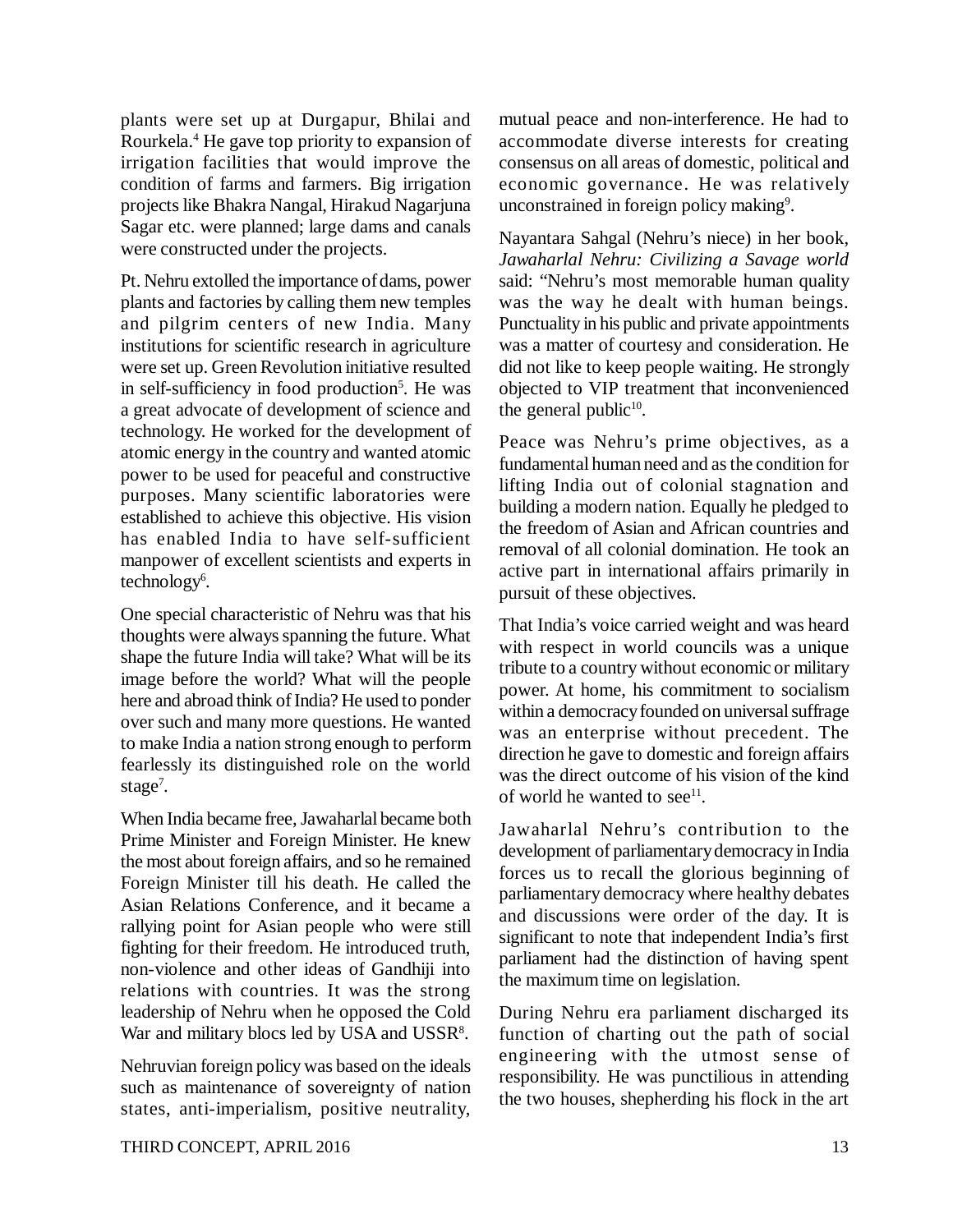of persuasive speech and deferring to the opposition benches, despite their paltry representation. Those were the days of intellectual giants and fluent speakers keeping the country and the Press  $agg^{12}$ .

When asked how he would like to be remembered, he wrote an epitaph for himself: This was a man who with all his mind and heart loved India and the Indian people. And they in turn were indulgent to him and gave him their love most abundantly and extravagantly<sup>13</sup>. His greatest contribution was to establish India as a democracy, safeguard its diversity through secular policies and build this base for development and modernization. He had his failures too; but the balance was hugely positive<sup>14</sup>.

Public sentiment and attachment to Nehru are a fact of life in India. Emotions and sentiments have their own significance. But today the need is even more for an objective assessment, a dispassionate appraisal. Nehru taught us to be reasonable and sensible, therefore, when we seek to learn from his life, let our vision be clear and intellectual. Our estimate would then be truer, more definitive, and more meaningful.

Nehru was himself convinced of the clear and irrevocable need for parliamentary democracy as the system best suited to the genius of the people of India, their complex, composite culture and need therefore for a system that would allow full expression to individuals in a diverse society in consonance with national interest<sup>15</sup>.

As Prime Minister, Nehru by force of personality and personal commitment ensured that government remained truly responsible to parliament. Questions concerning his portfolios were answered by him personally. He insisted that replies to questions tabled for answer, should be fulsome and informative in due measure<sup>16</sup>. Pt. Nehru's address on January 24, 1948 at the Aligarh Muslim University gives an indication of the total perspective of his secular vision. He said: "India will be a land, as in the past, of many faiths, equally honoured and respected, but of one national outlook. The only ultimate aim we can have is that of one world<sup>17</sup>.

Looking back, Nehru was a giant who strode the Indian stage at a propitious time. He laid the first solid bricks in the edifice of a newly independent nation. That India has weathered wars and other shocks in the succeeding decades in an abiding tribute to his vision and persistence. So let's recognize the contribution of Pt. Jawaharlal Nehru as a Maker of modern democratic India. The efforts by Narendera Modi Government to demolish his image are not sending the good signal. In making of modern India present leaders have their own contribution but they should bear one thing in mind that its foundation was laid upon by our great leaders of pre-1947 era. Of course J. L. Nehru deserves that recognition.

#### **References**

- 1. Sharma, Chanchal Kumar, "Rise and Demise of Nehruvian Consensus: A Historical Review", *South Asian journal of Socio-Economic Studies*, Vol. 15, July- December 2014, p. 16.
- 2. Chakravartty, Sumit, "Nehru's Struggle for Secularism", *Mainstream*, May 29-June 4, 2015, p. 28.
- 3. Sharma, L.K, "India Needs Nehru Again", *Mainstream*, November 13-19, 2015, p. 20.
- 4. Dar, Mohd Yousuf, "Growing Relevance of Nehru's Secularism", *Mainstream*, November 13-19, 2015, p.24.
- 5. Kinger, Naresh (2009), *Jawaharlal Nehru*, Delhi: Sahni Publications, pp.118-119.
- 6. Ibid.
- 7. Ibid, p.134.
- 8. Ibid, p.137.
- 9. Chanchal Kumar, SAJOSPS, P.19.
- 10. Sahgal, Nayantara (2010), *Jawaharlal Nehru: Civilizing A Savage World*, New Delhi: Penguin Books, p.13.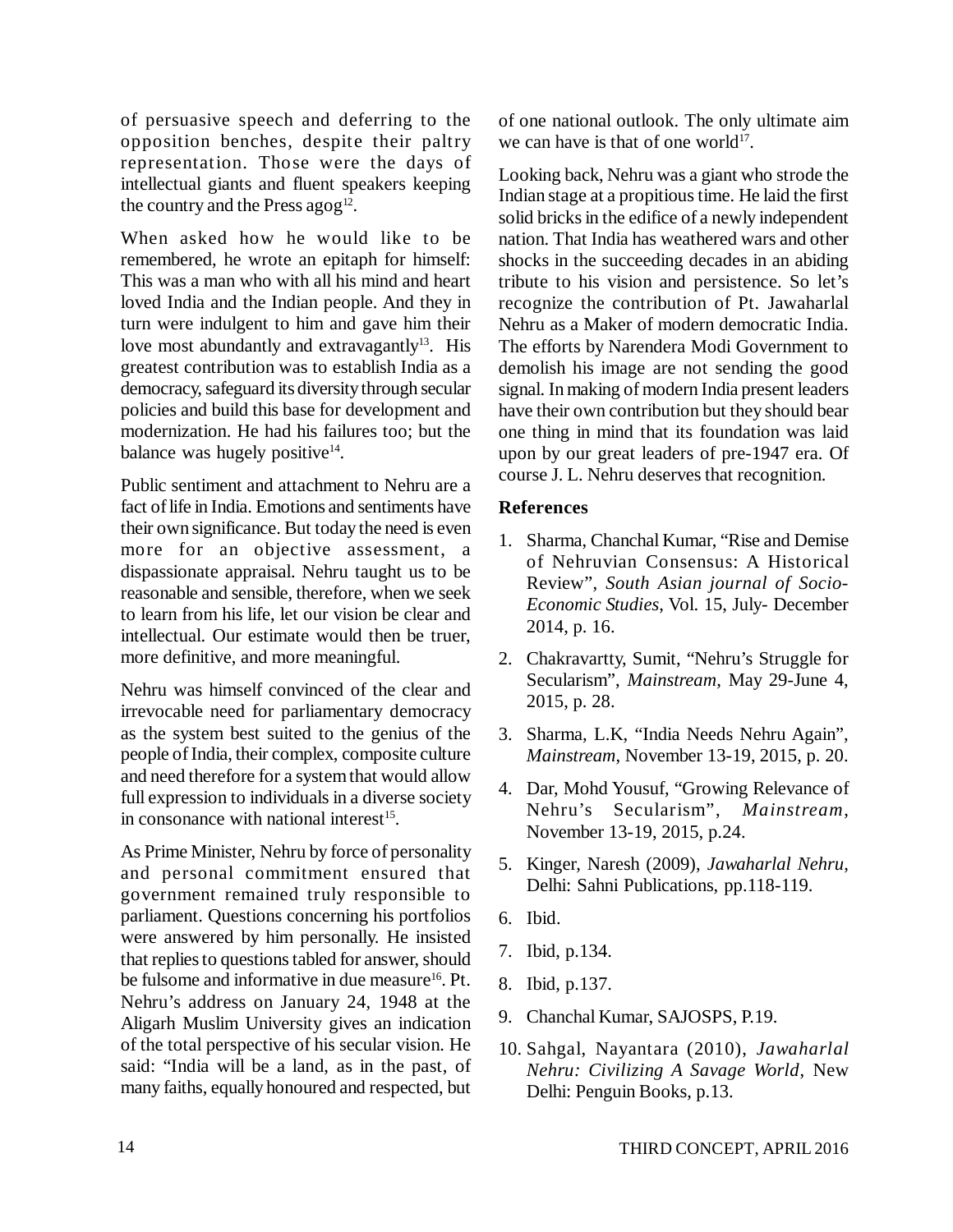- 11. Ibid, p. X.
- 12. Singh, S. Nihal, "Maker of Modern Democratic India", *The Tribune*, 14 November 2015.
- 13. Nehru's epitaph for himself quoted in *Statesman*, 21 January 1954.
- 14. Verghese B.G, "Prize Idiocy of Little Men", *The Tribune*, 18 November 2014.
- 15. Sharma, Shanker Dayal (1989), *Jawaharlal Nehru: Selected Speeches*, New Delhi: Sterling Publishers, p. 36.
- 16. Ibid, p.44.
- 17. Ibid, p.55.



## **Religion, Politics and Indian Parliament**

#### Mrs. Meetu\*

*[The social life of a man, in addition to its economic, political, philosophical, scientific and others aspects, has also religious aspects. Religion is the major concern of man. Religion revolves around man's faith in supernatural forces. Religion is associated with emotions, especially with fear, awe or reverence.<sup>1</sup> the constitution and other laws and policies protect religious freedom and in practice, the government generally respects religious freedom. India is a birth place of several religions – Hinduism, Buddhism, Jainism and Sikhism – and has been home for thousands of years to Jewish, Muslim and Christian communities. The vast majority of citizens of all religious groups lived in peaceful coexistence and was conscious of religious freedom and minority rights.]*

The partition of India had taken place on communal lines. It was to their great credit that even after agreeing to the partition as the price for freedom, the Indian leaders did not he partition of India had taken place on communal lines. It was to their great credit  $\mathsf{\mathsf{L}}$  that even after agreeing to the partition as accept the theory that the Hindus and Muslims were two different nations. The Indian variant of secularism gives equal status to all religions without state patronage to any one religion.<sup>2</sup>

When the Indian Constitution came into force on January 26, 1950, India became a republic and the Congress party came to power with Nehru as India's first Prime Minister. A great challenge for independent India was how to cope with the volatile situation caused by continuation of the social structures based on castes and religious division established under the colonial rule.<sup>3</sup>

The Constitution of India as given to us by the founding fathers did not recognize any state religion. It embodied the principles of nondiscrimination on grounds of religion among the fundamental rights vide articles 14, 15, 16 and 19. By article 25 it guaranteed that all persons were equally entitled to freedom of conscience and the right freely to profess, practice and propagate religion.<sup>4</sup> Article -26 guaranteed every person to establish and maintain institutions for religious and charitable purpose; to own and acquire moveable and immovable property; and to administer such property in accordance with  $law<sup>5</sup>$ 

Article - 27 prohibits the levying of a tax the proceeds of which are meant specifically for payment of expenses for the promotion or maintenance of any particular religion or religious denomination.6 Article -28 described that no religious instruction shall be provided in any educational institution wholly maintained out of state funds.<sup>7</sup>

The question of secularism is not one of sentiments, but one of law. The secular objective

<sup>\*</sup> Head, Assistant Professor, Dept of Pol. Sc., Dasmesh Girls College, Chak Alla Baksh, Mukerian.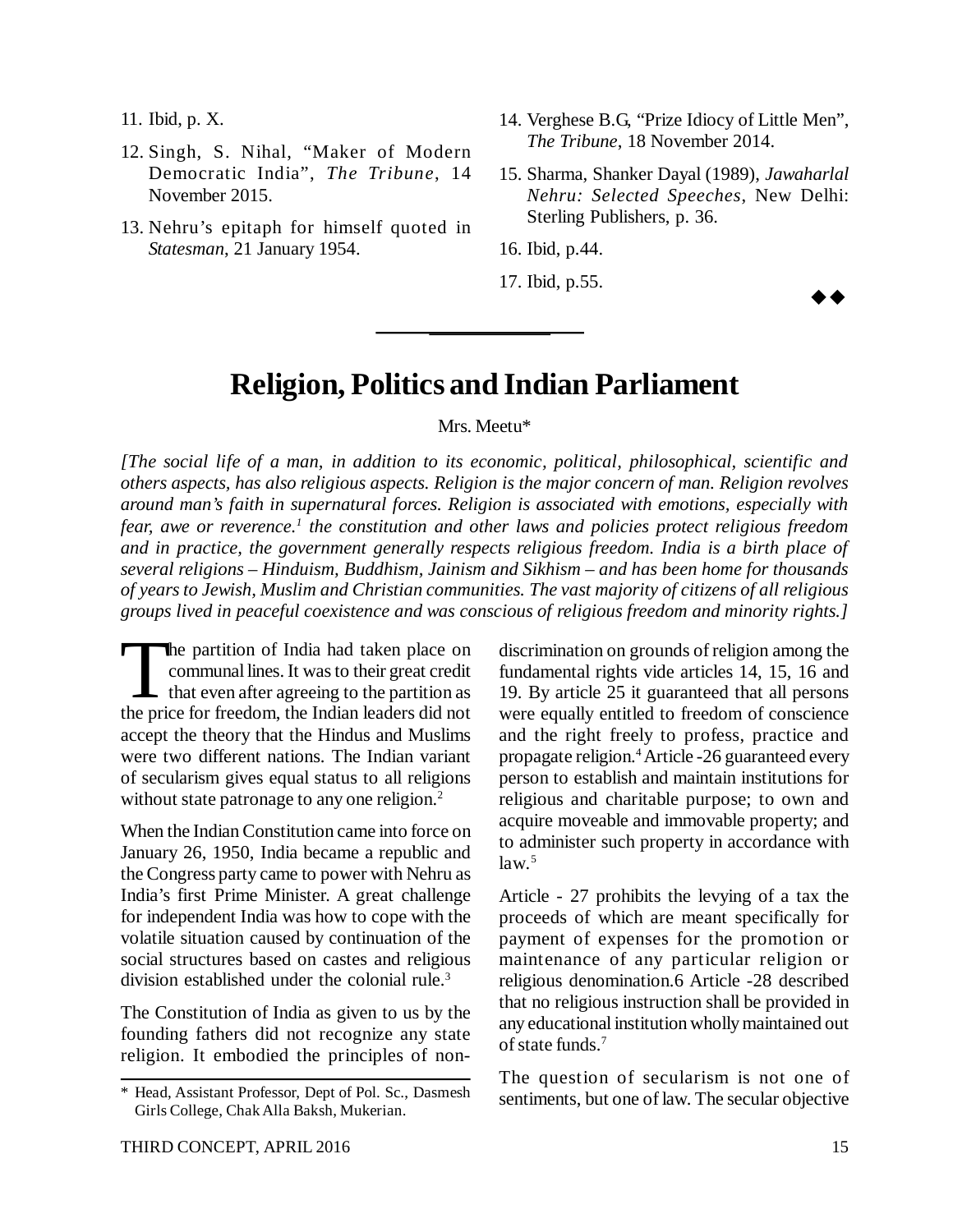of the state has been specifically expressed by inclusion of the word 'secular' in the Preamble by the Constitution (42nd Amendment) Act, 1976.<sup>8</sup> Secularism is a part of the basic structure of the Constitution. There is no provision in the constitution making any religion the 'established church' as some other constitutions do. This it is one of the glowing achievements of Indian democracy when its neighbouring countries, such as Pakistan, Bangladesh, Sri Lanka and Burma uphold particular religion as state religion.<sup>9</sup>

In *Keshvanand Bharti v. State of Kerala*, and in *S.R. Bommai v. Union of India*, the Supreme Court of India held that secularism is a basic feature of Indian Constitution. The minority found the Act violative of the principles of secularism. It denied the power of acquisition of a place of worship to the state to preserve public order because public disorder may be caused by a majority community. To condone the acquisition of place of worship in such circumstances is to efface the principle of secularism from the Constitution. Religious freedom cannot be used as a protection against acts inimical to the public order, health and morality.<sup>10</sup>

Today, religion and politics have been mixed together in Indian society so it's senseless to talk about them separately. The use of religion in Indian politics can be linked to the country's preindependence era. It is believed that the Britishers who ruled India for 200 years had pitched one community against the others to weaken the freedom struggle. The religious divisions always affect both party organization and voting habits.<sup>11</sup>

The Orissa Hindu Religious Endowments Act, 1939 passed for the better administration and governance of certain religious endowments, imposed on every *math* or temple having an annual income exceeding Rs 250 an annual contribution for meeting the expenses of the commissioner and the officers and servants working under him. It was held by the Supreme Court in *Jagannath Ramanuj Das v. State of Orissa* that the contribution that was levied by

the act had to be regarded as a fee and not a tax $12$ 

In the immediate aftermath of the incident of demolition of Babri Mosque, riots claimed more than 2,000 lives in cities throughout India. In Mumbai, Islamic terrorist killed more than 250 people in a series of bomb blasts believed to have been in retaliation for Muslim deaths in the post-Ayodhya riots. Riots flared again in Gujarat in 2002 after Muslims burned alive 59 Hindus, they believed were returning from desecrating the mosque at Ayodhya. More than a thousand people were killed in riots throughout the state.<sup>13</sup>

Hindu nationalists have long been hostile, primarily towards Muslims, but over the last several years, their offensive against Christians has grown intense as well. More recently, their attacks on Christians in the state of Gujarat, commencing towards the end of year 1998,<sup>14</sup> drew much attention, and all of India was shocked when an Australian missionary and his two children were killed on the night of January 22, 1999 in a village in the state of Orissa.<sup>15</sup>

These incidents seem to be the result of fervor for expulsion of minority religious groups deemed to be strangers in the holy land of India, probably inspired by the ideology of *hindutva*. The idea alone, however, cannot fully explain why Christians are targets of Hindu attacks at present. Anger on the part of Hindus over conversions of Indians to Christianity may be one reason, but it cannot be the complete answer. Muslims and Sikhs, who once suffered Hindu assaults, without much resistance, are now fighting back, making the defenseless and weak Christians easier targets of Hindu rage.<sup>16</sup>

As whole of the country was in grip of communal tension and hatred, Babri Masjid-Ramjanambhumi issue was the most complicated and tension provoking in India. It was a matter of grief that Ramjanambhumi which is the birth place of Ram, according to Hindu community, had now become the place of battlefield for both the Hindus and Muslims. The Babri Masjid-Ramjanamabhumi dispute, since its emergence,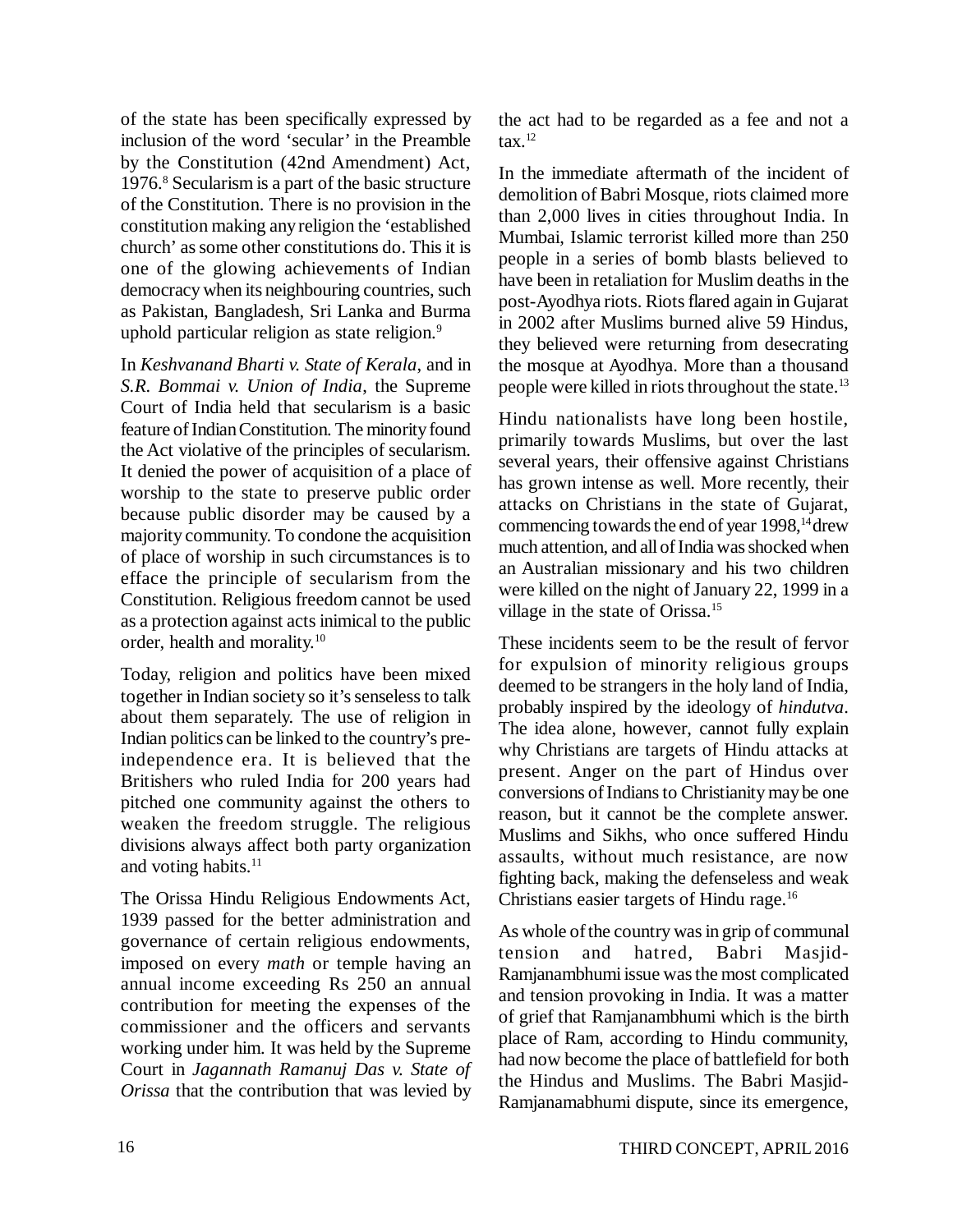has been closely linked with the Indian politics. The dispute emerged as a religious matter and later on took the shape of a legal controversy.<sup>17</sup>

On 10 December 1992, the Central government headed by P.V. Narsimha Rao, issued a notification, considering their (fanatic religious organizations) involvement in unlawful activities under the Act1967 (prevention Act). It banned the VHP, RSS, Bajrang Dal and two Muslim organizations 'Jamaite-e-Islami- Hind" and the "Islamic Sevak Sangh".<sup>18</sup>From the events of the day, it was clear that the government of U.P. had not made any effort to stop all this; rather it appeared that it collaborated with Kar Sevaks<sup>19</sup>.

Quite after demolition of Babri Masjid, senior BJP leader, Atal Bihari Vajpayee said that "the Ayodhya action was BJP's worst miscalculation and a misadventure." L.K. Advani also said that "I am unhappy". The Chief Minister Kalyan Singh, pretended that, "I was kept in the dark." The statements of all these leaders were mere pretentions and had no reality. It became quite clear when the Central government announced that it would rebuild the Babri Masjid.

Then, quickly BJP changed its stance and called a Bharat Band on 10 December 1992 and warned that they would not allow anyone to build the Mosque at any  $cost^{20}$ . Amit Shah, President of the BJP and a close advisor to Prime Minister Narendra Modi, last year called for a national anti-conversion in India, stating: "The government is ready to bring in a law against forced conversions. If you feel the state government's laws are not effective, there is need for an all-India law."

Critics, however, point out that most of the laws define force as "including threat of divine displeasure or social excommunication" and that the laws have been used to falsely charge members of various religious communities who believe their faith requires acts of charity alongside calls to conversion. South Asian affairs analyst Pieter Friedrich remarks that passing a national anti-conversion law in India, or anywhere, is an attempt to democratically eliminate the most basic human rights of a democratic society.<sup>21</sup>

Religious conversions have become a lightning rod in recent months with the Indian Prime Minister Narendra Modi's rivals demanding that he rein in religious groups affiliated to his Bharatiya Janata Party (BJP) trying promote a Hindu-dominant agenda. A massive row over religious 'reconversions' hit work in both houses of the Indian Parliament in the first winter session of Modi government as the Opposition raised slogans demanding a discussion in the Parliament.

Opposition parties shouted slogans in the Lok Sabha (Lower House) demanding the government's explanation on the conversions in Agra, reportedly by groups linked to the ruling BJP's ideological mentor Rashtriya Swayamsevak Sangh (RSS). BSP Chief Mayawati said that if the ruling BJP was not involved, then it should at least stop these conversions. All opposition parties should come together against this. Conversions in Aligarh and other places will lead to communal problems all over the country.<sup>22</sup>

The most important window into the religiouspolitical tensions ought to be the news media. Indian media do not always serve the public well in these matters. One issue is that Indian media do not have a religion beat. The media often fail the public with poor reporting and by mislabeling violent events in a way that protects the perpetrators. The media consistently label communal violence as spontaneous riots even when the evidence implies they were premeditated.<sup>23</sup>

The passion of communalism is erupting on the oppressive periphery of the modern secular social space dominated by reason. In other words, the place where communalism is occurring can become a place where a homicidal religion is transformed into religion that brings people alive. The realities of human existence now challenge the validity of modernity, under which it has been believed that reason can control even religion.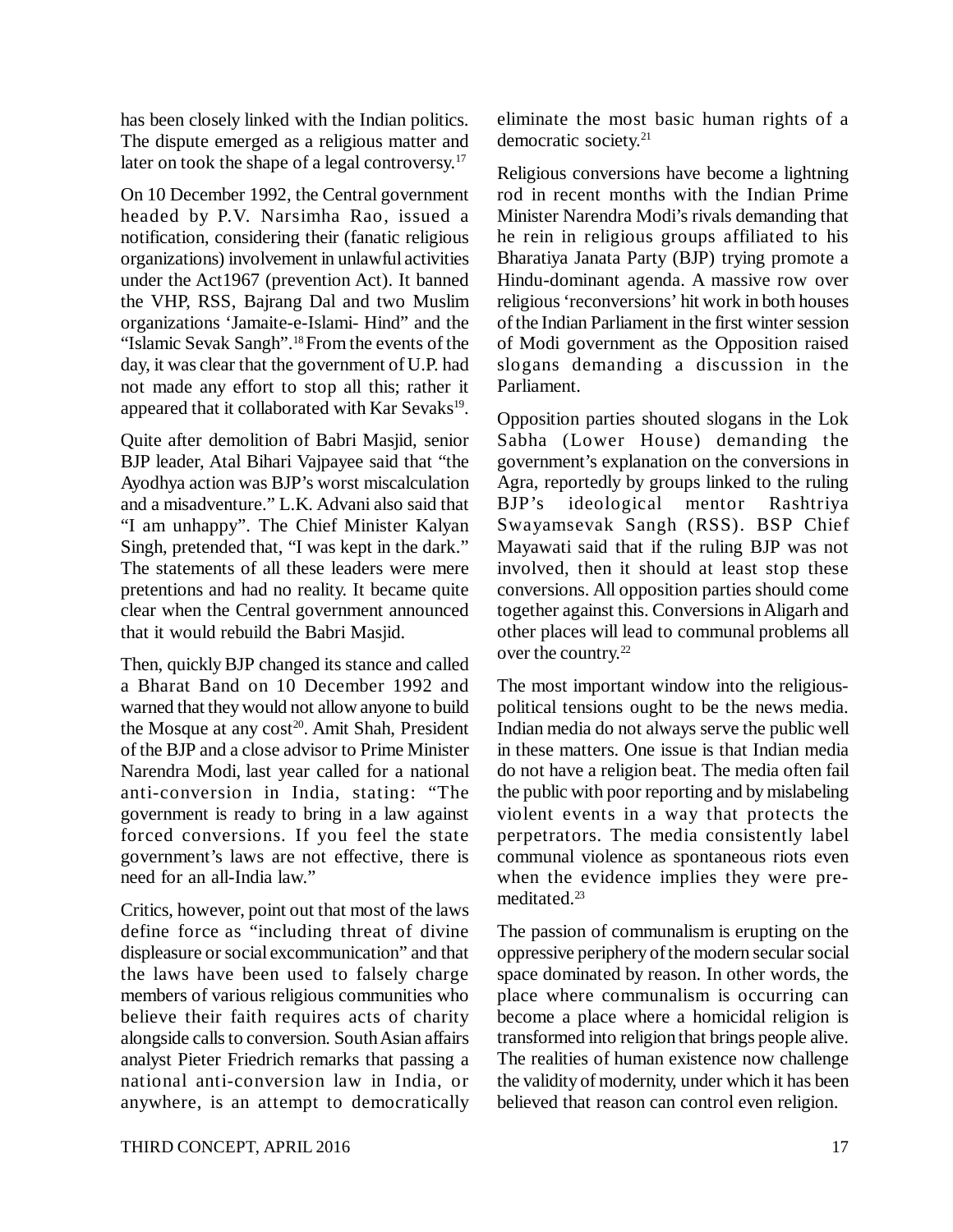The phenomenon of communalism can be interpreted as an immature form of challenge. The nature of Indian secularism is neither antireligion nor it creates a wall of separation between the state and religion. It is not based on total neutrality towards religion. It is based on equal respect for all religions. It embodies the age old Indian concept *sarva-dharamasambhava.*

Religion teaches us honesty, truthfulness, tolerance, simplicity, kindness and love for all. A religious man is nearer to God, showing no malice to anyone. Thus, religion has a great role in our social life, teaching ideals of serving men. It is the duty of the politicians to remain unbiased and maintain communal harmony.

#### **References**

- 1. Sandeep Chowhan, "Constitutional Law on Secularism", *Third Concept*, Vol.29, No. 347, January 2016, p.24
- 2. Subhash C. Kashyap, *Our Political System*, National Book Trust, New Delhi,2008,p.56
- 3. Sekine Yasumasa, "Religion and Politics in Contemporary India: The Complexities of Secularism and Communalism", *Satp*, Vol.11, Article 4, [www.satp.org.](http://www.satp.org.)
- 4. Subhash C. Kashyap, *Our Political System*, National Book Trust, New Delhi,2008,p.55
- 5. Durga Das Basu, *Introduction to the Constitution of India*, Nineteenth Edition, Wadhwa and Company Law Publishers, New Delhi, 2005, p.115
- 6. Mahendra P. Singh, *V.N. Shukla's Constitution of India*, Eleventh Edition, Eastern Book Company, Lucknow, 2008, p.253
- *7. Ibid,* p*.255*
- 8. Subhash C. Kashyap, *Concise Encyclopedia of Indian Constitution*, Vision Books, New Delhi,2009, p.409
- 9. Durga Das Basu, *Introduction to the Constitution of India*, Nineteenth Edition,

Wadhwa and Company Law Publishers, New Delhi, 2005, pp.27-28

- 10. Mahendra P. Singh, *V.N. Shukla's Constitution of India*, Eleventh Edition, Eastern Book Company, Lucknow, 2008, pp.241-242
- 11. Richard Potts, " Summary Article: India's Religion & Politics", *OCRPL Staff*, 22 August 2008, [www.ocrpl.org>](http://www.ocrpl.org)arora\_religion\_politics
- 12. Mahendra P. Singh, V.N. Shukla's *Constitution of India*, Eleventh Edition, Eastern Book Company, Lucknow, 2008, p.253
- 13. Dean Nelson, "Muslim v Hindu Ayodhya Verdict: The History of the Dispute", *The Telegraph*, New Delhi, 30 September, 2010.
- *14. India Today*, 11 January1999, pp.10-11
- *15. India Today*, 8 February1999, pp.10-16
- *16. The Times of India,* New Delhi,20 January,1999
- 17. Ashish Nandy and et.al, *Creating a Nationality: The Ramjanambhumi Movement and Fear of the Self,* Oxford University Press, Delhi, 1995, p.1
- *18. Hindustan Times*, 11 December 1992
- 19. T.P. Jindal, *Ayodhya Imbroglio*, Ashish Publications, New Delhi, 1995, p.17.
- 20. Harish Sharma, *Communal Angle in Indian Politics*, Rawat Publications, Jaipur , 2000, p.137.
- 21. "Indian Parliament Will Consider Criminalizing Religious Liberty", 5 November 2015 [www.sikh24.com>](http://www.sikh24.com)Articles zeenews.india.com › India News
- 22. Religious Reconversion", 12 December 2014, Vatican Radio zeenews.india.com>India News.
- 23. Richard Potts, " Summary Article: India's Religion & Politics", *OCRPL Staff*, 22 August 2008, [www.ocrpl.org>](http://www.ocrpl.org)arora\_religion\_politics

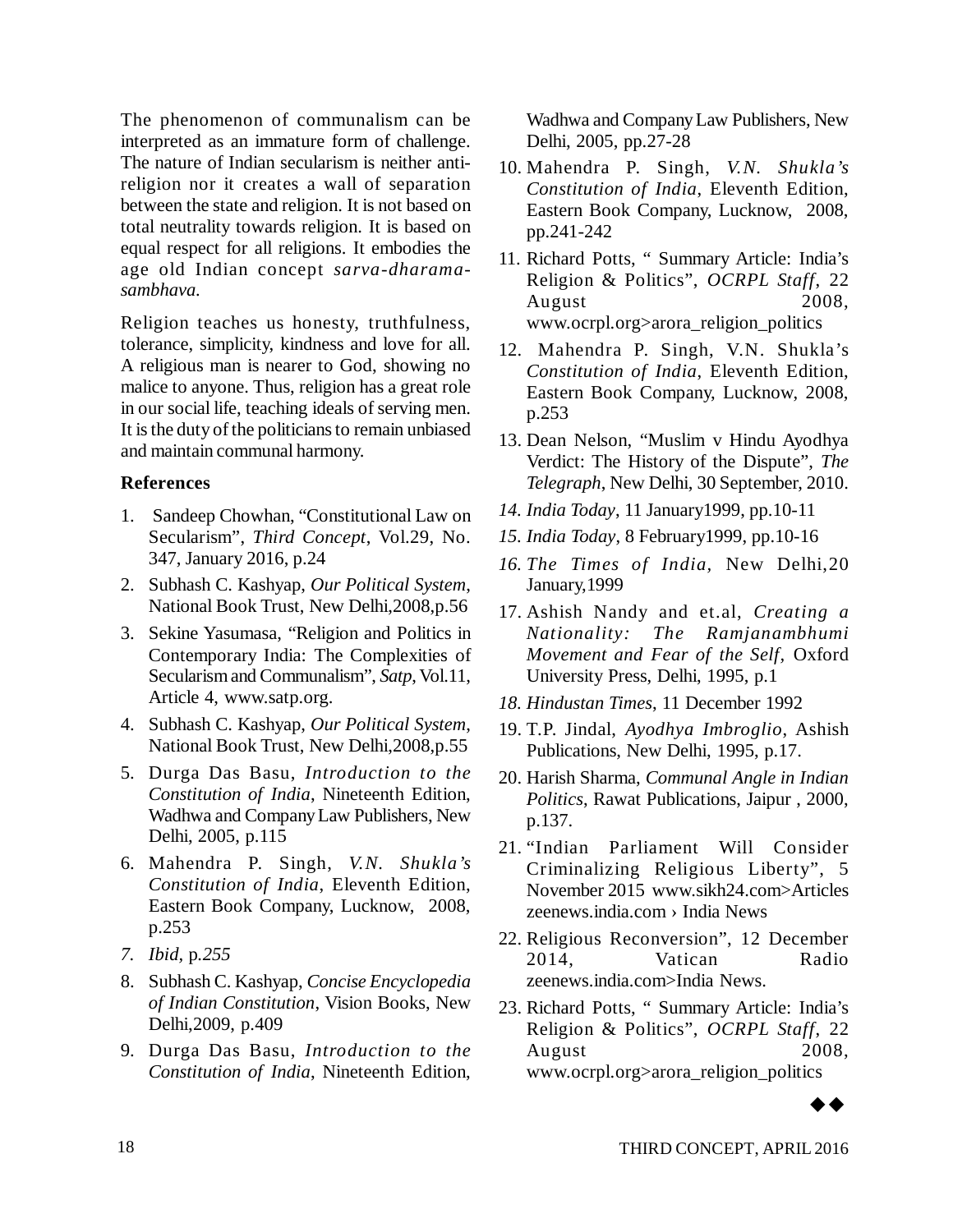# **Relevance of Mahatma Gandhi Today**

Dr. Monica Chutani\*

[*There is not a single country in the world where the name of Mahatma Gandhi is not known. Why did Gandhi become so famous? It was because of that extraordinary light that shone across the world-a light that illuminated a humble hut and the brightest cities of the world i.e. the light of love, peace and hope.]*

andhi was a true miracle of the 20th<br>Tentury-a century in which more than 70<br>million people lost their lives in the first<br>50 years. Winston Churchill had called Gandhi andhi was a true miracle of the 20th century-a century in which more than 70 million people lost their lives in the first 'that seditious half naked fakir'. Gandhi saw Churchill's king as an emperor without clothes. But he didn't put it that bluntly. Who can forget his famous comment around 1932 when he was visiting London for a round table conference?

A British journalist asked him on the steps of the Buckingham Palace. "Mr. Gandhi, are you going to see the king Emperor of the greatest empire dressed as half-naked fakir?"

Gandhi replied, "Don't you worry, my friend. The king Emperor will be wearing enough clothes for both of us."

He was one of the greatest heroes of the 20th century. He was and is still called the Mahatmathe 'Great Soul'. His disciples called him 'Bapu' (father) in Hindi. It is not easy to become the father of the nation. At Gandhi's death, Einstein declared, "the generations to come will scarcely, believe that such a man in flesh and blood really existed." In its last issue of the 20th century, Time Magazine selected Gandhi as joint runner-up (with Franklin Roosevelt) to Albert Einstein as 'person of the 20th century'.

It was a great honour for India on the 15th of June, 2007 when the UN General Assembly voted unanimously to celebrate the second of October as the 'International Day of Non-Violence'. This reflected a collective homage of the world

community to one of the greatest men of all times, a homage that arises above politics and speaks to all humankind.

Mahatma Gandhi was neither a philosopher nor an academic, and despite being a prolific writer, he was not an author; hence, as he himself said, "My life is my message." He has not written about his philosophy as authors and philosophers would do. Essentially, he was an activist with a deep sense of social justice which consistently led him on the path of transformation. One has to read and reread his autobiography to understand the standards by which he dreamt and acted.

Nothing is hidden-every act, noble and ignoble, was an experiment with truth. To his last breath, he continued to affirm, through his gentle genius and radical action, that we must change ourselves before we can change others, that the laws of family, of truth, of love and charity are applicable to groups and nations and above all, that 'non-violence is the law of our species, as violence is the law of the brute.'

In our contemporary world, this may seem distant and an unattainable ideal. Yet, in the thermo nuclear age, if civilization is not to disintegrate into a mass of torn flesh and molten metal, the human philosophy of Gandhi has an immediate and urgent relevance, not only in India but in the entire world. There are many aspects of his thought and message, which are of increasing relevance today.

#### **Tolerance**

The first was his belief in tolerance. To Gandhi, Intolerance is itself a form of violence and an

<sup>\*</sup> Asst Prof., Kamala Nehru College, University of Delhi.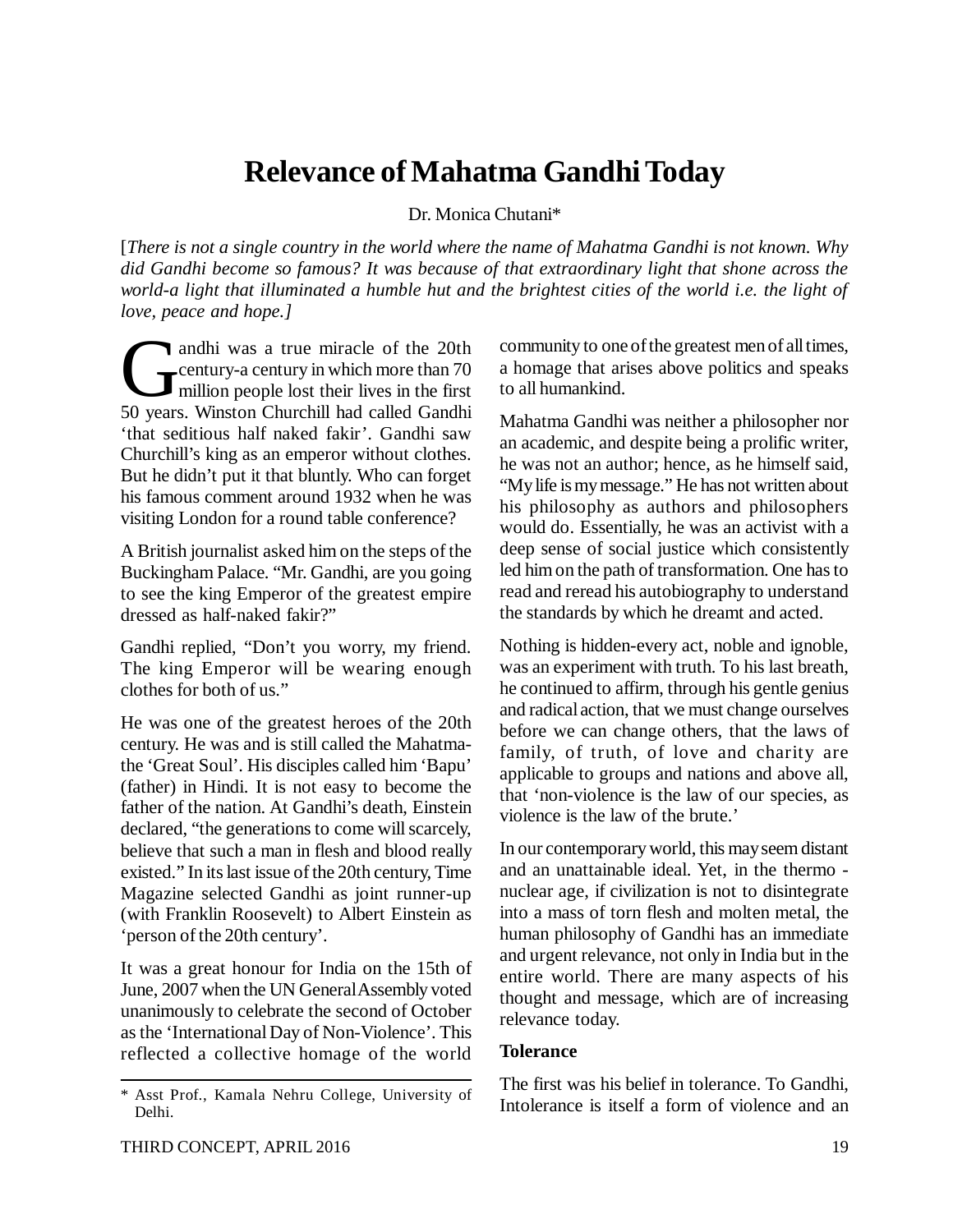obstacle to the growth of a true democratic spirit. In fact, Gandhi was firm in his claims for the unity of all life in God's creation. For him unity and homogeneity were not the same things at all. The heterogeneity that the Indian society had like all pluralism to Gandhi, enriched society and society should not be impoverished by its loss.

Anthony Parel points out that like Kant, a word that Gandhi often used to describe a righteous world was 'kingdom'. For Gandhi it was, among other things, a world of far reaching ahimsa and satya. Kant's ideal of a ''kingdom of ends'' is something with which Gandhi completely agreedfamously having claimed both that the fruits of action were irrelevant to the righteous act, and that no person should be treated as means.

Gandhi's notion of truth, in fact, not only gives theory of non-violence but also why we should practice toleration. To Gandhi human beings are not capable of knowing the absolute truth; they simply do not have the competence to punish other people through their words, deeds, or even thoughts. In other words, Gandhi tells us that we learn toleration the moment we comprehend that none of us is capable of grasping the complete truth, which for him signified both knowledge and self realisation.

He opposed the partition and when India celebrated Independence, Gandhi walked barefooted from village to village in Noakhali to restore peace and harmony in that area. Then he proceeded to Bihar and Calcutta to establish peace and amity. It was his fast for 72 hours that brought about the change in the atmosphere of Calcutta. In the words of Lord Mountbatten, "what fifty thousand well -equipped soldiers could not do, the Mahatma has done alone. He has brought peace. He is a one man boundary force."

Gandhi was sad with the partition of India as it had resulted in thousands of deaths and killings. All his life Gandhi worked for communal unity, peace and harmony. He always practiced what he preached. For instance, in *Hind Swaraj* he said, '' Religions are different roads converging to the same point. How does it matter if we take different roads so long as we reach the same goals? Wherein is the cause of quarrelling?''

Gandhi firmly believed that India was a plural society. Over the centuries Gandhi said, "Indians blended with one another with the utmost freedom and made India a microcosm of the world." "Our civilization is a synthesis of cultures. It is neither Hindu, Muslim, Christian but a fusion of all of them."This is a message of Gandhi which is relevant today.

#### **Generating Employment**

Gandhi was of the opinion that technology had caused terrible harm to India as it led to massive unemployment. In *Hind Swaraj*, Gandhi attacked the common view that civilizational progress could be judged in terms of the sophistication of machines, technology and weapons. Gandhi was not against machines *per se* but on its side effects, particularly in throwing people out of employment and dehumanization of attitudes. He once asked with his impeccable logic "How can a country afford to have a machine which will displace the labour of crores of living machines.''

Gandhi welcomed machines when they served rather than enslaved workers. Gandhi's praise for the Singer sewing machines as liberating and productivity enhancing suggests that he would have welcomed the computer and IT revolution.

Gandhi was against large scale production as it led to concentration of wealth in a few hands and more importantly it didn't provide much employment to the new entrants to the labour force. In fact, due to the fact that much of it was also capital intensive, large scale industry has become a drain on the capital resources of any country and, in this context; the emphasis on small and rural industry with special emphasis on skill development which Gandhi had laid down seems to be relevant as that will give jobs to the youth and they will be able to use their skills which will make them self-reliant.

#### **Reduction of Poverty**

Gandhi held that poverty dehumanises human beings, undermines their sense of dignity and selfrespect, wastes their potential and deprives their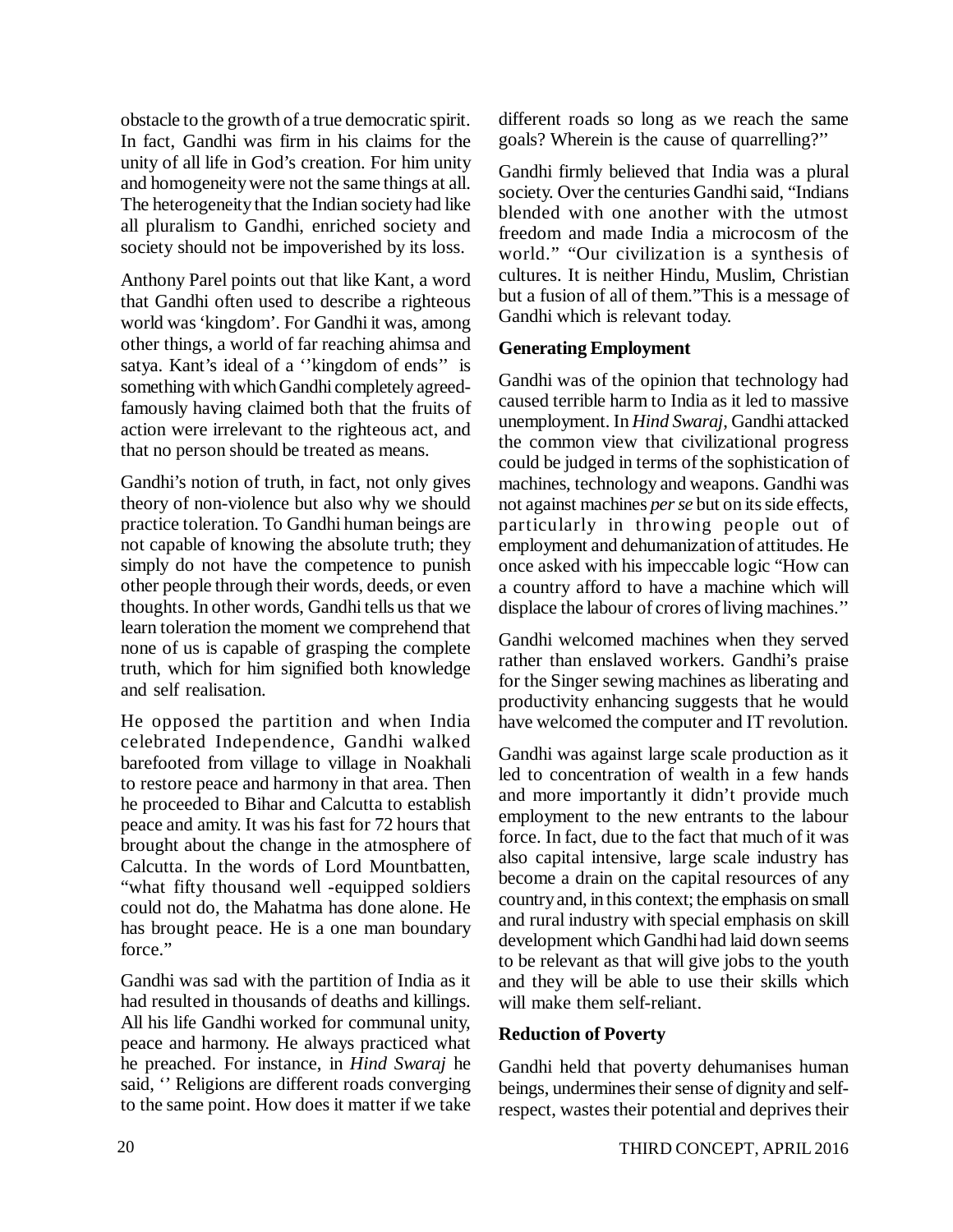lives of all meanings and purposes. It is in fact one of the worst form of violence that human beings can commit against each other. Gandhi in his various speeches and in the plethora of articles that he wrote during freedom struggle spoke highly of democratic decentralisation and rural development. He had once written "the Swaraj of my dreams is the poor man's Swaraj."

After returning from South Africa, Gandhi spent a year travelling across India to study the conditions of the poor and the underprivileged. He identified himself with the poor and took the vow of voluntary poverty.

The talisman that Gandhi gave many years back -whether the step we are taking would help the poorest of the poor-is as valid today as was when Gandhi gave. One actually wonders as to how the innumerable schemes and programmes will actually benefit the poor.

#### **Peaceful Resolution of Disputes**

Gandhi famously said 'an eye for an eye will make everyone blind'. He believed in the essential goodness of human nature. In his autobiography Gandhi wrote that a brute by nature knows no self -restraint and a man is a man because he is capable of and only as far as he exercises self-restraint. Gandhi evolved the technique of satyagraha which means truth force. It was not passive resistance but active opposition to any form of injustice.

Gandhi's concept of purity of means, his insistence on conversion of the opponent by persuasion and discussion rather than coercion is recognised as valid methods in conflict resolutions. Gandhi regarded these methods as weapons of the strong man rather than of a weak person. To Gandhi violence only leads to further violence, it is a vicious circle and one should refrain from it. 'He alone can forgive who is brave'.

#### **Ethics in Public Domain**

Gandhi placed great emphasis on character building. 'The first thing that we have to do is to improve our national character' he said. He continually emphasised the importance of ethical values in our public life and always practiced what he preached. A very disturbing feature of contemporary Indian life is wide spread corruption. Gandhi laid the utmost importance to honesty in public life and imposed strict standards on himself and his followers. According to him, a public servant should never accept gifts from the public.

In his biography, he relates the story of how on his departure from South Africa, he was presented with gifts which included gold, silver and even diamond ornaments. There was one gold necklace for Kasturba who wished to keep it, not for herself but to be given to her daughterin-law in the future. He created a trust and left all the precious gifts to be used for the service of the community.

### **Environmentalism**

Although during the lifetime of Mahatma Gandhi there were no wide ranging debates on the environment *per se*, he was nevertheless much ahead of his time on the ecological concerns that we perceive today. Such was his passion, vision and understanding of the environment – back in the days when nationalism overruled any global thinking – that his writings and thoughts are punch lines for almost all present day environmental organizations and campaigns. We can say that he was far ahead of his times. He once said, "Earth provides enough to satisfy every man's need, but not every man's greed".

His simple and sustainable lifestyle reminds us that we have borrowed this earth from our children and the future of humanity depends to a large extent on how well we manage our ecology. Today his message is critical to the whole world that is finding a challenge in balancing economic growth, social development and economic sustainability. He said there can be no lasting peace without development and no sustainable development without full equity between men and women.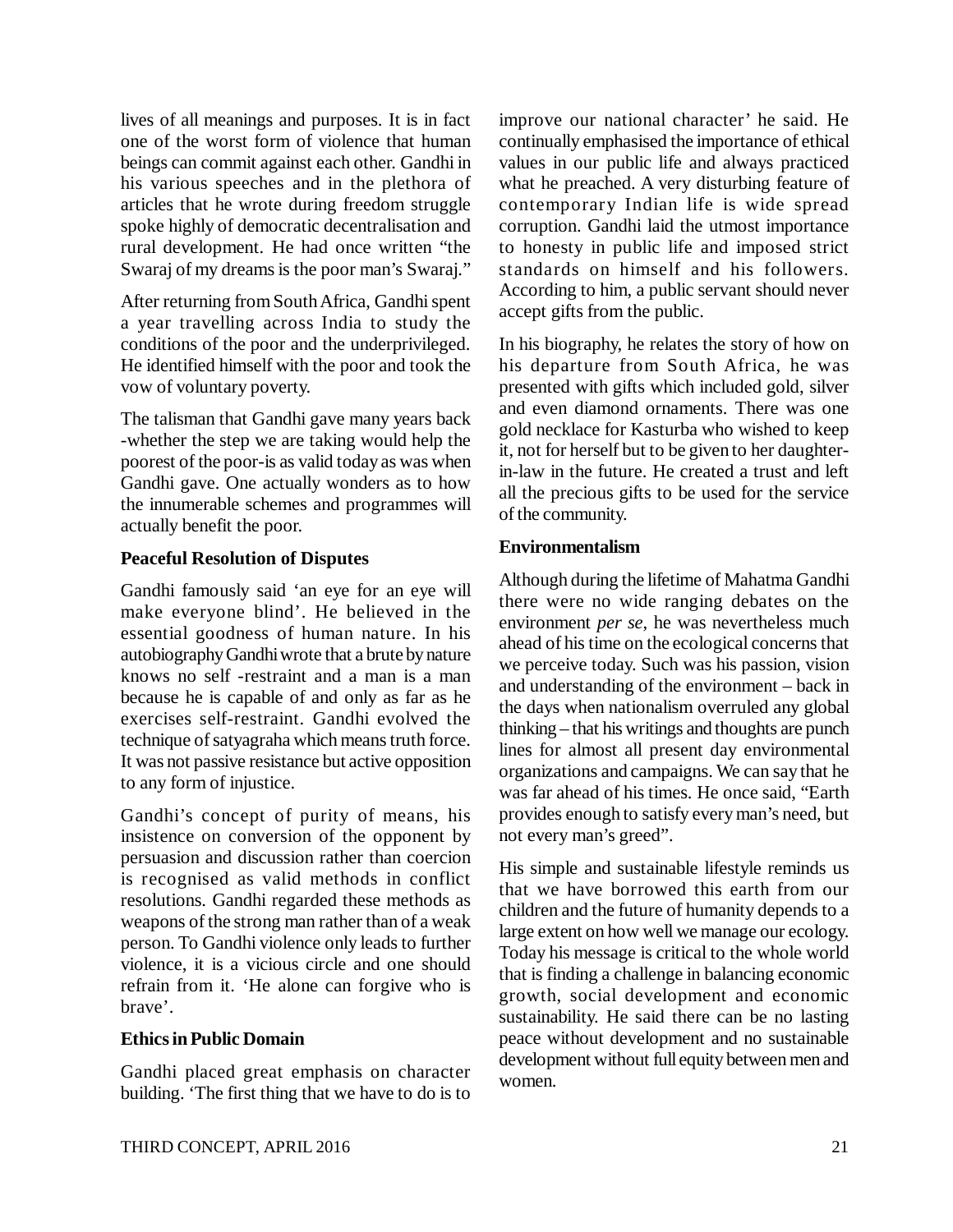#### **References**

- 1. Rudolph and Rudolph, *Post Modern Gandhi*, Oxford University Press, 2006.
- 2. Hardiman, *Gandhi in his times and ours*, Columbia University Press, April 2004.
- 3. Gandhi, *Hind Swaraj*, Nawjiwan press.
- 4. Gandhi what does he mean to today's India ,Special Issue, *The Week*, Feb 3 ,2013.
- 5. Gandhi, Rajmohan, "Independence and Social Justice, The Ambedkar-Gandhi Debate",

*Economic And Political Weekly*, Vol. 1, No.15, April 11, 2015.

- 6. Basu Aparna, "Mahatma Gandhi. Life and his message", *Employment News*, Vol XL No.27, New Delhi 3-9, October 2015.
- 7. Sharma Nand Kishore, "Gandhian Thought: it's Relevance for Today and Tomorrow", University News ISSN 0566-2257, October 2015.
- 8. Chandhoke, Neera, "Paltry vanities of Intolerance", *Economic and Political Weekly*, Vol LI, No 5, Jan 30, 2016.

 $\rightarrow \rightarrow$ 

# **Unemployment – A Social Problem**

C. R. Prasad Swain\*

[*Unemployment is the macroeconomic problem that affects people most directly and severely. For most people, the loss of a job means a reduced living standard and psychological distress. It is no surprise that unemployment is a frequent topic of political debate and that politicians often claim that their proposed policies would help create jobs and more often those claims remain unrealized on the ground.]*

Conomists study unemployment to identify<br>its causes and to help improve the public<br>policies that affect the unemployment.<br>Some of these policies, such as job-training conomists study unemployment to identify its causes and to help improve the public policies that affect the unemployment. programs, assist people in finding employment. Others, such as unemployment insurance, alleviate some of the hardships that the unemployed face.

Still other policies affect the prevalence of unemployment inadvertently. Laws mandating a high minimum wage, for instance, are widely thought to raise unemployment among the least skilled and experienced members of the labour force. By showing the effects of various policies, economists help policy makers evaluate their options.

### **Job loss, Job finding, and Natural Rate of Unemployment**

Natural rate of unemployment is the average rate of unemployment around which the economy fluctuates. The natural rate can be viewed as the steady-state rate of unemployment because it is the rate toward which the economy gravitates in the long run. Every day some workers lose or quit their jobs, and some unemployed workers are hired. This perpetual ebb and flow determines the fraction of the labor force that is unemployed.

### **Job search and Frictional Unemployment**

Workers have different preference and abilities, and jobs have different attributes. Furthermore, the flow of information about job candidates and job vacancies is imperfect, and the geographic mobility of workers is not instantaneous. For all these reasons, searching for an appropriate job takes time and effort, and this tends to reduce the rate of job findings. Indeed, because different jobs require different skills and pay different wages, unemployed workers may not accept the

<sup>\*</sup> PhD Scholar, SEDS, IGNOU, New Delhi.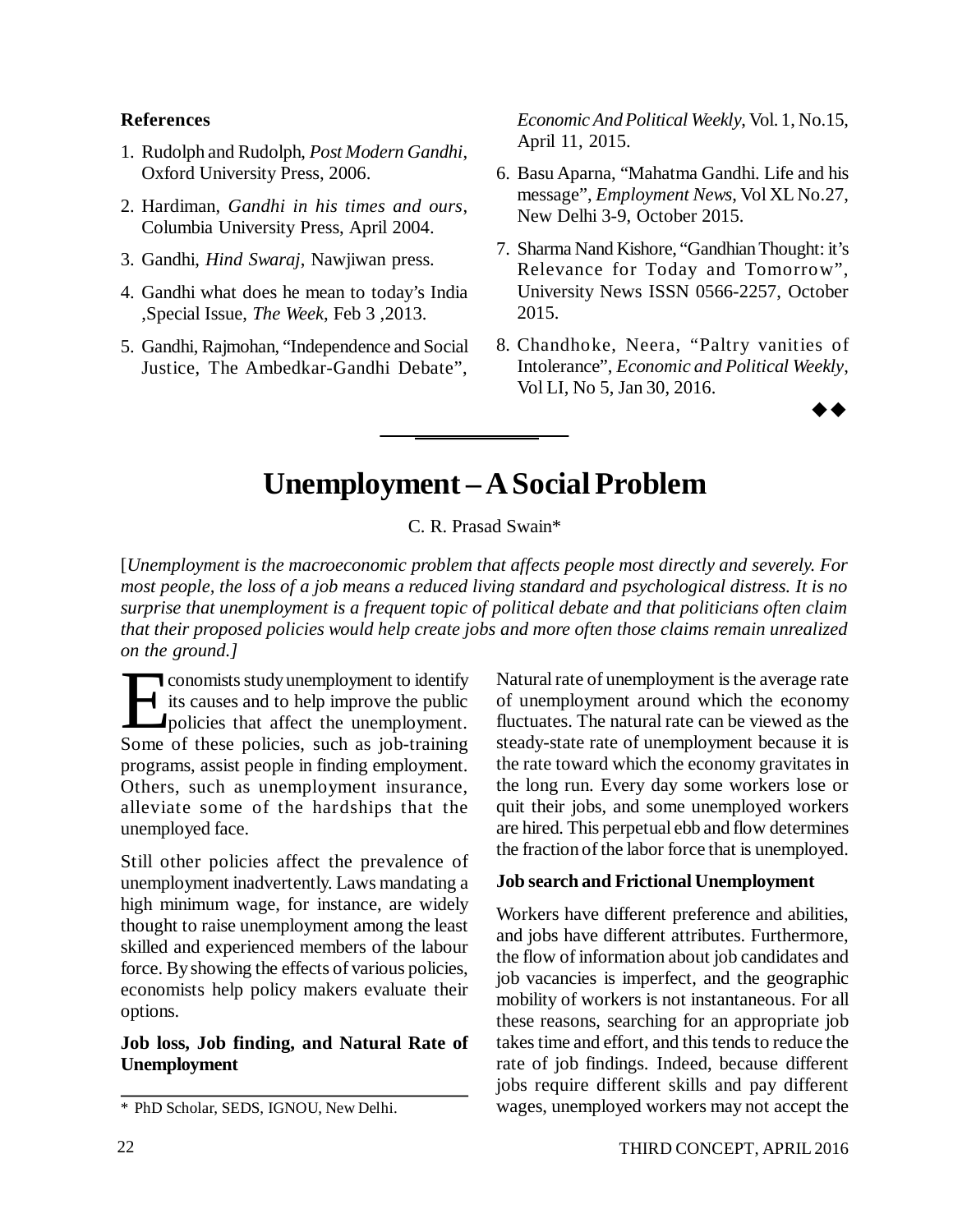first job offer they receive. The unemployment caused by the time it takes workers to search for a job is called frictional unemployment.

#### **Public Policy and Frictional Unemployment**

Many public policies seek to decrease the natural rate of unemployment by reducing frictional unemployment. Government employment agencies disseminate information about job vacancies in order to match jobs and workers more efficiently. Publicly funded retraining programs are designed to ease the transition of workers from declining to growing industries. If these programs succeed at increasing the rate of job finding, they decrease the natural rate of unemployment.

Other government programs inadvertently increase the amount of frictional unemployment. One of these is unemployment insurance. Under this program, unemployed workers can collect a fraction of their wages for a certain period after losing their jobs.

#### **Real – Wage Rigidity and Wait Unemployment**

A reason for unemployment is wage rigidity – the failure of wages to adjust until labor supply equal labor demand. The real wage adjusts to equilibrate supply and demand. Yet wages are not always flexible. Sometimes the real wage is stuck above the market – clearing level. The unemployment resulting from wage rigidity and job rationing is called wait unemployment.

### **Unions and Collective Bargaining**

A cause of wage rigidity is the monopoly power of unions. The wages of unionized workers are determined not by the equilibrium of supply and demand but by collective bargaining between union leaders and firm management. Often, the final agreement raises the wage above the equilibrium level and allows the firm to decide how many workers to employ. The result is a reduction in the number of workers hired, a lower rate of job finding, and an increase in wait unemployment.

Unions can also influence the wages paid by firms whose work forces are not unionized because the threat of unionization can keep wages above the equilibrium level. Most firms dislike unions. Unions not only raise wages but also increase the bargaining power of labor on many other issues, such as hours of employment and working conditions. A firm may choose to pay its workers high wages to keep them happy in order to discourage them from forming a union.

The unemployment caused by unions and by the threat of unionization is an instance of conflict between different groups of workers – insiders and outsiders. Those workers already employed by a firm, the insiders, typically try to keep their firm's wages high. The unemployed, the outsiders, bear part of the cost of higher wages because at a lower wage they might be hired. Those two groups inevitably have conflicting interests. The effect of any bargaining process on wages and employment depends crucially on the relative influence of each group.

### **The Duration of Unemployment**

When a person becomes unemployed, is the spell of unemployment likely to be short or long? The answer to this question is important because it indicates the reason for the unemployment and what policy response is appropriate. On the one hand, if most unemployment is short-term, one might argue that it is frictional and perhaps unavoidable.

Unemployed workers may need some time to search for the job that is best suited to their skills and tastes. On the other hand, long-term unemployment cannot easily be attributed to the time it takes to match jobs and workers: we would not expect this matching process to take many months. Long-term unemployment is more likely to be wait unemployment.

### **Transitions into and out of the labor force**

Individuals entering and leaving the labor force make unemployment statistics more difficult to interpret. On the one hand, some individuals calling themselves unemployed may not be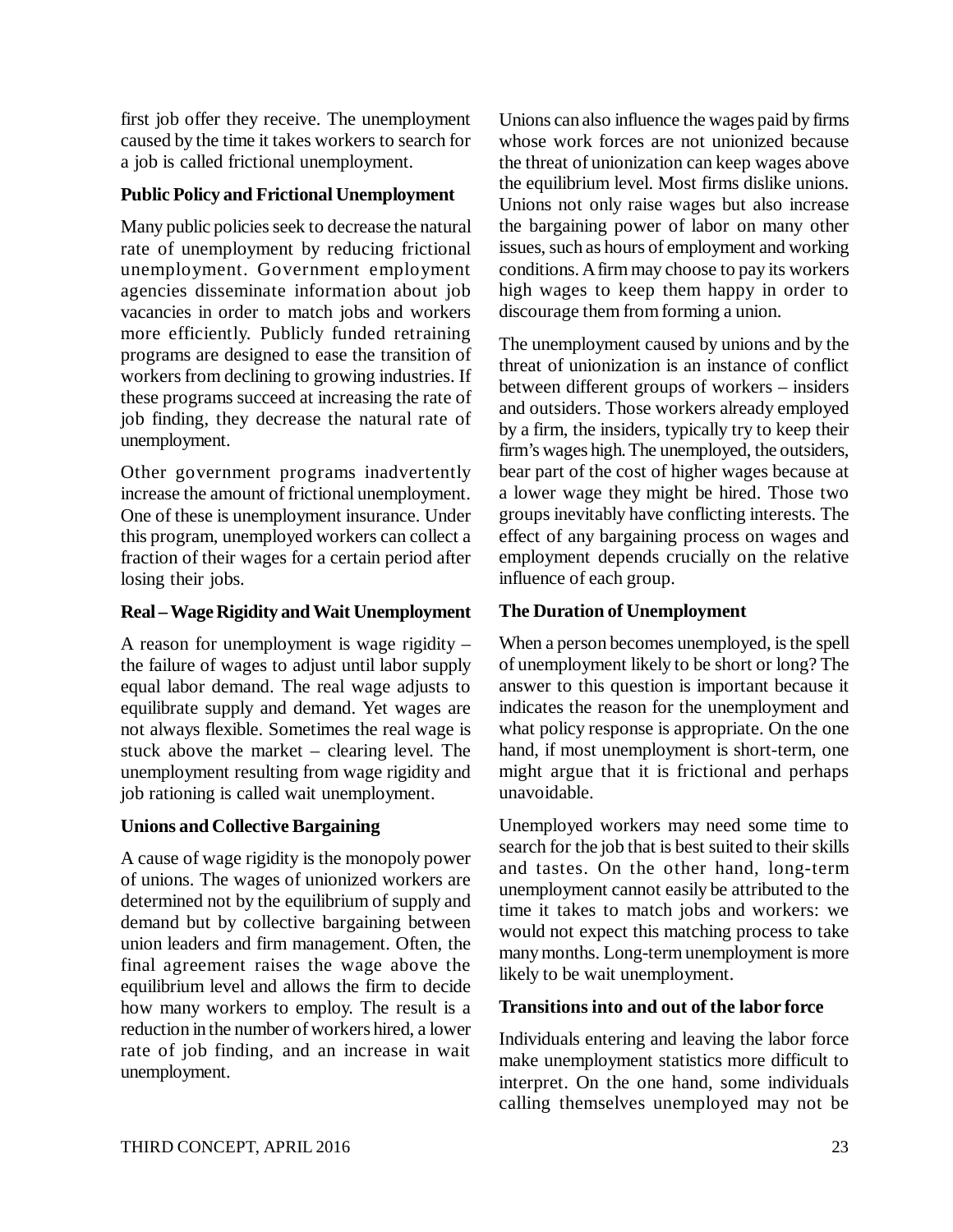seriously looking for a job and perhaps should best be viewed as out of the labor force. Their "unemployment" may not represent a social problem. On the other hand, some individuals may want a job but, after an unsuccessful search, have given up looking. These discouraged workers are counted as being out of the labor force and do not show up in unemployment statistics. Even though their joblessness is unmeasured, it may nonetheless be a social problem.

Unemployment represents wasted resources. Unemployed workers have the potential to contribute to national income but are not doing so. Those searching for jobs to suit their skills are happy when the search is over, and those

waiting for jobs in firms that pay aboveequilibrium wages are happy when positions open up. Unfortunately, neither frictional unemployment nor wait unemployment can be easily reduced.

The government cannot make job search instantaneous, nor can it easily bring wages closer to equilibrium levels. Zero unemployment is not a plausible goal for free-market economies. Yet public policy is not powerless in the fight to reduce unemployment. Job-training programs, the unemployment-insurance system, the minimum wage, and the laws governing collective bargaining are often topics of political debate. The policies we choose are likely to have important effects on the economy's natural rate of unemployment.



## **Article 48A & Environmental Jurisprudence**

### Ketki T. Kumaiyan\*

[*While dwelling on the evolution of the notion of environmental jurisprudence in India, the author deals with various provisions in the Constitution of India, with specific emphasis on Article 48-A that was envisaged through the 42 Constitutional Amendment Act in 1976 and the case law developed thereafter through various judgments of the Supreme Court and High Courts*. Ed.]

 $\prod_{\text{Consti}}$ he much controversial 42nd Amendment Act inserted some new and affirmative Directive Principles in Part IV of the Constitution. These new Directives have been warmly welcomed by all the sections of the society and largely viewed as a move towards establishing a progressive polity. The four clauses that were introduced in part IV of the Constitution are as follows:

a. ARTICLE 39 (a):Article 39(a) recommends that "the State shall secure that the operation of the legal system promotes justice on the basis of equal opportunity and shall in particular provide free legal aid by suitable legislation or scheme or in any other way, to

ensure that opportunities for securing justice are nor denied to any citizen by reason of economic or other disabilities.<sup>2</sup> This directive was added to ensure equal justice which has been promised to all the citizens by the Preamble and to further the guarantee of equality before law vested in Article 14 which was unmeaning to a poor man so long as he was unable to pay for his legal advisor.

b. ARTICLE 39 (f): Article 39(f) provides that children should be given opportunities and facilities to develop in a healthy manner and in conditions of freedom and dignity and that children and youth should be protected against exploitation and against moral and material abandonment.3

<sup>\*</sup> Sr. Research Fellow (UGC-NET), Dept of Pol. Sc. and Public Admn., Kumaon University, Nainital.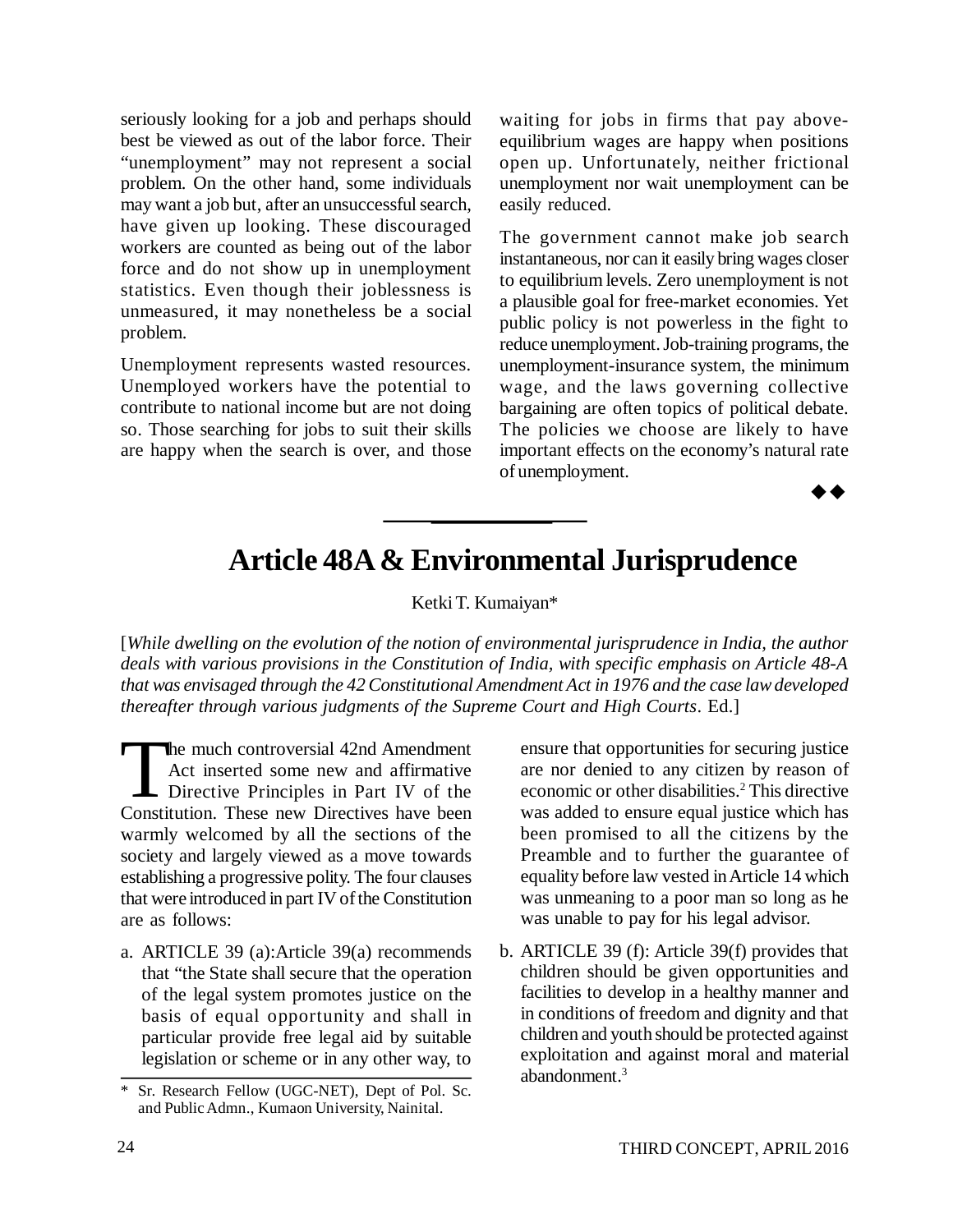- c. ARTICLE 43(a): The participation of workers in the management was a long cherished goal. In all the socialist nations this participation is a must for improving the efficiency of the enterprise. India, being a developing country, requires workers' participation in order to increase production. The inclusion of Article 43 (a) in the constitution is a step in the right direction. Article 43(a) provides that "the state shall take steps by suitable legislation or in any other way, to secure the participation of workers in the management of under-takings, establishment or other organisations in any industry.<sup>4</sup> This would result in a sense of belonging and dedication amongst the workers which will inspire them to achieve maximum results.
- d. ARTICLE 48(a): Another promising Article inserted by way of 42nd Amendment Act is Article 48(a) which provides that "the state shall endeavor to protect and improve the environment and to safeguard the forest and wildlife in the country."<sup>5</sup> This has led to a string of cases involving environmental jurisprudence.

#### **Impact of Article 48A**

One of the most welcome additions by the 42nd Amendment act was the inclusion of Article 48 A which has paved the way for environmental jurisprudence. India has made significant progress in its pursuit of environmental protection over the last decade. As an important first step, the government has officially accepted the coexistence of economic development and environmental protection. The Forty-second Amendment Act also added entries to the concurrent list. The Act inserted a new entry, "Population control and family planning", and moved "Forests" and "Protection of wild animals and birds," from the state list to the concurrent  $list.<sup>6</sup>$ 

Some members of the Indian academic community believe that the Forty-second Amendment gave the Central government new powers to protect the environment, powers that the Center did not previously possess.<sup>7</sup>

Indian Constitution is amongst the few in the world that contains specific provisions of environmental protection. Taking cognizance of right to environment as a human right, many nations have adopted eco-centric approaches. In the context of human rights, right to life and liberty, pollution free air and water is guaranteed by our Constitution under Articles 21, 48-A and 51-A $(g)$ .<sup>8</sup>

While classical human rights' problems continue to be a major concern, new types of human rights problems have emerged as a result of rapid economic expansion. They include environmental pollution and exploitation of natural resources by developed countries and multinational corporations. In Japan, as early as 1967, the Basic Law for Environmental Pollution Control was passed. That law made it possible to sue private enterprises on civil grounds and also to take action in criminal law. In Japanese law, as in English Common Law, environmental pollution is called Public nuisance (Ko-gai) to give it a public character even if pollution is caused by private enterprises.<sup>9</sup>

Article 47 of the Indian Constitution provides that improvement of public health is one of the primary duties of the State. As a sequel to the decisions taken at the U.N. Conference on Human Environment held at Stockholm in 1972, 42nd Amendment Act, 1976 added Article 48-A which states, "The State shall endeavor to protect and improve the environment and to safeguard the forests and wildlife of the country."

Besides the Indian Constitution, many other nations have also read environment in their constitutions. Article 26 of the 1982 Constitution of the Chinese Republic<sup>10</sup> mentions:

- 1. "The State protects and improves the living ecological environment and prevents remedies pollution and other hazards to the public."
- 2. The State organizes and encourages afforestation and protection of forests."

Likewise Article 15 of the Constitution of Afghanistan states, "the State is obliged to adopt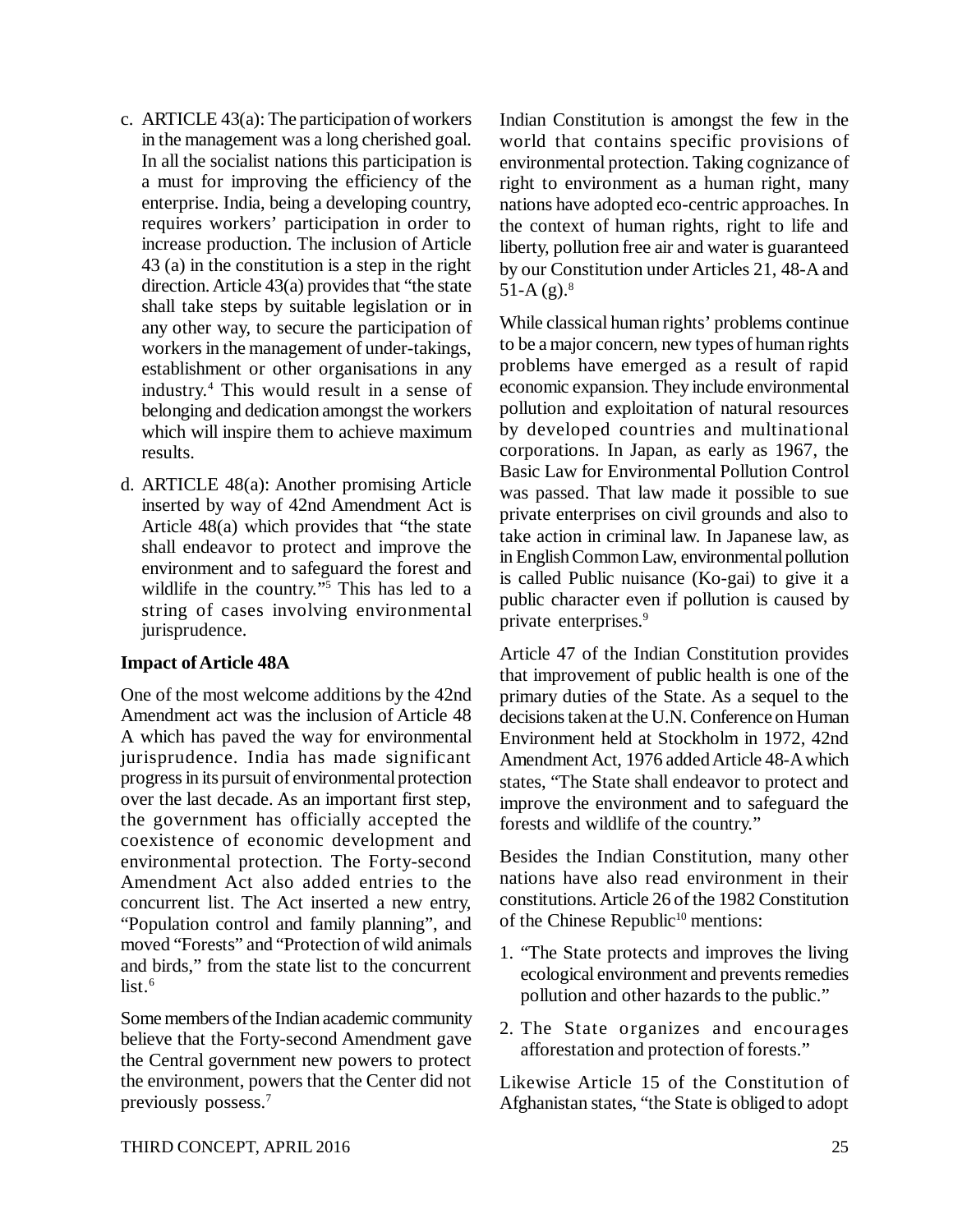necessary measures for forests and the environment" and similarly Article 27(14) of the Sri Lankan Constitution mentions "the State shall protect, preserve and improve environment for the benefit of the community."

In India, the Directive Principles and the Fundamental Duties explicitly enunciate the national commitment to protect and improve the environment. More so environmental protection and improvement were further explicitly incorporated into the Constitution by the Constitution (Forty –Second Amendment) act of 1976. The Act clearly spelt out in the amendment to the Preamble on the concept of socialism. In the socialistic pattern of societies, the State pays more attention to the social problems than on any individual problem and pollution is one of them.

The Constitution of India makes three kinds of provisions for the protection of environment: 1) directing and enjoining the duty on the State and Central Governments to protect and improve the environment 2) imposing a duty on the citizens to protect, improve and abstain from polluting the environment and 3) giving fundamental right to live in a good environment and to move the Courts to enforce this right in case of infringement.

Thus Article 48-A and 51-A (g) have been used by the Courts against various kinds of pollutions. Accordingly whenever a problem of ecology is brought before the Court, the Court is bound to bear in mind Art 48-A. Between 1979 and early 1980s, the Supreme Court of India assumed a new judicial function of redressing common grievances under what it calls "public interest" or "social action" litigation.

Such a new assumed function under the new criterion of justice has been called Judicial Activism and has been resorted to by the High Courts as well. It has created public awareness in environmental matters and to large extent filled the lacuna of law in dealing with environmental issues due to lethargy or lagging behind of the executive or legislative action in the matter. The Judicial Activism and PIL have thus evolved a

potent weapon to develop environmental jurisprudence.

As a result the floodgate of environment related litigations have been unleashed since then. A new and radically different kind of cases altered the litigation landscape. Instead of being asked to resolve private dispute, Supreme Court and High Court Judges are now asked to deal with public grievances over flagrant human right violation by State or to vindicate the public policies embodied in statutes or constitutional provisions. This new type of judicial dispensation is called Public Interest Litigation.

In *Animal and Environment Legal Defence Fund v. Union of India*<sup>11</sup>, the Supreme Court directed the State government to take urgent steps to prevent destruction of damage to the environment, the flora and fauna and wild life in and around the sanctuaries of the National Park.

In *Sitaram Chhaparia v. State of Bihar*<sup>12</sup> where a tyre retarding plant set up in a residential area was emitting carbon dioxide gas and other obnoxious gases from its furnace, the Court observed the protection of the environment was a fundamental duty under Article 51-A of the Constitution and directed the respondents to wind up the industry.

Where large scale illegal ,unauthorized, unscientific and unsystematic mining activities were undertaken in violation of the provisions of various enactments, rules framed and notifications issued there under and orders of the Supreme Court and High Court, the High Court issued further directions to the State Government to discharge the Constitutional obligations and duties for protection of environment and to implement provisions of various enactments in this regard and to ensure that no further environmental degradation $13$  took place.

Judicial activism in this sphere has greatly contributed towards moulding of the law in the right direction of balancing sustainable development and right to environment. To achieve this, judiciary has developed some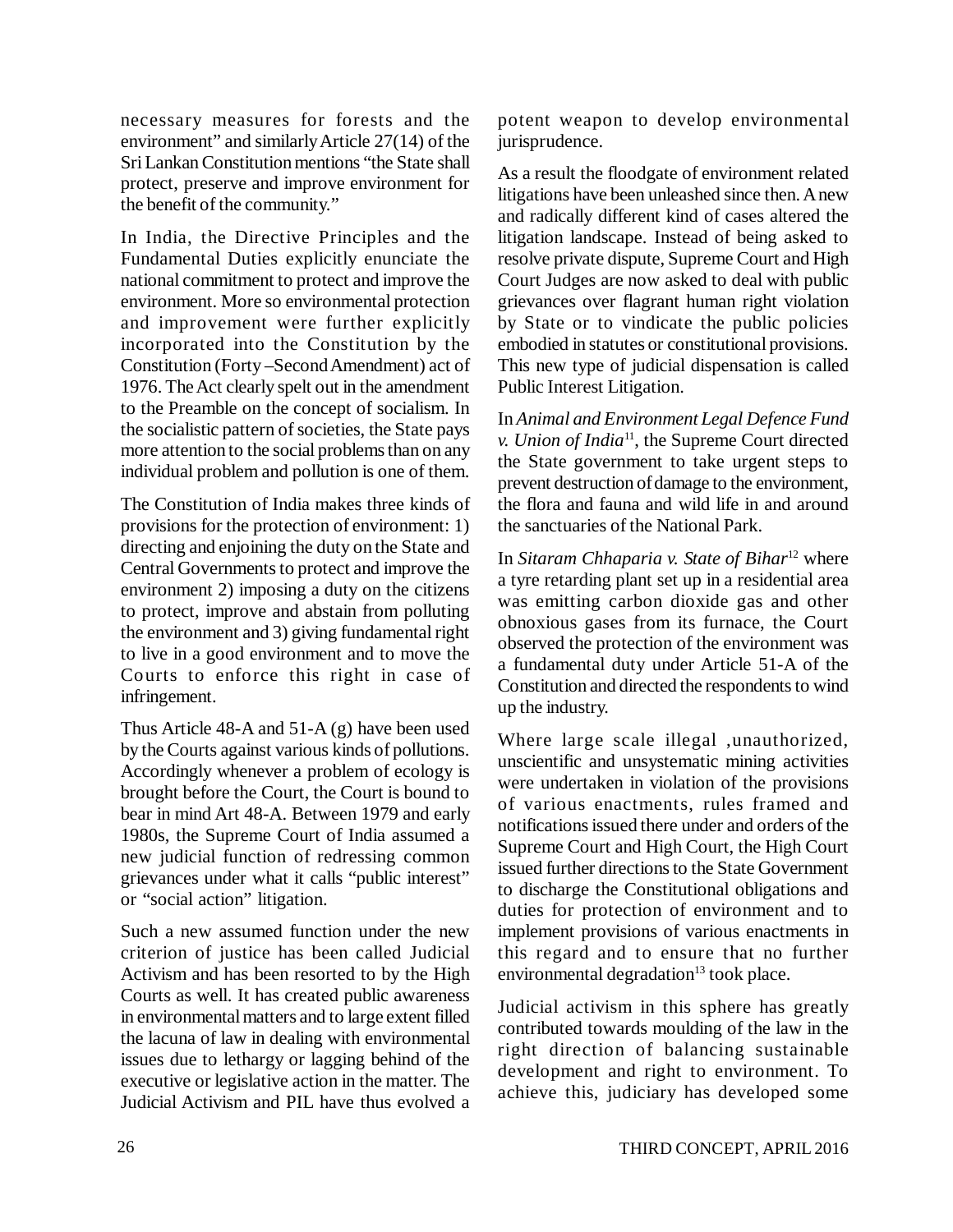principles by gathering support from international environment law.

The Public Trust Doctrine enunciated in the Spawn Motel Case<sup>14</sup> as part of the Indian jurisprudence envisages, "the State is the trustee of all natural resources which are by nature meant for public use and enjoyment. Public at large is the beneficiary of the seashore, running waters, airs, forests and ecologically fragile lands. The State as a trustee is under a legal duty to protect the natural resources. These resources meant for public use cannot be converted into private  $_{\text{use}}$ ."15

Precautionary Principle's contribution is also substantial in this regard. By taking recourse to Article 48A and Article 51 A (g) in M.V. Naidu's case the Supreme Court has observed, "The principle of precaution involves the anticipation of environmental harm and taking measures to avoid it or to choose the least environmentally harmful activity. It is based on scientific uncertainty. Environmental protection should not only aim at protecting health, property and economic interest but also protect the environment for its own sake..."<sup>16</sup>

In Research Foundation Case, it is observed by the Court, "it is part of principle of sustainable development, it provides for taking protection against specific environmental hazards by avoiding or reducing environmental risks before specific harms are experienced."<sup>17</sup>

A logical consequence of this principle is the Polluter pay principle. This principle was upheld in *Vellore Citizen's Welfare Forum versus Union of India*<sup>18</sup> and has been accepted as part of the land of India. Thus, in order to protect the two lakes, namely, Badkhal Lakes and Surajkund Lake in the State of Haryana from environmental degradation, it became necessary to limit the construction activity in the close vicinity of the  $lakes.<sup>19</sup>$ 

Similarly in *Animal and Environment Legal Defence Fund v. Union of India*<sup>20</sup> it had been emulating the case of *Pradeep Krishen v Union* *of India*, that the total forest cover in India is far less than the ideal minimum of one-third of total land. Thus no further shrinkage of forest cover can be allowed in India. Further it also ensured that if the reason of shrinkage is the entry of villagers and tribals living in and around the sanctuaries and the National Park in Madhya Pradesh, there can be no doubt that urgent steps must be taken to prevent the destruction of environment and the flora and fauna in those areas.

A similar effort of balancing was achieved by invoking the principles of Inter-generation equity in the matter of mining of stones that threatened survival of archaeological site in Kerala. The Kerala High Court upheld the petition for stoppage of the project and observed, "It is the duty of every citizen to protect and preserve the ancient and historic monuments for future generations. It is a basic source of study for the archaeologists and is of national importance which cannot be permitted in any way to be interfered with or affected."<sup>21</sup>

The cases given below illustrate how the new scope of the judicial action has helped protection of environment and people from pollution.

In *Shri Sachidanand Pandey v. State of West Bengal*, <sup>22</sup> too, the Supreme Court said, "Whenever a problem of ecology was brought before the Court , the Court was bound to bear in mind Articles 48-A and 51  $-A(g)$  of the Constitution..." Moreover, in *T. Damodhar Rao v. S.O. Municipal Corporation* , Hyderabad the Andhra Pradesh High Court pointed out that in view of Articles 48-A and  $51-A(g)$ , it is evident that the protection of environment is not only the duty of citizens, but it is also the obligation of the State and all other State organs including Courts.<sup>23</sup>

Similarly in *Ratlam Municipality v. Vardhichand*, <sup>24</sup> the residents of Ratlam Municipal area, suffering for a long time from the pungent smell from open drains approached the Magistrate for a remedy. The Magistrate ordered the Municipality to remove the drains whereupon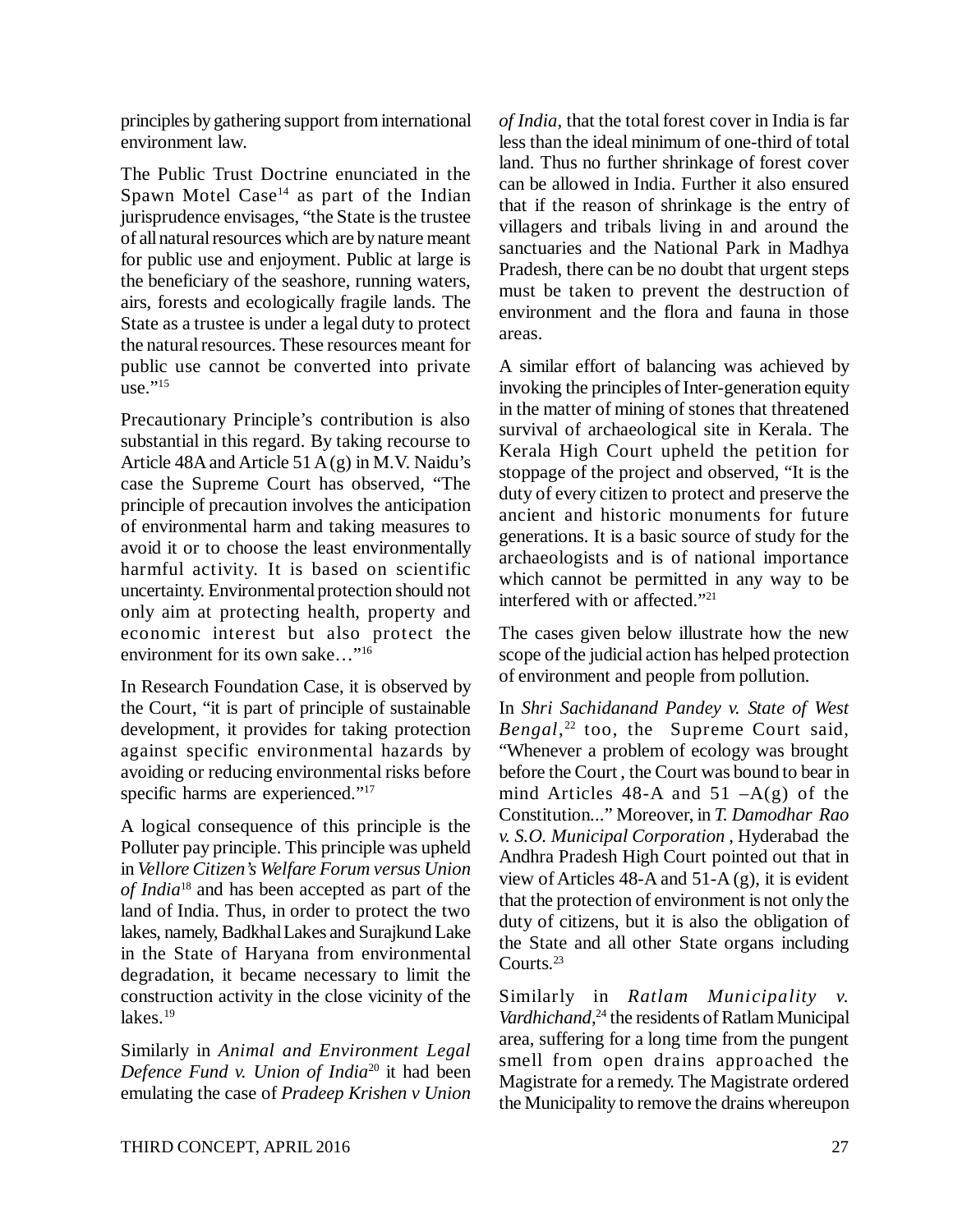the Articles 48-A and 51-a (g) and Article 21, issued the directions under Section 113 of the Cr. P.C. to the Municipal council to provide proper drainage system.

Likewise in *S. Jagannath v. Union of India*<sup>25</sup> Supreme Court directed shrimp culture industry to stop operation in the ecological fragile coastal area as they were affecting environment and coastal ecology. It has been held that owing to commercial aquaculture farming, there is degradation of the mangrove ecosystems, depletion of casuarinas plantation, pollution of potable waters, reduction in fish catch and blockage of direct approach to the seashore.<sup>26</sup> The groundwater is contaminated due to seepage of impounded water from the aquaculture farms. Thus, aquaculture industry operating within coastal regulation shall be liable to compensate the affected persons on the basis of "Polluter Pays principle."

In *T.N. Godavarman Thirumalpad v. Union of India*<sup>27</sup>, a three-judge bench of the Supreme Court read Article 48-A and Article 51-A together as laying down the foundation for a jurisprudence of environmental protection and held that "Today, the State and the citizens are under a fundamental obligation to protect and improve the environment, including forests, lakes, rivers, wildlife and to have compassion for living creatures."

Reading Article 48 A with Articles 51-A (g), 14 and 21 of the Constitution<sup>28</sup>, the Supreme court had deduced the following conclusions $29$ :

- a. It is a constitutional duty not only of the State but also of every citizen to protect and improve the environment and natural resources of the country.
- b. Though neither Article 48-A and 51-A is judicially enforceable by itself it becomes enforceable by expanding the compass of Article 21, so that in case of a failure of the forgoing duties, the Supreme Court or a High Court would entertain a petition under Articles 32 or 226, as a PIL brought by an individual

or institutions in the locality or any social action group, even by a letter addressed to the Court.

- c. In order to realise it, the Supreme Court directed establishment of primary treatment plans for resumption of their functioning, measures to ensure cleaning of city, protection of wildlife in sanctuaries and national parks, preservation and improvement of lakes, prohibition of commercial aquaculture farming, preservation of the Taj, restrictions on fishing within the National Park Area, directions to Central Government to indicate measures taken under the Environment Protection Act, 1986, directions on utilization of the Taj for a concert, directions to tackle chaotic traffic directions and vehicular pollution in Delhi. Compensation to workmen, segregation of chemical industries.
- d. The Supreme Court directed the Central Government to state all the steps taken since the insertion of this Article 48A for the protection and improvement of environment and also place before the Court its national policy to restore the quality of environment.<sup>30</sup> It has now become the duty of the Central government to direct all the educational institutions throughout India to teach at least for one hour in a week lessons relates to the protection and the improvement of the natural environment including forests, lakes, rivers and wildlife in the first ten classes.

### **Conclusion**

In conclusion it can be said that though the 42nd Amendment Act marred and scarred the Indian polity but one cannot also deny the fact that it added some progressive articles like Article 48A which brings the environment and ecology under its aegis and makes it mandatory for every citizen to protect, preserve and safeguard it unflinchingly. Undoubtedly it serves as a crucial bulwark against the large scale illegal, unauthorized, unscientific and unsystematic exploitation of both flora and fauna.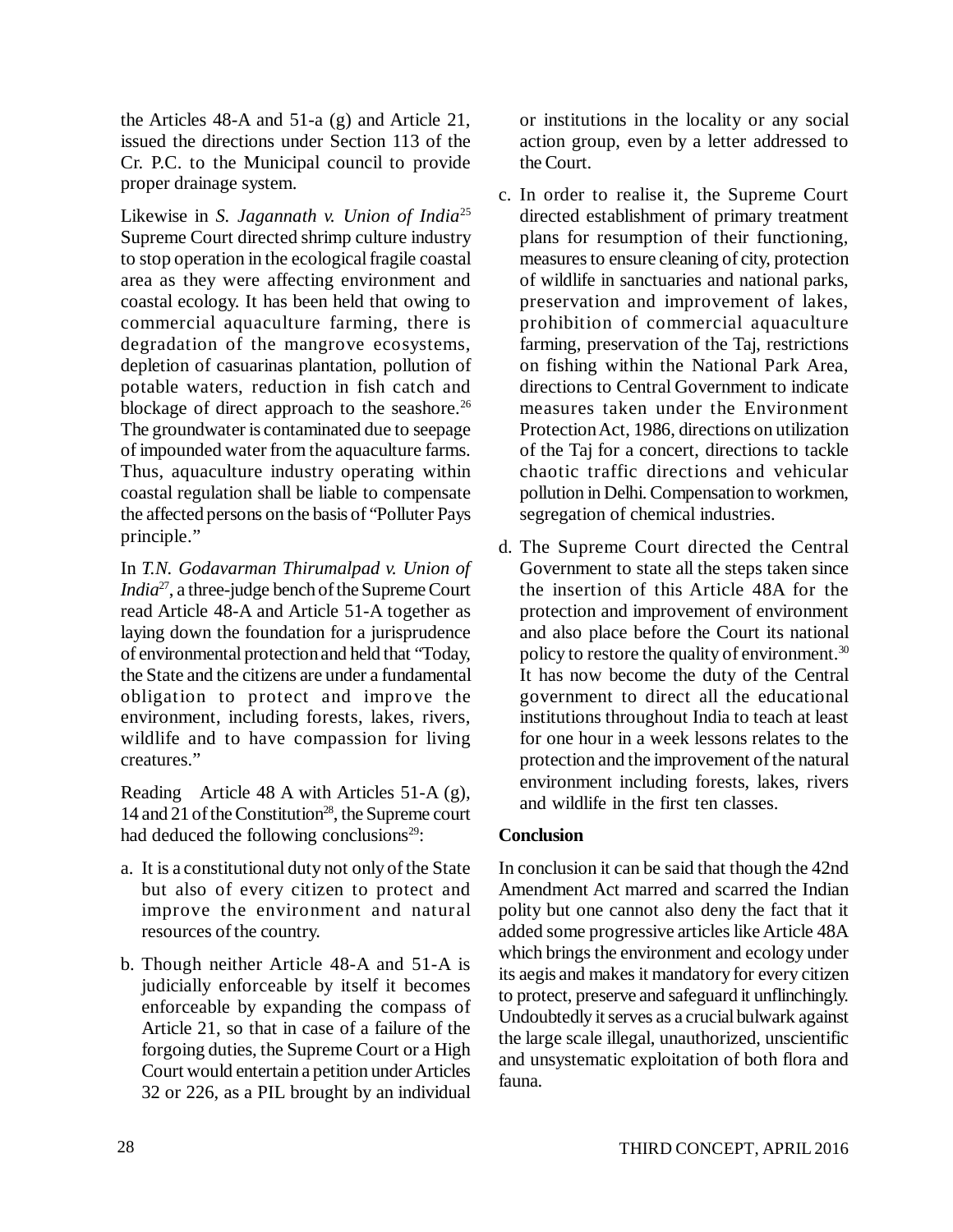#### **References**

- 1. Lok Sabha Debates, Vol. LXV No. 3 ,1977
- 2. 242nd Amendment Act,1976, Clause 8
- 3. Clause 7,Ibid
- 4. Clause 9, Ibid.,
- 5. Clause 10,Ibid.,
- 6. Ramakrishna Kilaparti, "The Emergence of Environmental Law in the Developing Countries: A Case Study of India", *Ecology Law Quarterly* ,Vol. 12 , 1985.
- 7. Jariwala, "The Constitution—42nd Amendment Act and the Environment", in S. Agarwal ed., *Legal Control or Environmental Pollution* 1980, pp. 1-7
- 8. Charan Lal Sahu v. Union of India, AIR 1990 SC 1480: (1989) Supp 2SCR 597 : (1990 ) 1 SCC 613 : (1989) 4JT 582 : (1990) 1 Comp LJ 125
- 9. E.S. Venkataramiah, Human Rights and their enforcement in Mahendra P Singh's, Comparative Constitutional Law-Festschrift in honour of Professor P.K. Tripathi, Eastern Book Company, Lucknow, p.675
- 10. 3 SCW 361
- 11. AIR 1997 Sc 1071: (1997) 3 SCC 549
- 12. AIR 2002 Pat 134 :( 2002) 2 BLJ 526 : (2002) 2 Pat LJR 654 (DB)
- 13. Ashwini Chobisa v. Union Of India , AIR 2005 NOC 58 (Raj) (DB)
- 14. M.C. Mehtav. Kamal Nath,(1997) 1 SCC 388
- 15. Ibid., as per J. Kuldip Singh,
- 16. A.P. Pollution Control Board v. M.V. Nayudu,(1999) 2 SCC 718: AIR 1999 SC 812 at pp.820-21
- 17. Research Foundation for Science ,Technology National Resource Policy v. Union of India,(2005) 10 SCC 510
- 18. (1996)5 SCC 647
- 19. M.C. Mehta v Union of India (1997)3 SCC 715
- 20. Animal and Environment Legal Defence Fund v. Union of India (1997)3 SCC 549
- 21. Niyamavedi v. Government of India Kerala High Court ,6-11-1995
- 22. AIR 1987 SC 1109
- 23. AIR 1987 AP 171
- 24. AIR 1980 SC 1622
- 25. AIR 1997 SC 811
- 26. (1997) 2 SCC 87
- 27. AIR 2003 SC 724: (2002) 10 SCC 606 referred in State of Gujarat v. Mirzapur Moti Kureshi Kassab Jamat, (2005) 8 SCC 534
- 28. Subhash v. State of Bihar ,AIR 1991 SC 420 : (1991) 1 SCR 5: (1991) 1 SCC 598
- 29. Jagdish Swarup, Constitution of India, 2nd Edition, Modern Law Publications, Allahabad,2010, p. 1648
- 30. M.C. Mehta v. Union of India, (1998) 9 SCC 589

 $\rightarrow \rightarrow$ 

#### **PERSPECTIVES ON WOMEN Edited by Babuddin Khan**

#### **A compilation of Select Articles from 25 Years of THIRD CONCEPT**

**On Emancipation and Empowerment of Women across the world with special emphasis on Indian Women**

#### **Price: Rs 695**

**Special Discount of 25% for Third Concept subscribers**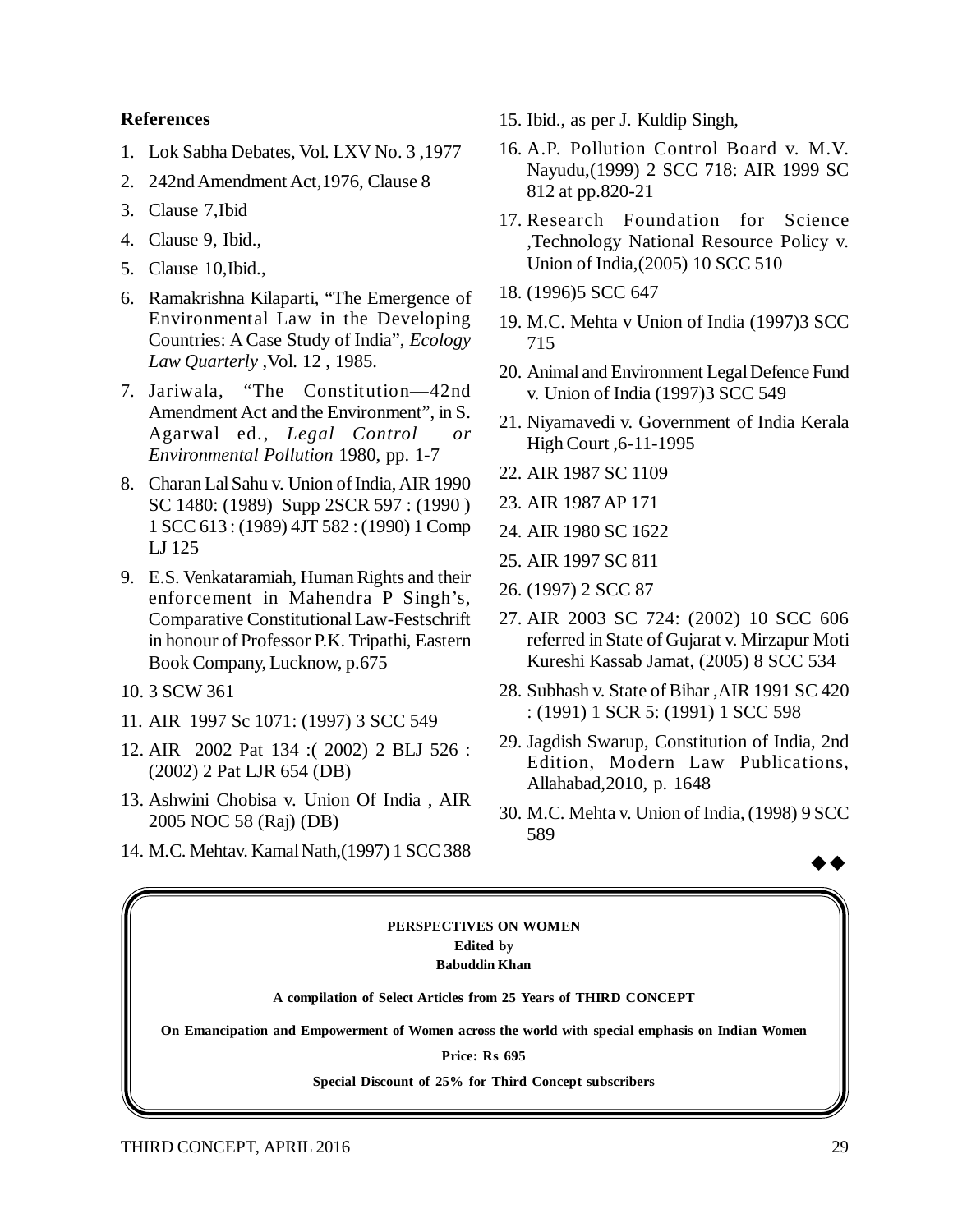## **MNREGA and Empowerment of Women**

Channanarasimhappa\* & Dr G Sreeramulu\*\*

*[As regards the status of the women in tribal society, anthropologists have expressed different and opposite views. They are dived into two groups with opposite views. Some of them say that women in these societies enjoy a very high status. Others express the view that women are generally a depressed group. This divergence in views is due to the organizations of Indian tribes. One of the important determinants has been the type of society, matriarchal or patriarchal ones. The status of women is expected to be higher in matriarchal societies, than the patriarchal societies.]*

**M** ahatma Gandhi NREGA seeks to enhance the livelihood security of the households in rural areas of the country by providing at least 100 days of guaranteed ahatma Gandhi NREGA seeks to enhance the livelihood security of the households in rural areas of the country wage employment in every financial year to every household whose adult members volunteer to do un-skilled manual work.

Employment is fundamental pre-requisite to raise per capita income and eradicate household poverty. Poor employment opportunity is one of the key reasons for the endurance of poverty in India. After independence and particularly from the Fifth Five Year Plan onwards, Government of India has initiated several rural development programmes for raising rural employment for the alleviation of rural poverty. National Rural Employment Guarantee Act (NREGA) is one amongst them.

The wage-employment programmes generate employment, infrastructure and social capital. Evaluation of these programmes is another very significant component to achieve the laid down objectives. Further, these wage employment programmes must be need-based and costeffective to improve the life of rural people, especially poor families.

A few important wage employment programmes launched by the Government of India are: Food for Work Programme (FWP); National Rural Employment Programme (NREP); Rural Landless Employment Guarantee Programme (RLEGP); Jawahar Rojgar Yojana (JRY), and Sampurna Gramin Rojgar Yojana (SGRY) and recently launched National Rural Employment Guarantee Scheme (NREGS) and lately renamed as Mahatma Gandhi NREGS.

The Government of India launched the Food for Work Programme in 1977. The programme aimed at providing gainful employment to the rural poor to improve their income and nutritional level. Side by side it also aimed at creation of durable community assets and strengthening rural infrastructure for higher production and ensuring better standard of living to the rural poor.

In October 1980, the FWP was replaced with National Rural Employment Programme (NREP). The NREP sought to generate additional employment, create durable assets and raise the quality of living of the rural poor. The NREP was a centrally-sponsored programme with 50:50 sharing basis between the Central and the state Government. One of the important features of the NREP was that it was implemented through Panchayati Raj Institutions.

The RLEGP which was launched in 1983, aimed at providing employment to the landless families in rural areas, who are hard pressed with poverty and hunger particularly during the lean season. It was a 100 percent centrally-sponsored scheme

Research Scholar, Dept of Pol. Sc., Gulbarga University.

<sup>\*\*</sup> Prof. & Chairman, Dept of Pol. Sc., Gulbarga University.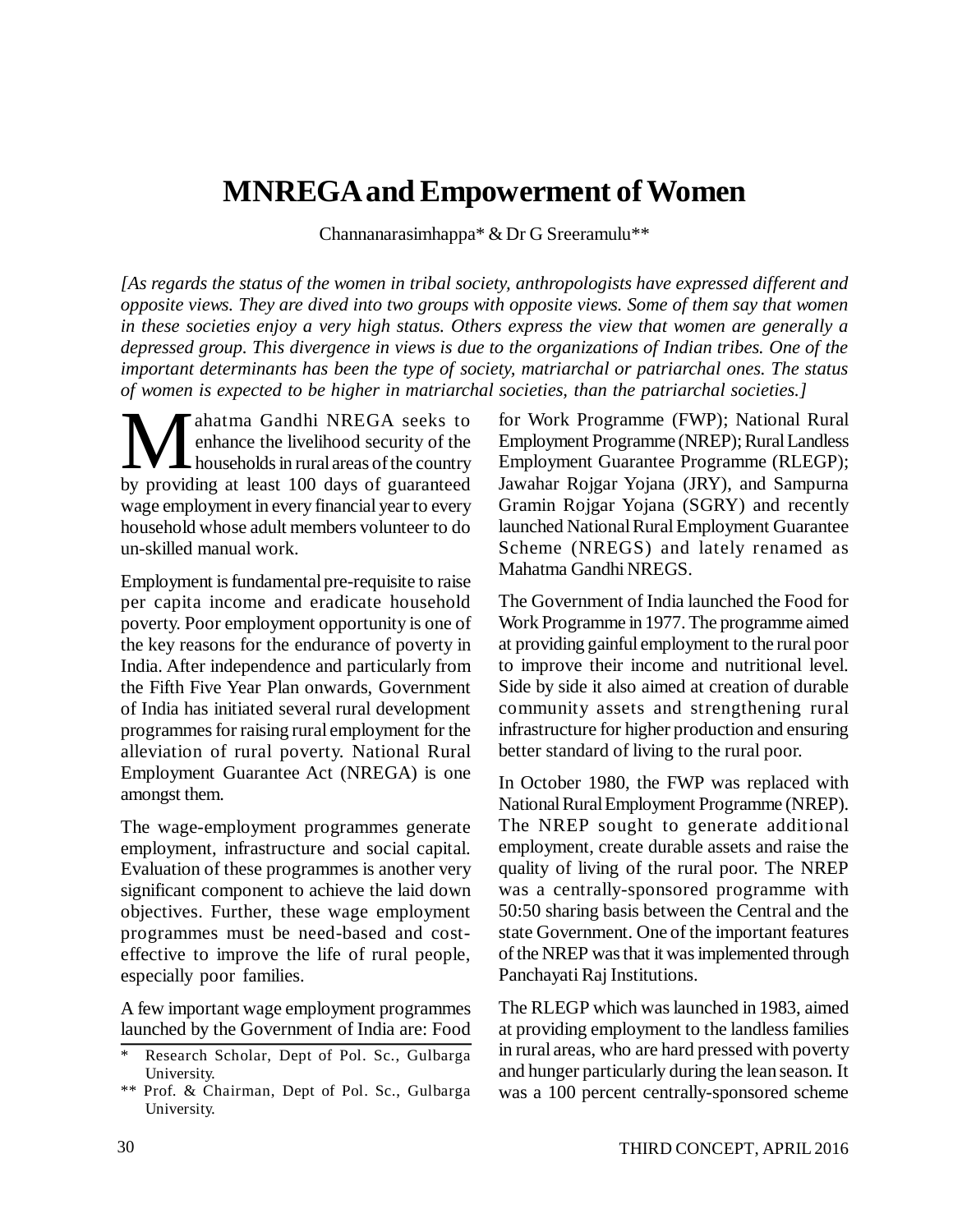funded by the Government of India. The Jawahar Rojgar Yojana (JRY) Programme was launched in 1989-90 in place of NREP.

#### **Empowerment of Women**

The concept of empowerment traces its history in the mid-17th century with the legalistic meaning; to invest with authority'. Thereafter it began to be used with an infinitive in a more general way meaning "to enable or permit." Its modern use originated in the civil rights movement, which sought political empowerment for its followers. This idea of empowerment is an offshoot of the discourse on human development and it came into prominence after 1980s. Its linkage with feminist discourse went a long way in shaping the idea of women's empowerment. However, these concepts are still not clearly defined and demarcated from closely related concepts.

Empowerment has been defined as to infuse people with power (Narayana, 2002, World Development Report, 2002/2000) i.e. access to resources, as expansion in individual's agency (Kishore, 2002), as power of decision making i.e. autonomy (Jojeebboy, 1995). However, the dictionary meaning of empowerment is that "the empowerment of a person or group of people is the process of giving them power and status in a particular situation" (Collins Dictionary).

Feminist movement has extensively used this concept with hardly establishing its particular definition and parameters. A distinct vagueness and subjectivity is in-built into this concept as it goes beyond the material well-being of women, latter being only as one of the outcomes of the lengthy process of empowerment.

### **MNREGA and Women Empowerment**

In a major push for women's rights, activists called for the greater participation of women in the Mahatma Gandhi National Rural Employment Guarantee Act (MGNREGA), the world's largest pay-for-work programme. National Advisory Council Member Ms Aruna Roy urged policymakers to safeguard the Act. "While the national average for women's share in MNREGA is 55 per cent, in Uttar Pradesh it remains 18 per cent, which is one of the poorest levels of participation. Unless the impact of MGNREGA is analyzed from women's standpoint their participation will continue to remain low," she said during her keynote address at the National Consultation on Women and MGNREGA organized by Gender at Work and UN Women at Yojna Bhawan.

The implementation of the Act has been mixed. Some states like Kerala and Andhra Pradesh have made considerable gains for women. Others like Uttar Pradesh are still lagging far behind, especially in the participation of Dalit women. "Seven years after the introduction of the Act, many states are still neglecting economic roles for women by failing to ensure that women get one-third of MGNREGA jobs," said Arundhati Dhuru, Consultant for Gender at Work and Uttar Pradesh Advisor to the Supreme Court Commissioner's on the Right to Food.

### **The National Rural Employment Guarantee Scheme**

It is pertinent to note here that three Articles of the Constitution of India have bearing on the right to work and these are listed in the Directive Principles of State Policy. These three Articles are: (i) Article 39 calls upon the State to direct its policy towards securing for all its citizens, men and women, the right to an adequate means of livelihood. (ii) Article 4 1 enjoins the state to make effective provision for securing the right to work, to education and to public assistance in case of unemployment, old age, sickness and disablement and in any other case of undeserved want, all within the economic capacity of the state. (iii) Article 43 directs the State to secure to all its citizens, work, living wage conditions of work ensuring a decent standard of life and full enjoyment of leisure and social and cultural opportunities.

Unemployment is a cause of poverty and generation of employment is central to eradicate poverty from rural India. The NREGS was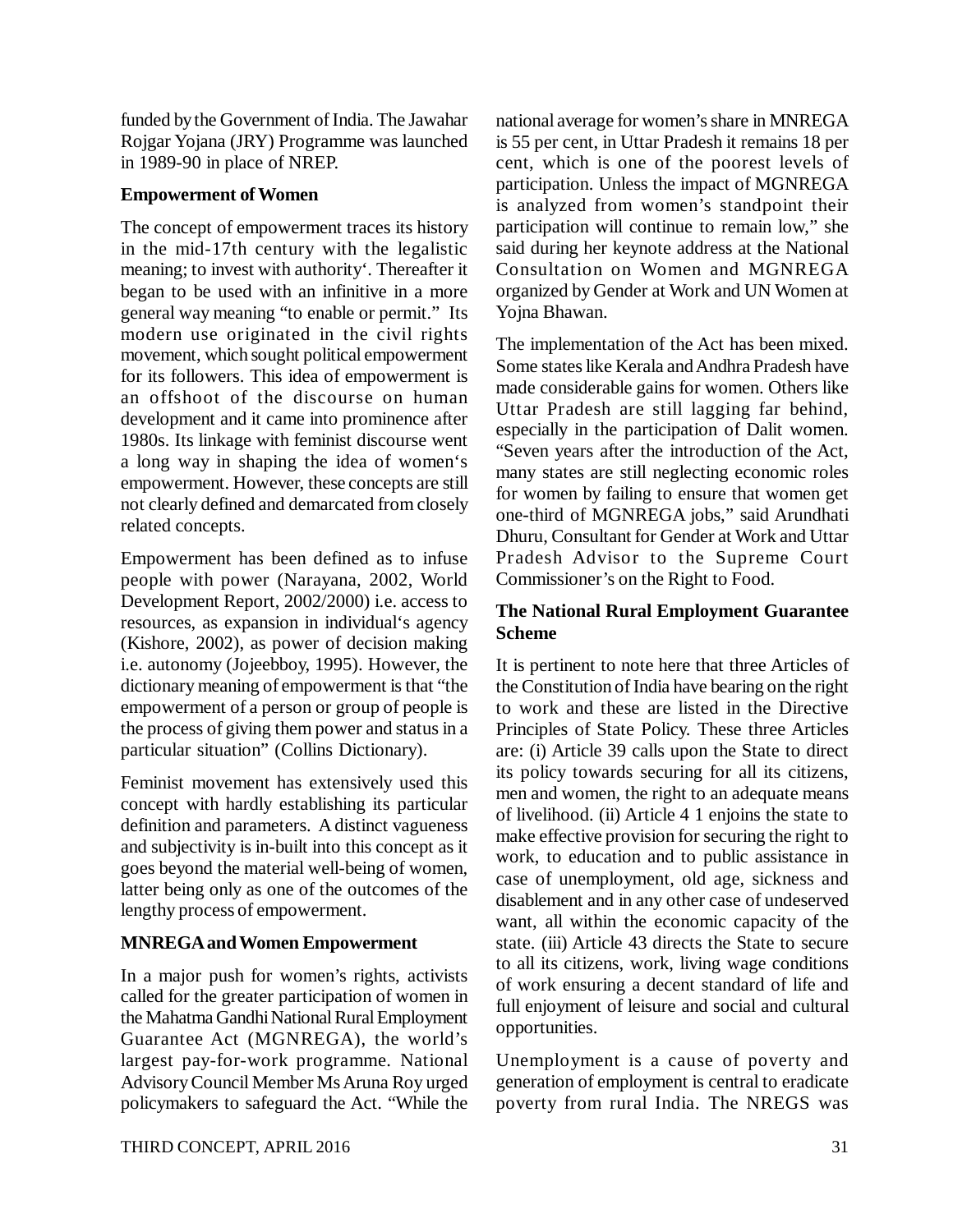launched in 2004 in 200 backward districts and later on extended to all the districts in the country in 2008. The National Rural Employment Grantee Act (NREGS) (herein after referred as NREGS) which was enacted in 2005 aims to provide a minimum guaranteed wage employment of 100 days in every financial year to rural households with unemployed adult members prepared to do unskilled manual work.

The scheme is a strategic attempt to fight the conundrums of poverty and unemployment, which are intrinsically interlinked; The NREGS indirectly aims at making employment as a human right. The NREGS is now called as Mahatma Gandhi NREGS.

#### **Salient Features of the MGNREGS:**

- i) At least 100 days of employment for at least one able-bodied person in every rural household.
- ii) Minimum wages on rate prevailing in states as per Minimum Wage Act- 1948 and Centre to step in if wages go up beyond minimum or less than rupees 60.
- iii) Panchayats to finalize, approve, implement and monitor the projects. The scheme shall not permit engaging any contractor for implementation of the projects
- iv) The task under the scheme shall be performed by using manual labour and not machines.
- v) A minimum of 33 per cent reservation to be made for women, where the number of applicant is very large.
- vi) The scheme will ensure transparency and accountability at all levels of implementation; and
- vii) All accounts and records relating to the scheme shall be made available for public scrutiny.

#### **Social Audits**

i) Gram Sabha will conduct social audits of all work done within the Panchayat.

ii) All relevant documents of the NREGS will be provided by the Panchayat to the Gram Sabha such as work register, muster roll etc.

### **MGNREGS in Karnataka**

The States of Karnataka and Puduchery have witnessed considerable achievements during the implementation of National Rural Employment Guarantee Act (NREGA). These achievements are linked with Ministry of Rural Development's advice to all States for ensuring wage payment to NREGA workers through Bank and Post Office accounts. So far 1.6 crore accounts have been opened across the country.

In Karnataka, considerable achievements have been made in the financial inclusion of NREGA workers. Total number of households registered under NREGA in Karnataka are 15, 65,679, the total number of Job Cards issued are 14, 79,744. The number of bank accounts opened are 11, 36,844, the total number of Post Office accounts opened are 2, 11,952.

Action has also been initiated to sign the MOU with Department of Posts and it has been decided to consider complete adoption of the post office network in Koppal from northern region and Chamarajanagar from the southern region of Karnataka.

It is to be noted that a Job Card is the basic legal document that enables the registered household to demand guaranteed employment. It has a provision for mentioning bank accounts details in the job card too. The household Job card has the name and photograph of each registered member. The Job Card and photograph are free for the applicant which will also include two photographs to be made for opening of bank account as part of NREGA programme, if required. Thus, Mahatma Gandhi National Rural Employment Guarantee act has become an instrument in empowering Triabl Women.

### **References**

1. Sreeramulu, G, *Empowerment of Women through Self Help Groups*, Kalpaz Publications, New Delhi, 2008.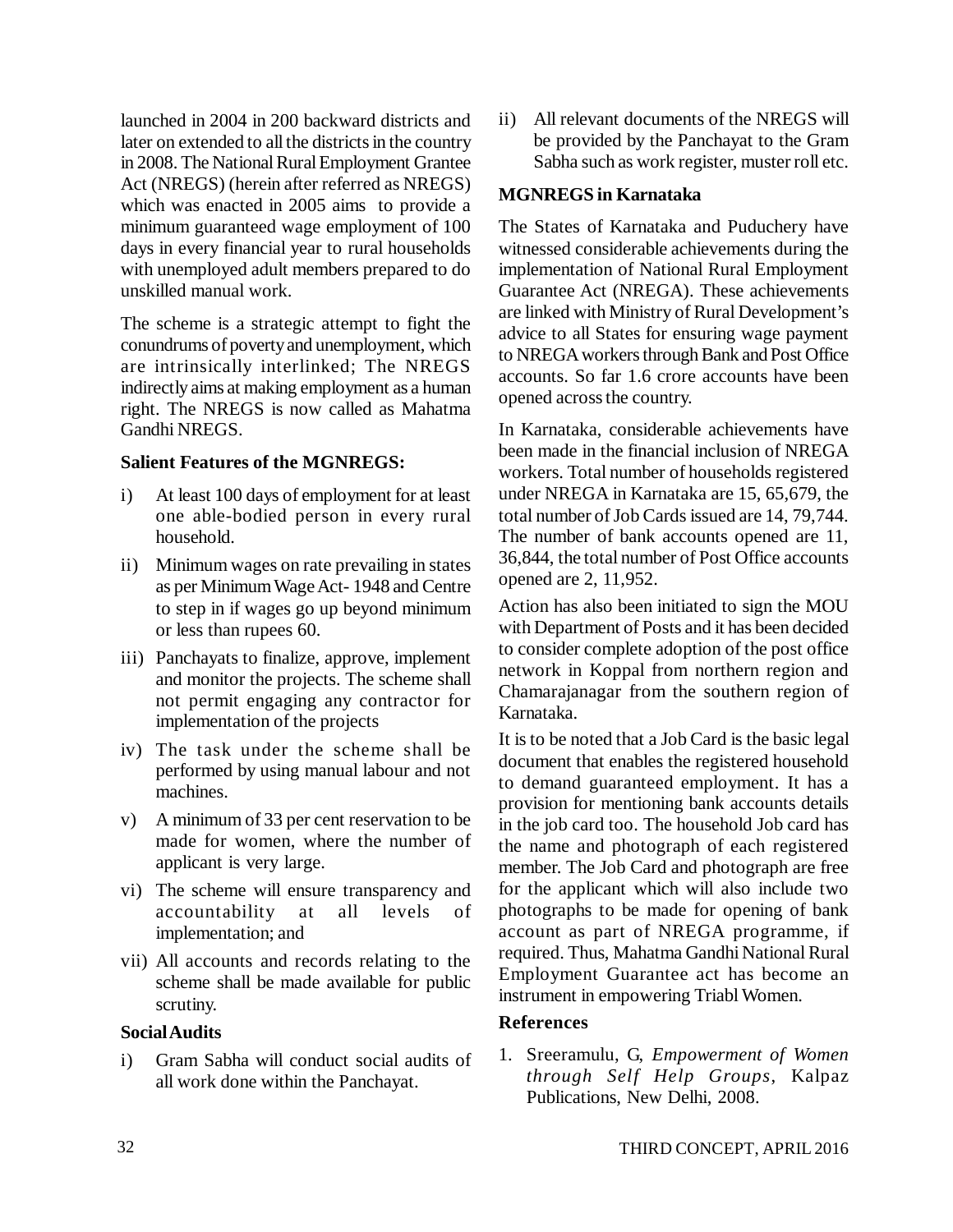- 2. Mahendra Gaur (ed.), *Indian affairs annual*, Kalpaz Publications, New Delhi, 2006.
- 3. National Rural Employment Guarantee Act (NREGA): two years, 2006-08, Dept. of Rural Development, Ministry of Rural Development, Govt. of India, 2008
- 4. Local Economic and Employment Development (LEED)- Job-rich Growth in Asia , International Labour Office, OECD,2011
- 5. Rajiv Balakrishnan and Nukundh Dubey (eds.), *Social Development in Independent India: Paths Tread and the Road Ahead*, Dorling Kindersley, 2008.
- 6. Rehman Sobhan, *Challenging the Injustice of Poverty: Agendas for Inclusive Development in South Asia*, Sage India, 2010.
- 7. Sina Odugbemi, Taeku Lee (eds.), *Accountability through Public Opinion: From Inertia to Public Action*, World Bank Washington DC, 2011.
- 8. Nair, Tara S., *Towards mainstreaming poor women in development: the DWCRA Experience in Gujarat*, Gujarat Institute of Development Research, Ahmadabad. (2000).
- 9. Adhikari, Anindita and Bhatia, Kartika, NREGA wage payments: can we bank on the banks?
- 10. -Adhikari, Anindita and Bhatia, Kartika. Delhi School of Economics, Centre for Development Economics, Delhi. (2010).
- 11. Dreze, Jean and Oldiges, Christian. Commendable Act: field reports suggest that the anticipated benefits of employment guarantee are beginning to show in the pioneer districts. Delhi Univ, Dept. of Sociology, New Delhi. (2007).
- 12. Fahimuddin. *Working of National Rural Employment Guarantee Scheme in Sitapur district: study report*. Giri Institute of Development Studies, Lucknow, (2008).
- 13. Report on evaluation study of rural employment generation programme. - Khadi and Village Industries, Mumbai. (2005).
- 14. Prasad, B.N. *Impact assessment of National Rural Employment Guarantee Scheme in Uttar Pradesh, Sonbhadra district*. (2009). Giri Institute of Development Studies, Lucknow.
- 15. Afshar, H. (Ed. 1991) *Women, Development and Survival in the Third World.* New York: Longman.
- 16. Anand, A. (WFS/Women's Feature Service) (ed. 1992) *The Power to Change; women in Third World Redefine Their Environment.* New Jersey: Zed Books Ltd.



**To our Contributors.....................**

**& Original articles are welcome.**

- **& Only Original copy of the manuscript, neatly typed in double-space should be sent. Please do not send carbon, cyclo-or photo-copies.**
- **& Please check up grammatical & typographical mistakes before sending. Editor will not be responsible for these lapses.**
- **& Editor reserves the right to reject/ modify / edit an article without assigning any reason.**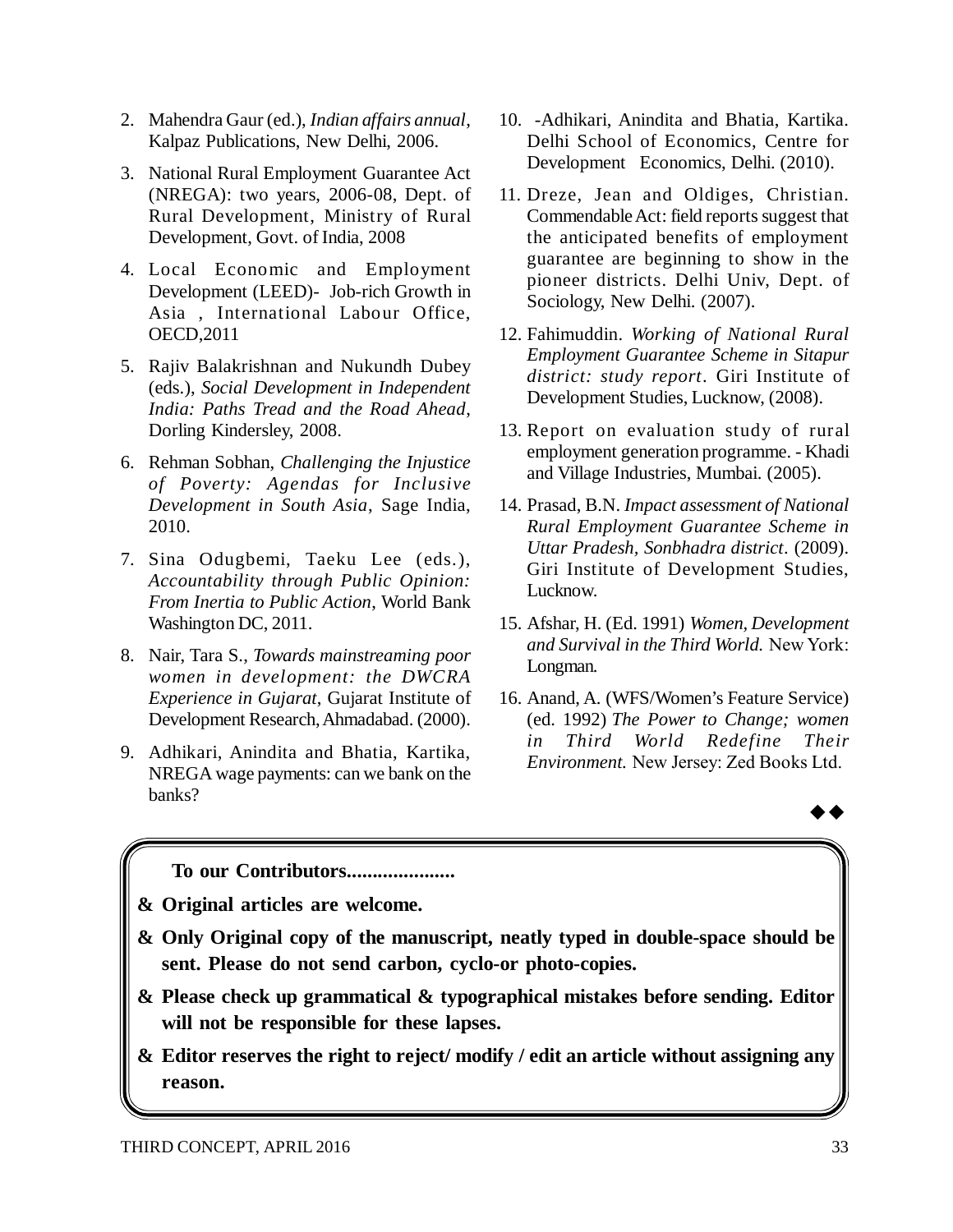## **Role of Assamese Women in India's Freedom Struggle**

Raja Doley\*

[*An attempt has been made in this paper to focus on the role of the women of Assam in the freedom struggle of India. In Assam women have earned the status of symbol of strength. They played vital role in the freedom movement of the country. Here we can mention the names like Chanraprova Saikiani, Pusphalata Das, Kanaklata Barua, Bhogeswari Phukanani etc., who played an exemplary role in the history of Assam.]*

The women of Assam responded to each<br>and every phase of the freedom movement<br>launched by Gandhiji namely, the Non-<br>Cooperation movement (1920), the Civil he women of Assam responded to each and every phase of the freedom movement launched by Gandhiji namely, the Non-Disobedience movement 1930 and the Quit India movement 1942. They propagated the message of the movement to every corner of the state. They whole heartedly undertook Gandhiji's construction programme like spinning and weaving in large scale, removal of untouchability, welfare of the women etc.

During the period of Quit India Movement in 1942, the Assamese women participated in the movement both in non-violent and revolutionary way. Gandhiji's message encouraged the womenfolk of Assam to come out of the fourwalls of their houses and participate in social and political activities.

#### **Objectives**

This paper emphasizes on the role played by Assamese Women during the freedom straggle of India. The Main objective of the paper is to bring to focus on the role of the Assamese Women in the field of revolutionary activities.

#### **Methodology**

The methodology used in this paper is descriptive cum analytical. The study is based on secondary sources of materials and data has been collected from books, journals newspaper, articles and the Internet etc.

#### **PART-II**

During ancient period, the women of India played a vital role in Indian politics. In the Vedic period, women like the Lupa mudra and Gargi played an active role in the field of education and polity. During the Sultanate and Mughal periods, women like Sultana Rajiya, Maham Anaga, and Nurjahan looked after the administration of the empire. But up to the 19th Century the participation of women of the country in state policy was restricted only to the members of the Royal and Noble families.

After the battle of Plassey in 1757, the British began to explore local resources and started the expansion of private business. At the same time, the people of India tried to resist it and the first big resistance came out in the form of a revolt in 1857. But due to various factors and organizational weakness the people of India did not get success.

In 1920, Mahatma Gandhi started The Non-Cooperation Movement in the form of "Satyagraha" as an instrument to expel the British from India. The two major elements of satyagraha were truth and non-violence. At the end, The British were compelled to leave the country in 1947 and India got Independence on 15 August 1947.

During this period, like the women of other provinces in India, a large section of Assamese women participated in the movement through the Assam Chattra Sanmilon (Assam Student Association) and Assam Sahitya Sabha till the formation of the Assam Mohila Samiti (Assam

<sup>\*</sup> Asst. Prof., Dept of History, R.G.Borua College, Assam.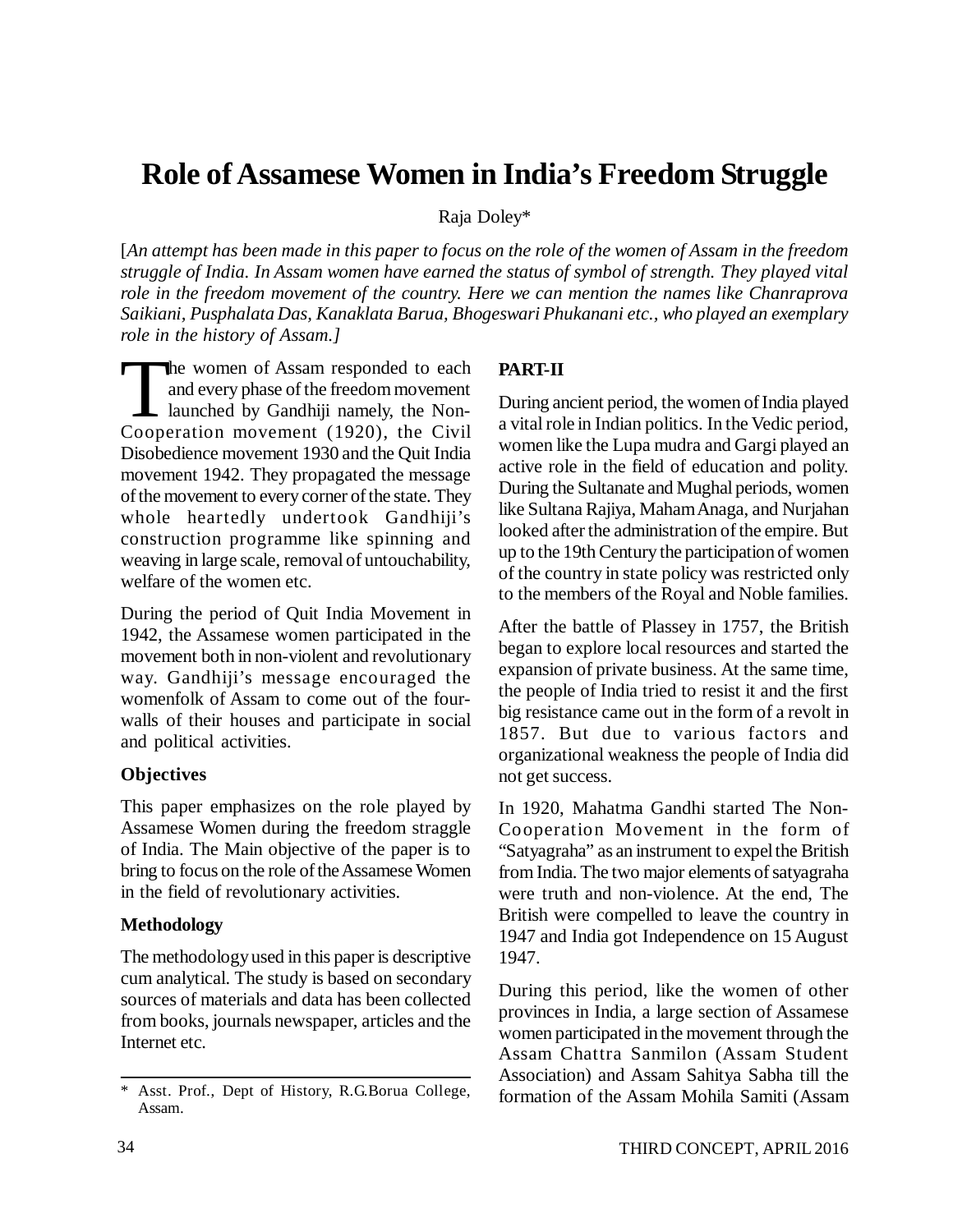women Association) in 1926 which was a provincial women Association.

Motivated by the ideas and programmes of Gandhian Movement, large number of women joined the movement by participating in meetings, organizing processions and boycotting schools, courts, and offices under the leadership of brave patriots like Nabin Chandra Bordoloi, Kamalakanta Bhatacharya, Chandra Kumar Agarwala and Tarunram Phukan.

Some women mostly from the urban areas and belonging to the families of Congress leaders and workers came forward to take up organizational and publicity work among rural women. They were namely Chandraprova Saikiani, Nalinibala Devi, Hemanta Kumari Devi, Guneswari Devi, Girija Devi, etc. During this time, some Assamese women like Chandraprova Saikiani, Amalprova Das and Rajbala Das played leading role in the activities of such organizations as Assam Association, Rayat Sabha, Chattra Sanmilan. In fact, Gandhian non-cooperation movement brought about a revolutionary change in the life of Assamese women in making the beginning of political awakening among them.

The promotion of spinning and weaving was one of the major constructive programmes of the Non-Cooperation movement. In this regard, the achievement of the Assamese women was remarkable. Almost all the women of Assam, irrespective of their caste, creed, and status, were efficient in spinning and weaving. The Assamese women actively participated in fund collection for the Congress and in campaign of Harijan welfare scheme, introduction of khadi, and in removal of untouchability.

The Assamese women made notable contribution to India's freedom struggle after the formation of the Assam Mahila Samiti (AMS-a provincial women Association) in 1926. Durgaprova Bora was the first president and Chandraprova Saikiani was the first secretary of the Assam Mahila Samiti. The first session of the AMS was held at Goalpara.

The important programmes of the AMS were to prevent opium consumption, removal of untouchability, following Gandhi's constructive programme, work for the development of women education, setting up of cottage industry, welfare of mother and children. The AMS also played a leading role in popularising Hindi in Assam. The 5th convention of AMS was held in 1945 at Guwahati and at this convention the existing name of the samiti was changed to Asom Pradeshik Mahila Samiti.

Gandhiji started the Civil Disobedience Movement in 1930. In March 1930, along with 78 followers, he walked 240 miles, starting from Sabarmati Ashram and reached Dandi, a place on the western sea coast. He violated the salt laws by picking up salt lying on the beach. Like in other parts of the country, women in Assam organized picketing in front of the shops dealing in liquor, opium and foreign goods. A large number of women under the AMS came out to participate in the movement.

The movement created great enthusiasm in Assam and in support of this movement public meetings, observation of bandh, boycott of foreign goods and violation of forest Act were held in different parts of Assam. The women of Kaliabor came out in a procession under the leadership of Guneswari Devi and Mohini Gohain. The participants were lathi-charged by the police on their arrived at Nowgong. Women volunteers participating in a picketing in front of the Cotton College at Guwahati were not arrested by the police for the fear that situation might go beyond their control.

In May 1930, in protest against the Cunninghum circular, the AMS secretary Chandraprova Saikiani called upon the student community to start a united fight against the British rule. In protest against the first Round Table Conference, public meetings and picketing were organized by the AMS under the leadership of Guneswari Devi, Darika Kachari and Chandraprova Saikiani in Nowgong.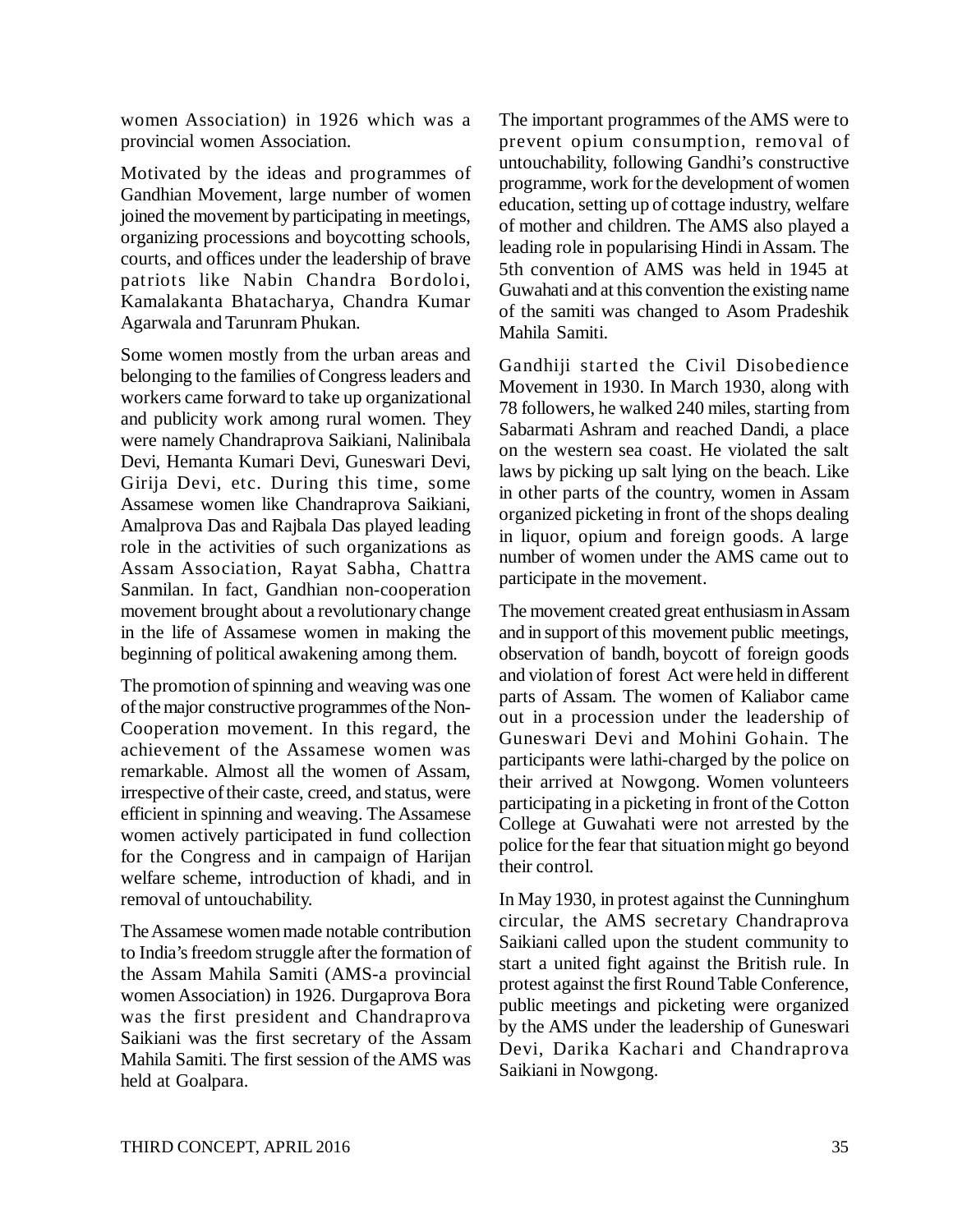The Rayat Sabhas were very important organizations in Assam. The members of these sabhas were greatly successful in instilling the spirit of nationalism among the masses. Significantly, women in large numbers also participated in these Rayat Sabhas. On 8 April 1930, a Rayat Sabha was held in Noduar under the leadership of Guneswari Devi in which more than five hundred women participated and another on 14 July 1931, under the leadership of Chandraprova saikiani.

Similar meetings were held at Goalpara Mangaldoi, Dibrugarh, Lakhimpur, Jorhat, Sibsagar, Golaghat with a view to strengthen women's power in the ongoing freedom struggle. The leaders of the AMS appealed to the people of Assam to engage themselves in spinning and weaving and explained to them that by such simple works important contribution could be made to the movement.

During the Quit India Movement in 1942, the women of Assam acknowledged Gandhiji's concept of 'Do or Die' in their way. The Assamese women fighters of Nowgong were Guneswari Devi, Joymoti Saikia, Maisena Saikia, Kamaleswari Bhuyan. On 18 September 1942, at Brahampur area, Bhogeswari Phukanani was shot dead by a British police officer. In North Lakhimpur, Hemeswari Phukan, Sumala Handique Buddeswari Hazarika played important role during this period. Leea Neogoni succumbed to injuries sustained during the police lathi-charge when she joined a procession on 7 October 1942.

Most of the Assamese women generally participated in the movement on Gandhian non– violent line. But some of them being disappointed with the Gandhian methods became involved in underground and extremist activities.

In Nowgong, underground worker Mahendra Hazarika organized an Mrittu Bahini and a large number of women became members of the Mrittu Bahini. Under this Mrittu Bahini, Damayanti Bora engaged herself in the destruction of bridges and in setting government building on fire. Women like Anamai Bora, Punimai Saikia and Dagali Bora served at night for the security of underground male counterparts.

In the Sibsagar district, Aikan Bhuyan of Mudoijan near Teok led in setting fire to the Amguri High School. Ratnabala Phukan, a female member of death squad, not only took part in the destruction of bridge and the burning down of Government buildings but also allowed her house to be used as a centre of underground activities. Another woman, Budheswari Hazarika took an active part in sinking cargo boats carrying military supplies through the Brahmaputra River.

The members of Mrittu Bahini hoisted the National Flag at police station following nonviolent means. The police opened fire on the peaceful processions at Gohpur and Dhekiajuli. Kanaklata Barua, Khahuli Devi and Kamuli Devi died of bullet injuries on the spot and many others were badly injured.

The role played by Assamese women in the freedom struggle is a story of devotion and patriotism. Assamese women participated in all activities associated with the freedom struggle. A large number of female activists were seriously injured while facing the police and military bullets.

### **References**

- 1. Baruah, S.L: *A Comprehensive History of Assam*
- 2. Sarma ,D : *Assamese Women in the Freedom Struggle*
- 3. Sharma.D: *Mukti Jujott luit Puriya Nari*
- 4. Borpujari, H.K (ed.): *The comprehensive History of Assam*, Vol- III &IV
- 5. Majumdar, R.C: *History of the Freedom Movement in India*.

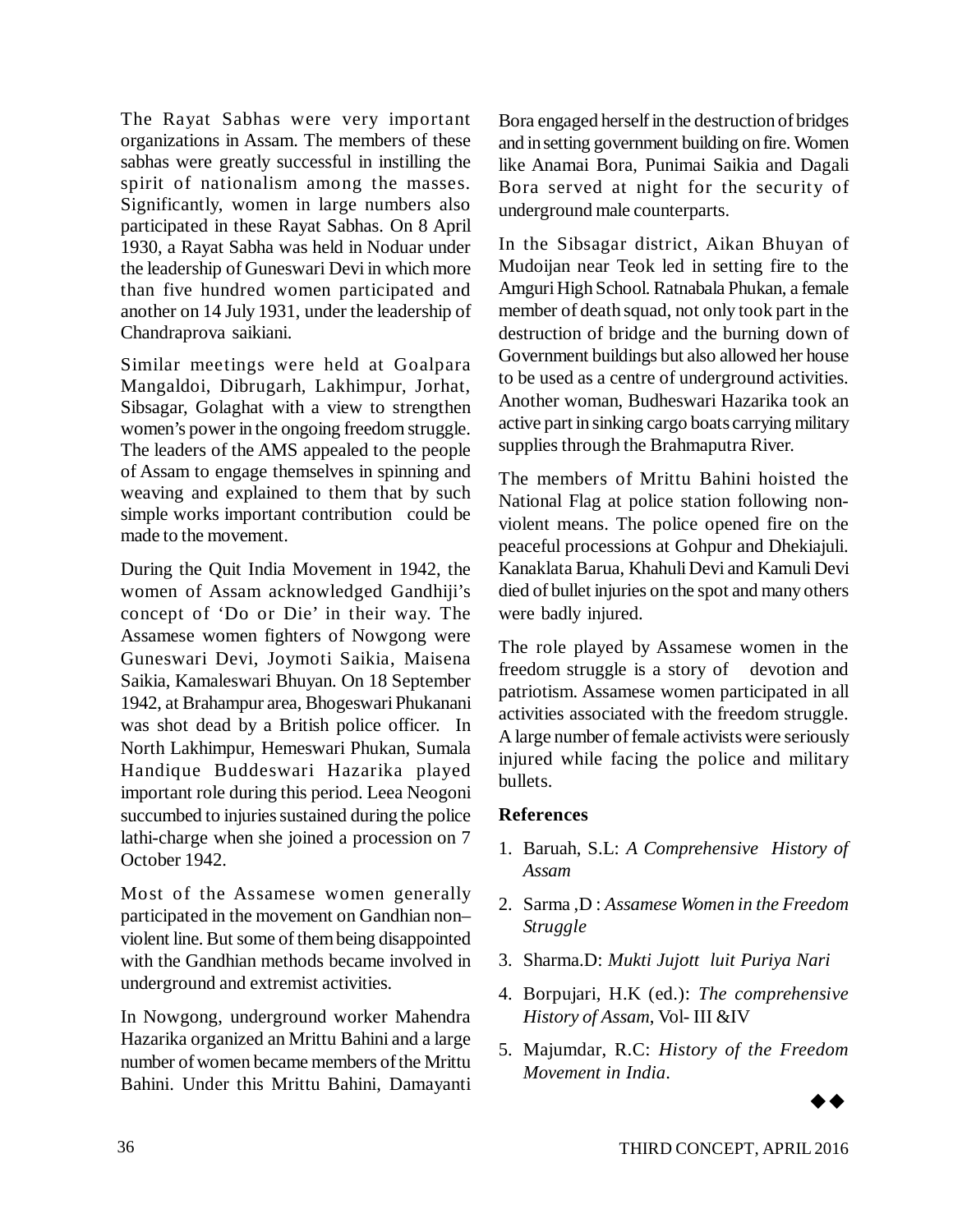# **Interface between Agriculture & Globalization in Theni (Tamil Nadu)**

Mrs. S. Velanganni\* Dr.D.J Selvi Anitha\*\* & Mrs M. Akins Barween\*\*\*

[*As Mahatma Gandhi stated, Indian agriculture is carried out by rural farming communities. Farming community includes owner cultivator, based-land cultivator and workers. Their role in agriculture is not merely meeting their requirements or carrying out agricultural activities for their livelihood, they provide food for ever growing population and support the government through supplying raw materials to the industries. Thus, agriculture-based industries have increased manifold. Agriculture sector contributes to the nation in the form of GDP. It provides employment opportunity to the rural poor.]*

 $\prod_{\text{den}}$ ndia is one of the major agricultural countries with more than 67 per cent of the population depending on it. Indian agriculture is depended on monsoon which is not uniform throughout the years. Nearly three-fourth of the cultivable land in India is dependent on monsoon, which contributes nearly 42 per cent of the total production of agriculture.

The production of agriculture is determined by number of variables like fertility of the soil, quality of the seed, size of level holding, amount of fertilizers and pesticides used and proper irrigation. Indian agriculture sector has its own historical background. Green revolution has changed the pattern of cropping and method of cultivation through modern applications and introducing HYV seeds and chemicals fertilizers. It has a land mark in the history of Indian agriculture.

Here comes difference of opinions about Green Revolution that it is highly capital-oriented and has eroded many agriculturalists from the field. It is also mentioned by many experts that it has been the favor for few states and few crops in India. Small and marginal farmers have also been affected severely.

The liberalized economic policy of India promoted global and capital farming system through economic integration popularly known as globalization. As a process of it, WTO has brought agriculture sector into WTO agreement in 1995. This liberalized trade policy promoted agriculture trade than production. It reflected in the growth of agriculture sector of all areas, especially the rural farming community. In no way agriculture in Theni district of Tamil Nadu could escape from the impact of globalization.

#### **Agriculture in Tamil Nadu**

Tamil Nadu is the southernmost state in the Indian sub-continent. The nearest states of Tamil Nadu are Andhra Pradesh and Karnataka on the North and Kerala on the West. Tamil Nadu with an estimated area of 1,20,058 sq.km ranks eleventh among the states of India in size and constitutes 4 percent of the land area of the country. The state can be divided into two broad natural regions- the coastal plains and hilly western area. The major rivers flowing through Tamil Nadu are the Cauvery, Vaigai and the Tamaraparani.

**Density of population in Tamil Nadu and in India1991-2001(in Sq.km)**

| <b>State</b>      | <b>Year 1991</b> | <b>Year 2001</b> |
|-------------------|------------------|------------------|
| <b>Tamil Nadu</b> | 429              | 478              |
| India             | 267              | 324              |

Asst Prof. of Economics,

<sup>\*\*&</sup>amp;\*\*\*Asst Professors of Commerce, J.A.Collge for Women, Periya Kulam.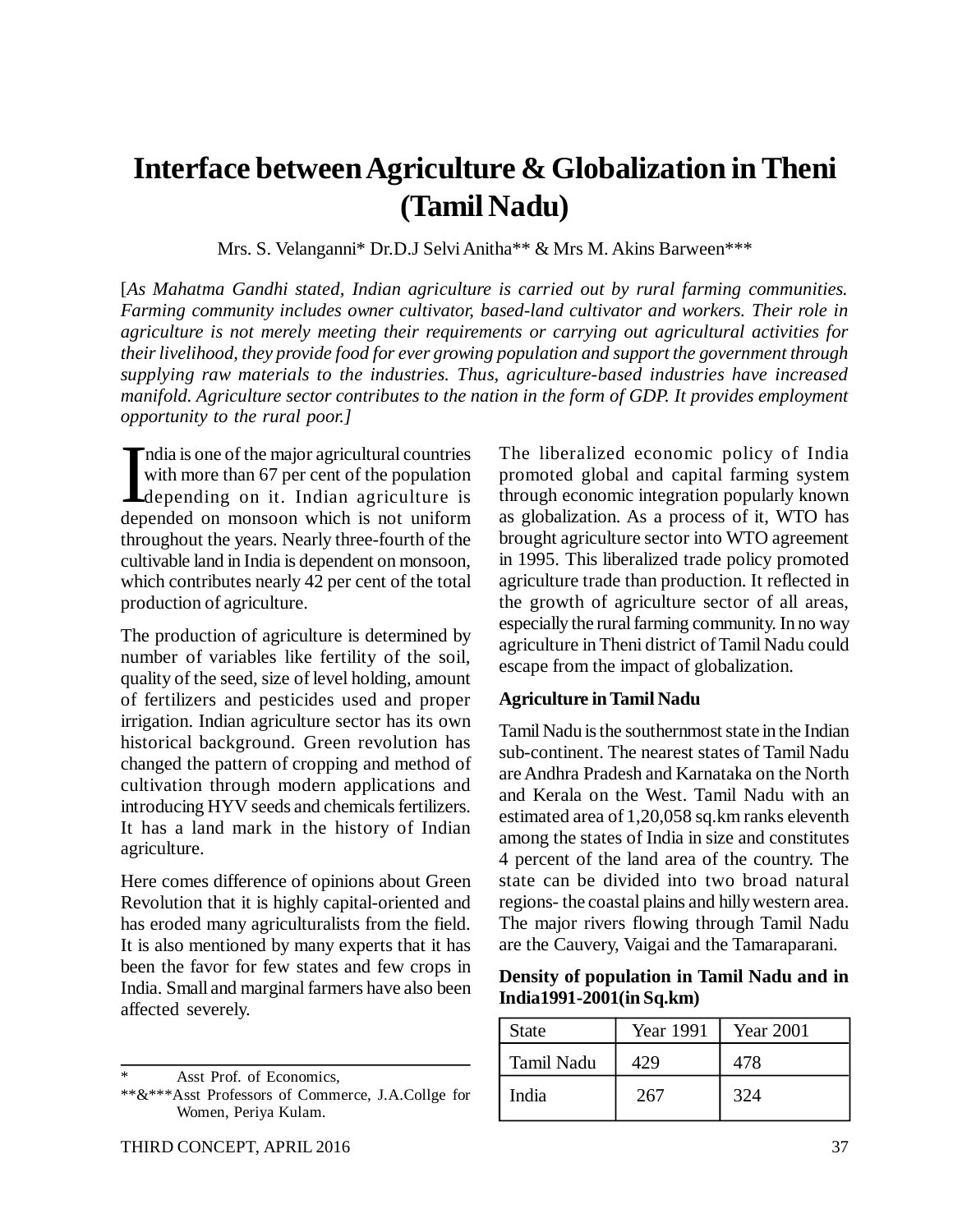Source : Census of India 2001(paper 1 of 201)

### **Cropping Pattern**

Paddy is the dominant crop accounting for 33 percent gross cropped area. Groundnut, sugarcane and cotton are important commercial crops. Jowar, Bajra and Pulses are important food grain crops. These seven crops account for about 73 per cent of gross cropped area, while 42% other crops are each cultivated in small areas. Rice being the staple food of the people of Tamil Nadu and its dominant share in the crop mix had remained steady when supply of water in Cauvery was delayed.

Area of Jowar (cholam) cultivation has come down from 7.74 lakh hectares in 1960-61 to less than 4 lakh hectares in 1999-2000. Area under Bajra (cumbu) has fallen from 4.89 lakh hectare to 1.58 lakh hectare during the same period. Area under pulses expanded from 4.27 lakh hectares to 6.93 lakh hectares between 1960-61 and 1999- 2000. Area under sugarcane increased from just 0.82 lakh before in 1960-61 to 3.116 lakh hectare in 1999-2000.

Gross cropped area has been reduced to 10 percent (73.20 lakh hectare to 65.17 lakh hectare). This has to be paid more attention because the population, depending upon agriculture, has increased from 95 lakh in 1971 to 144 lakh in 1991.

### **Agriculture and women labor force in India**

The following table shows that globalization has created migration among rural communities, including farming groups. Rural to rural migration and feminization in agriculture is high in India. According to 2001 census, the women agriculture laborers in India were 46.9 of the total workforce. The same is given for four states which are having high women labor rate even today.

| <b>States</b>  | <b>Percentage</b> |  |  |
|----------------|-------------------|--|--|
| Andhra Pradesh | 53.5              |  |  |
| l Karnataka    | 58.2              |  |  |

| Maharashtra  |  |
|--------------|--|
| l Tamil Nadu |  |

The important reasons for feminization in agriculture are: responsibility of household provision, general attitude towards them, they are low paid workers and gender inequality. Today, most of the plantation works are carried out with the help of machines. Large farmers have been using agriculture machineries and implements in production activities which eroded laborers to some extent.

Since the traditional crops like paddy, wheat are water intensive, they changed their cropping pattern from traditional crop to cash crops. Marketing cash crops becomes much easier than traditional crops. So the cropping pattern has also been changed in Theni district.

### **Profile of the study area- Theni district**

Theni is one of the southern districts in Tamil Nadu. It was separated from its parent district Madurai in July 1996. There were three taluks namely Uthamapalayam, Periyakulam and Andipatti in Madurai before the bifurcation of Theni district. Theni municipal town was upgraded as new taluk and one more taluk was created called Bodinayakannur after bifurcation. Now there are five taluks, eight blocks and two revenue divisions in Theni.

Theni district is situated in between latitude 9030 and 10030 and longitude 77000 and 78000 with an area of 3242.30 Sq. Km. It is an inland district. It is encompassed on the west by Kerala state, on the east by Madurai District, on the north by Dindugal District, and on the South partly by Kerala and Viruthunagar.

Theni is an agrarian area and accounts for 67 per cent of its population depending on it. Vaigaidam, Manjalarudam, sothuparai dam, kumbakkarai falls and Suruli falls are all important tourist places in the district. It is a commercial town. There is a famous Hindu temple called Gowmariamman, which is situated in Veerapandi, a village of Theni District. This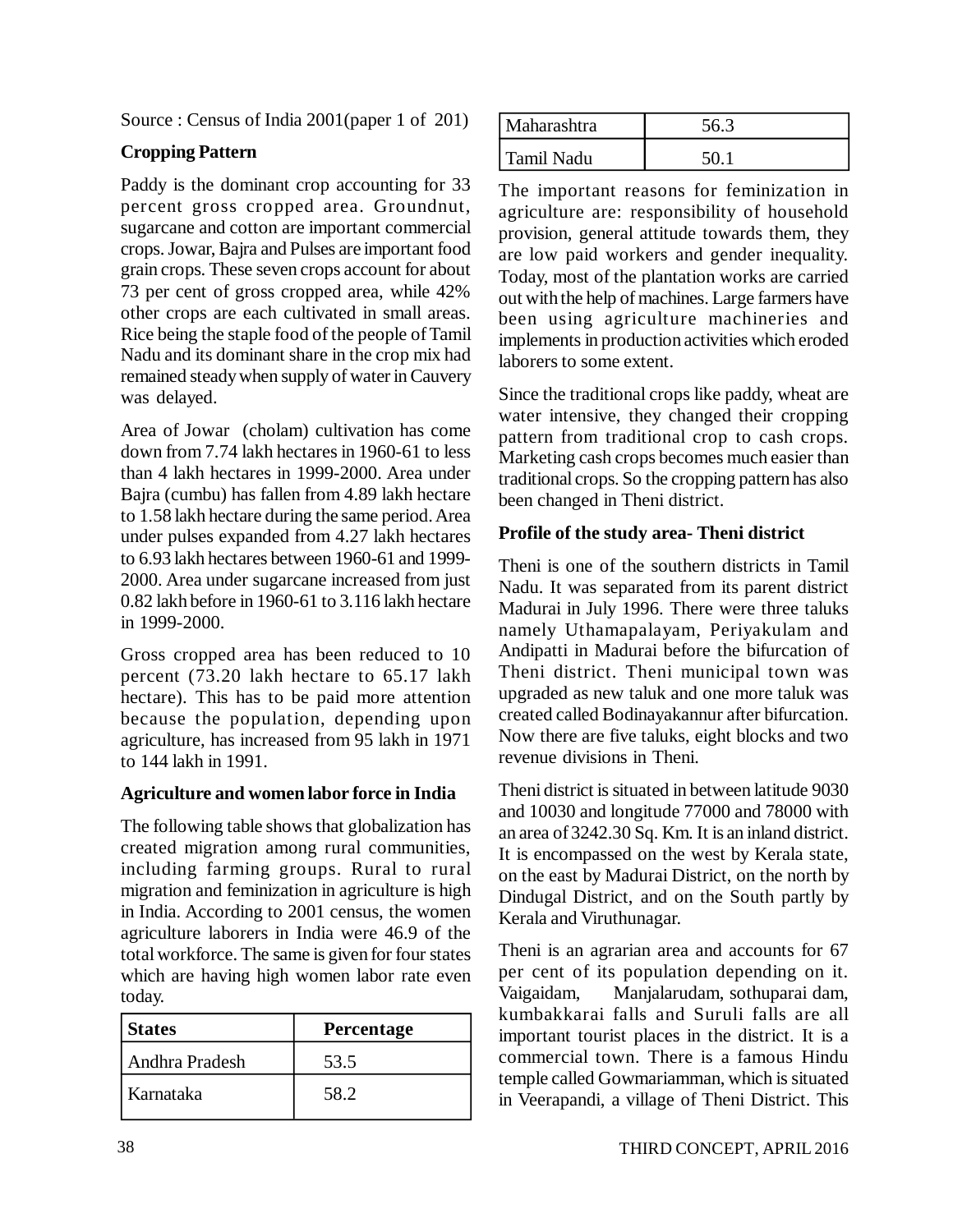district celebrates interstate festival on chithra pournami day every year. Saneeswara Bhagavanb temple at kuchanur is also another famous Hindu temple of this district.

**Demographic profile of Theni district**

| Period    | Region | Population | Percentage<br>variation<br>with the Pre<br>-vious census |
|-----------|--------|------------|----------------------------------------------------------|
| 1981-1991 | Total  | 1049323    |                                                          |
|           | Rural  | 703748     |                                                          |
|           | Urban  | 345575     |                                                          |
| 1991-2001 | Total  | 1093950    | $+4.25$                                                  |
|           | Rural  | 502109     | $-28.66$                                                 |
|           | Urban  | 591841     | $+71.76$                                                 |
| 2001-2011 | Total  | 1245899    |                                                          |
|           | Rural  | 575418     |                                                          |
|           | Urban  | 670481     |                                                          |

Source: *Statistical handbook of Theni district* (2008-2009)

| Year | Cultivators | Agriculture<br>laborers |
|------|-------------|-------------------------|
| 2001 | 50,436      | 245989                  |
| 2011 | 36,371      | 2,75,585                |

This table shows that, there was a movement from the cultivators between 2001 census to 2011 census. Cultivators' number has started declining from 50,436 to 36,371. At the same time, the number of agriculture laborers has increased from 2,45989 to 2,75,585. High capital intensive farming system has made the small and marginal farmers to shift their work from agriculture and sell their land too.

**Rank of Theni, Distinct in terms of agriculture development of Tamil Nadu during 1990-1991 to 2006-2007**

| Component of<br>composite<br>index | Crop area<br>variables | <b>Irrigation</b> | Live<br>stock | Fisheries | Fertilizer | Cultivators<br>laborers | Over all<br>rank |
|------------------------------------|------------------------|-------------------|---------------|-----------|------------|-------------------------|------------------|
| 1990-1991                          | 2                      |                   | 28            |           |            | 17                      | <sub>0</sub>     |
| 1995-1996                          | 10                     | 14                | 20            | 17        | 2          | 18                      |                  |
| 2000-2001                          | 13                     | 19                | 17            | 17        |            |                         | 15               |
| 2005-2006                          | 18                     | 18                | 27            | 15        |            | 15                      | 17               |

Source: *State Agricultural Plan* (2005-2006)

It has been observed from the above table that, except livestock and fisheries, all other variables have shown negative development and the overall development also mixed from 6th to 17th rank over the 15 years.

## **Consumption of chemical fertilizers & pesticides**

One of the important yield determinants is fertilizer. Since from the mid-1967, the usage of chemical fertilizers has increased in India which helped the farmers to take more yield. It reduced the consumption of organic manure. Fertilizers are subsidized and supplied through regulated markets, dealers and private traders (agriculture traders).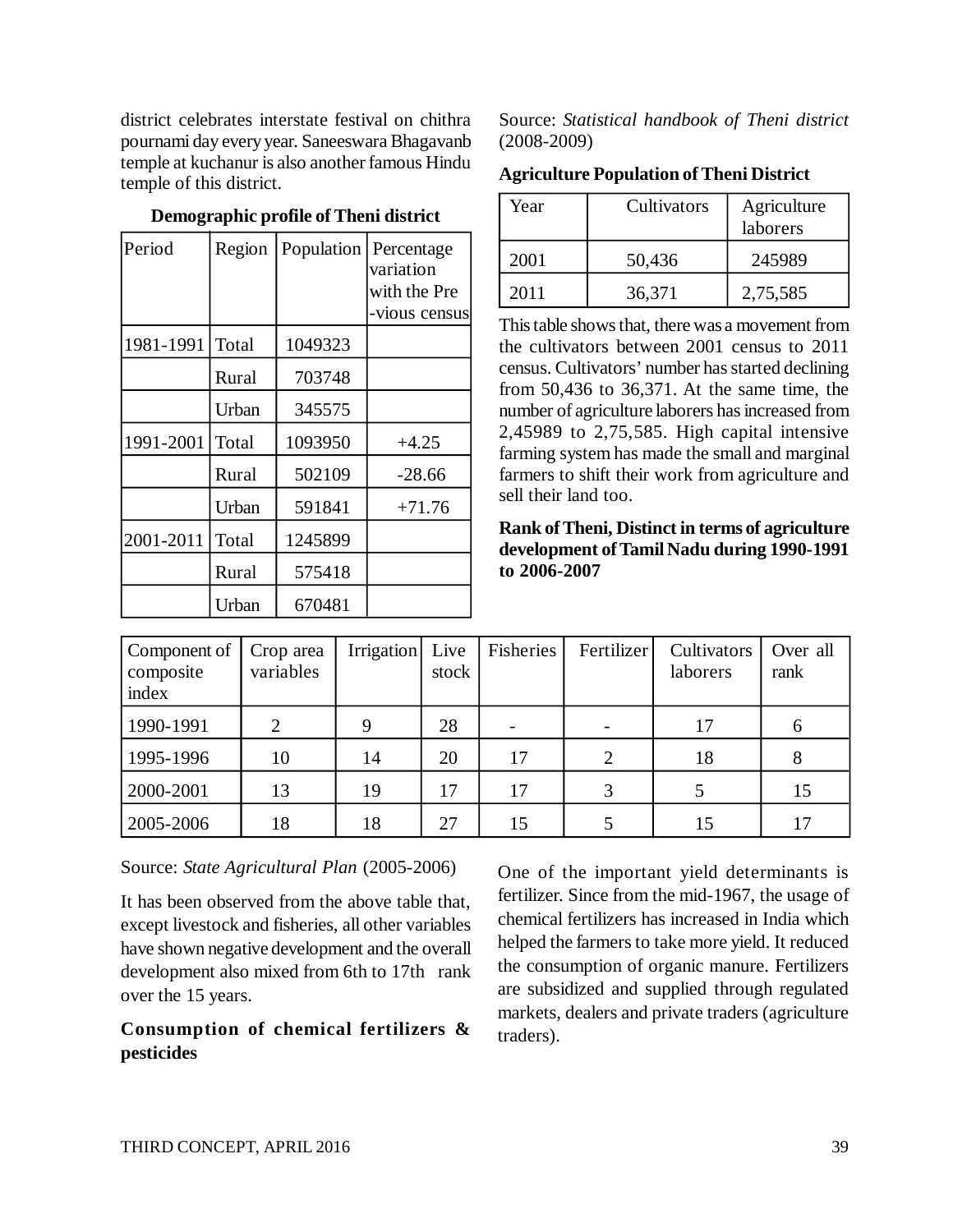| Year      | Nitro gen<br>(N) | Phosphate<br>(p2 65) | Pottasic<br>K2O | Total<br>(NPK) | Dust<br>(tonsmt) | Liquid<br>(lt | Area in<br>tonns |
|-----------|------------------|----------------------|-----------------|----------------|------------------|---------------|------------------|
| 2006-2007 | 9982.0           | 5928.4               | 591108          | 218232         | 1206.0           | 56997.0       | 13770.0          |
| 2008-2009 | 10477            | 6767                 | 5943            | 23187          | 215              | 18190         | 1496             |
| 2012-2013 | 6230             | 2696                 | 1652            | 10578          | 13               | 23500         |                  |

Source: *Statistical handbook of Theni* (2006- 2007), (2008-2009), (2012-2013)

#### **Production In Million Tonns**

| Year      | <b>Total food</b><br>crops | <b>Total Non food</b><br>crops |
|-----------|----------------------------|--------------------------------|
| 1996-1997 | 84999                      | 42610                          |
| 1997-1998 | 89335                      | 42020                          |
| 1998-1999 | 87022                      | 40205                          |
| 1999-2000 | 85797                      | 39164                          |
| 2000-2001 | 85672                      | 37590                          |
| 2001-2002 | 81807                      | 37253                          |
| 2002-2003 | 83658                      | 32734                          |
| 2003-2004 | 82589                      | 32225                          |
| 2004-2005 | 86614                      | 34244                          |
| 2005-2006 | 87570                      | 32501                          |
| 2006-2007 | 87553                      | 27159                          |
| 2007-2008 | 87491                      | 32436                          |

Source: *Compendium Agricultural Statistics 1950-51 to 2007-2008*

| <b>Farm Mechanization/Farm Equipments</b> |  |  |
|-------------------------------------------|--|--|
|-------------------------------------------|--|--|

| Particulars | 1994 census $(Nos.)$ |
|-------------|----------------------|
| 1) Plough   |                      |
| a) Woodenb) | 79750                |
| b) Iron     | 75835                |
| Total       | 1,55,585             |

2) Water Pumps for Irrigation purpose 48732

3) Tractors

| 10578         | 13 |      | 23500 |  |
|---------------|----|------|-------|--|
| a) Government |    | 131  |       |  |
| b) Private    |    | 2001 |       |  |
| Total         |    | 2132 |       |  |

4) Sugarcane Crushers

| a) Worked by Power    |    |
|-----------------------|----|
| b) Worked by Bullocks | 30 |
| Total                 | 53 |

5) Oil Ghanis

| $(a)$ 5 Kg and above |     |
|----------------------|-----|
| b) Less than $5Kg$   | 135 |
| l Total              | 200 |

Source: *Statistical Hand Book (*2005-2006)

### Farm Mechanization/Farm Equipments

| Particulars | $2004$ census (Nos.) |
|-------------|----------------------|
| 1) Plough   |                      |
| a) Wooden   | 2378                 |
| b) Iron     | 1811                 |
| Total       | 4189                 |

2) Water Pumps for Irrigation purpose

| a) Worked by Oil Engine     | 1403 |
|-----------------------------|------|
| b) Worked by Electric Power | 6244 |
| l Total                     | 7647 |

3) Tractors

| a) Government |  |
|---------------|--|
| b) Private    |  |
| Total         |  |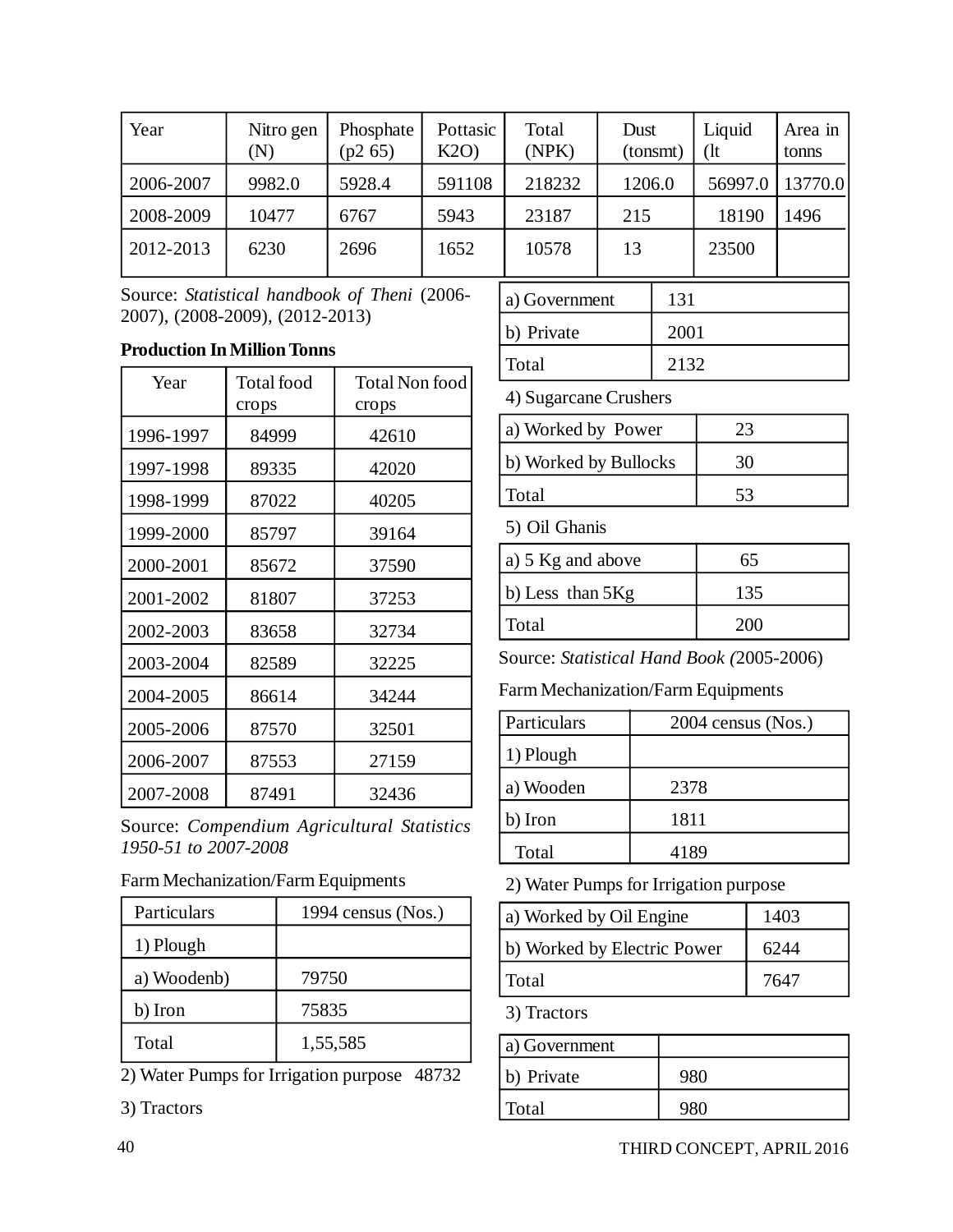#### 4) Sugarcane Crushers

| a) Worked by Power    | רר  |
|-----------------------|-----|
| b) Worked by Bullocks | 197 |
| Total                 | 224 |

5) Oil Ghanis

| a) 5 Kg and above |    |
|-------------------|----|
| b) Less than 5Kg  | 64 |
| Total             |    |

As far as an agriculture implement is concerned, there is a shift from traditional wooden equipments to modern equipments. Number of sugarcane crushes increased. Farmers are aware of agricultural implements and they are given subsidy for the implements. Demonstration classes are also conducted by the agriculture department. During the informal discussion with the farmers toward the agriculture activities, it has been observed that for the past ten years applications of agriculture technology and implements have been popularized among the farmers and even small and marginal farmers are jointly hiring machine for their operations and the amount has been shared by them.

| Year      | Total Geogra<br>-phical | <b>Net Areas</b><br>Sown |
|-----------|-------------------------|--------------------------|
| 1996-97   | 2,88,923                | 1,17,276                 |
| 1997-98   | 2,88,923                | 1,19,946                 |
| 1998-99   | 2,88,923                | 1,17,194                 |
| 1999-2000 | 5,88,923                | 1,13,238                 |
| 2000-01   | 2,88,923                | 1, 12, 142               |
| 2001-02   | 2,88,923                | 1,08,626                 |
| 2002-03   | 2,88,923                | 1,07,613                 |
| 2003-04   | 3,24,230                | 1,08,142                 |
| 2004-05   | 3,24,230                | 1,12,053                 |
| 2005-06   | 3,24,230                | 1,11,599                 |

| <b>Land Utilization Pattern (in hectares)</b> |  |
|-----------------------------------------------|--|
|-----------------------------------------------|--|

| 2006-07 | 3,24,230 | 1,12,895    |
|---------|----------|-------------|
| 2007-08 | 3,24,230 | 1,12,405    |
| 2008-09 | 3,24,230 | 1,15,403    |
| 2012-13 | 3,24,230 | 1,06,77,500 |

Source: *Compendium Agricultural Statistics*, 1950-51 to 2007-2008

#### **Conclusion**

Though agriculture is the primary sector in India, globalization has changed its method of cultivation, production and sales. The foundation of agriculture has totally changed today. Foundation includes seed saving on their own, self-sowing and autonomy in planting. At the same time, it depends on the government for crop loan, insurance, seeds, fertilizers, power, irrigation and marketing. State support to agriculture has been reduced.

Arun Jaitley, Union Finance Minister has said recently that agriculture sector needs higher investments in rural infrastructure and agriculture. He said that this sector was plagued by a series of handicaps like inadequate irrigation, high indebtedness and climate change.

Natural calamities, climate change and inevitable mechanization and globalization are closely associated with the farmer community. Large farmers can save themselves in the process of globalization. But small and marginal farmers and agricultural laborers cannot survive unless government extends its support to them and laborcentric approach on all farming activities is not adopted soon.

## **Reference**

- *1. State agricultural Plan* (Tamil Nadu) (2005- 2006)
- *2. Statistical Handbook of Theni district* (2005- 2006)
- *3. Statistical Handbook of Theni district* (2008- 2009)
- *4. Statistical Handbook of Theni district* (2012- 2013)  $\rightarrow \rightarrow$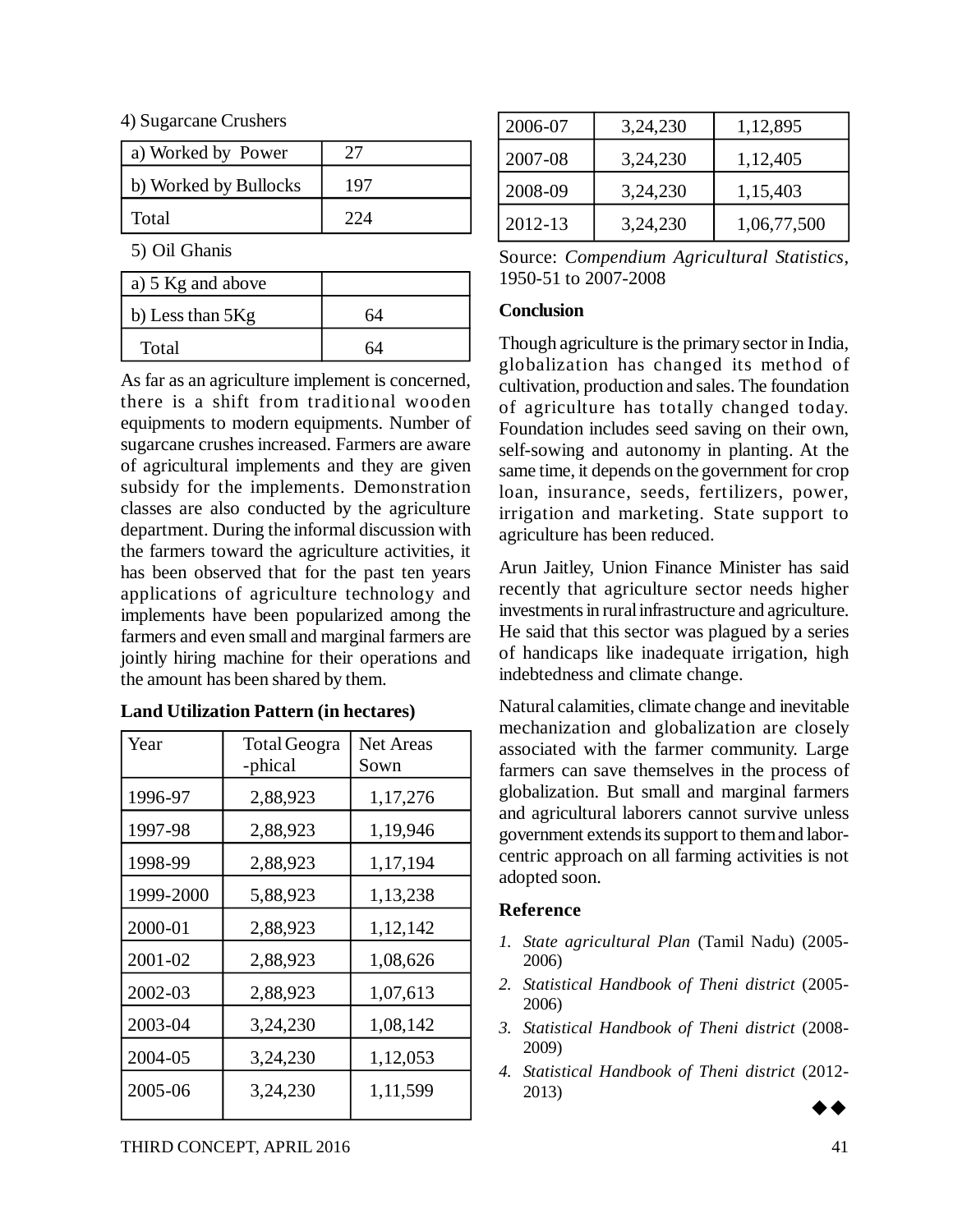## **Dairy and Livestock Growth in Theni (Tamil Nadu)**

#### A.Kalaivani\*

*[Livestock sector plays a vital role in the food and economic security of India's rural population. Livestock provides employment to many people and nearly 70% of them are women. There is wide variation in agro-climatic condition, biodiversity, and socio-economic and cultural background of the people. Some of other problems confronting the rural people, inter alia, include: high cost of feed, low procurement cost, increasing day-to-day expenses, low medical facility, insufficient income, marketing and technology and environmental situation.]*

A nimal husbandry and agriculture are<br>synergistically involved and are the<br>employment in rural areas. Among them, dairying nimal husbandry and agriculture are synergistically involved and are the **L**important source of income and provides security to farmers, especially when agriculture fails. Dairy farming is essential to millions of poor households across the country not only as a source of income but also as a major source of protein, supplementary nutrition, fertilizer, fuel and a store of wealth.

During early days, farmers reared indigenous or native breeds of cattle which had low production capacity. To improve the milk production and productivity of dairy animals, Central and State Government took initiatives through implementation of various dairy development programmes over the years. Hence in this paper an attempt has been made to analyse the strength, weakness, opportunities and threats of the dairy and livestock sector to develop a strategic plan.

#### **Data and Methodology**

The data for the study was collected from primary and secondary sources like *Economic Survey of India* (various issues), Policy note on Animal Husbandry in Tamil Nadu (various issues) and the *Statistical Hand Book of Tamil Nadu*. The collected data were subjected to conventional analysis in the form of percentages.

#### **Characteristic Life Cycle of Cow**

There are many success stories experienced in the field by farmers and many development agencies in providing efficient breeding services, organizing healthcare, organizing milk collection and processing, reaching with efficient services in remote areas, organizing livestock owners in small groups for self-help to rear dairy cattle, small ruminants, poultry and developing community pasture lands, which can be easily replicated by incorporating in various government schemes and by farmers organizations.



Fig. 1: Diagrammatical View of Life Cycle of Cow

#### **Diseases Made for Livestock**

Table 1 shows the disease incidence in calves in these dairy farms which reveals that the most common and frequent occurring disease in calves was diarrhea which was reported by 70% of the dairy farms. Followed by Ectoparasite (66.67%), Endoparasite (63.33%), Navel ill (50%) and pneumonia in calves (20%).

<sup>\*</sup> Research Scholar, Madurai Kamaraj University, Madurai.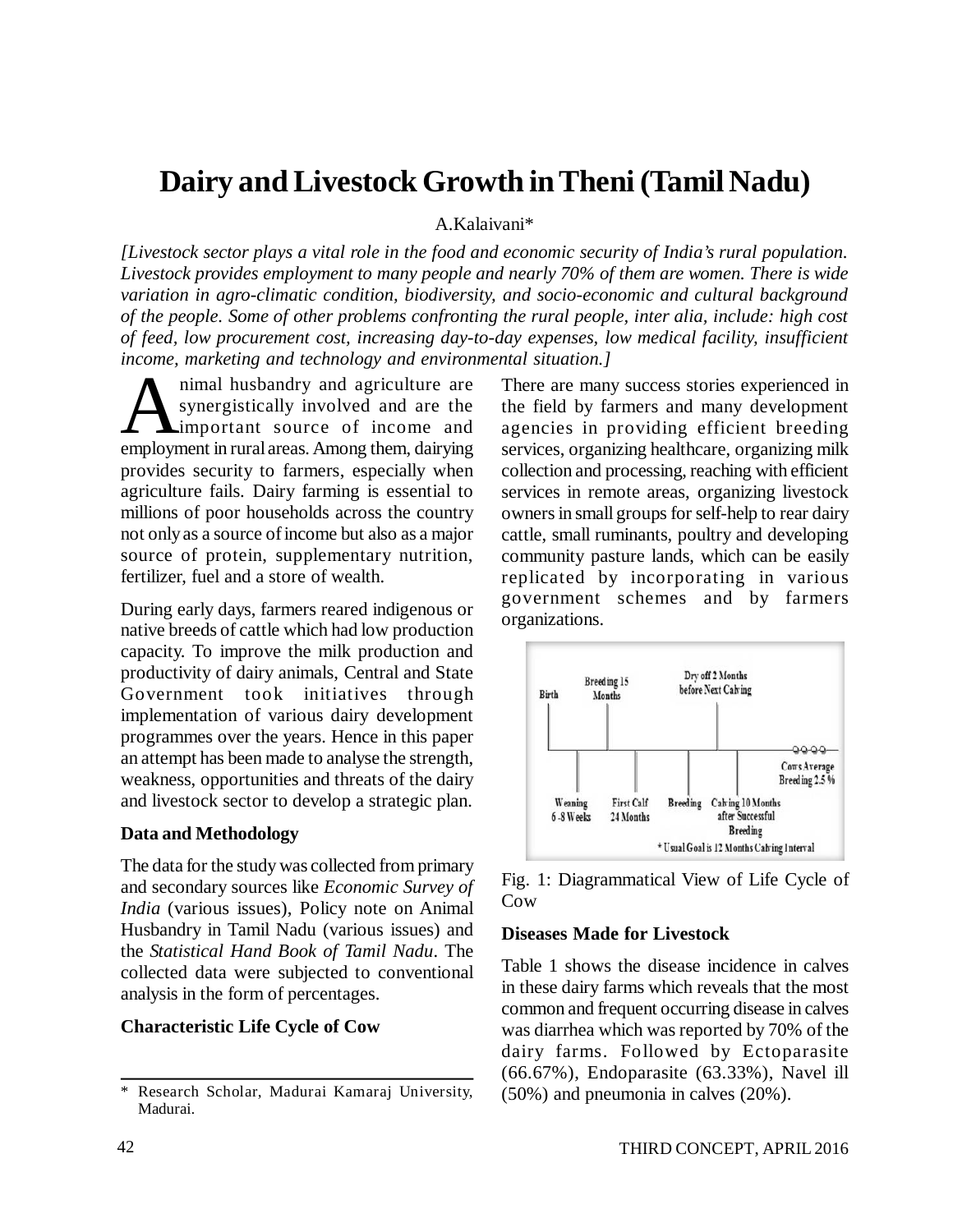#### Table  $-1$

**Diseases Caused By Livestock**

| Sl No. | <b>Disease</b>              | Small<br>$n=20$ | Medium<br>$n=20$ | Large<br>$n=20$ | Total<br>$n=60$ | Rank         |
|--------|-----------------------------|-----------------|------------------|-----------------|-----------------|--------------|
| 1.     | Diarrhea                    | 12<br>$(60\%)$  | 20<br>(100.0)    | 10<br>(50)      | 42<br>(70)      | $\mathbf{I}$ |
| 2.5    | Endoparasite<br>Infestation | 16<br>$(60\%)$  | 10<br>(50.0)     | 12<br>(60)      | 38<br>(63.33)   | Ш            |
| 3.     | Ectoparasite<br>Infestation | 14<br>$(70\%)$  | 16<br>(80.0)     | 10<br>(50)      | 40<br>(66.67)   | Π            |
| 4.     | Navel <sub>ill</sub>        | 11<br>(55%)     | 9<br>(45)        | 10<br>(50)      | 30<br>(50)      | IV           |
| 5      | Pneumonia                   |                 | (20)             | 8<br>(40)       | 12<br>(20)      | V            |

Source: Primary Data

Besides these diseases, calves were also suffering with other disease like skin diseases eye infection, lameness, wounds, fever, hygroma, and week and debilitated.

#### **Treatment of Calves**

The calf healthcare practices in the commercial dairy farms are very poor, especially after birth, which includes various aspects, naval cave and colostrums feeding timely de-worming, proper milk feeding, proper and timely treatment and appropriate housing. To minimize the avoidable loss due to the mastitis, planners, should take suitable step to remove the constraints identified, conducting more number of awareness programmes through mass media in prime time, conducting more number of livestock rearing and disease control training programmes at the village level and organizing more intensive veterinary camps may save the animals from mastitis thereby helping poor farmers.

#### **Clinical Bovine Mastitis Control Constraints**

High treatment costs, storage of labour, difficulty in funding, prevalence of poor environmental sanitation, difficulty in accessing veterinary services, low productivity of animals, low household income, lack of medicine, chemicals and equipments to control mastitis etc are the major constraints in controlling clinical bovine mastitis. The first mobile veterinary dispensary was flagged off by late Dr. Rajendra Prasad, then the President of India way back in 1950 and since then Amul has come a long way in the management of animal husbandry by introducing the best mast practices and the services are provided 24-hours all the days.

Experiencing the best medical service provided to the cattle, a women in a village of Anand made a remark that it was better to take birth here as buffalo rather than human as they are looked after better than human.

#### **Livestock Sub-Centers**

Sub-centers, manned by livestock inspectors, provide first-aid to ailing animals; besides, carrying out artificial services, which are also utilized for vaccination and de-worming under the technical guidance of veterinary assistant surgeons. With the establishment of 50 new subcenters during 2012-2013, a total of 950 subcenters are functioning throughout the state. During 2012-2013, a total of 5 lakh livestock have been provided first aid by these sub-centers.

**Infrastructure Facilities in the Theni District**

| <b>Divisions</b>        | $-2$ |
|-------------------------|------|
| Polyclinics             | -Nil |
| Clinician's centers     | -Nil |
| Veterinary Hospital     | -3   |
| Veterinary Dispensaries | -43  |
| Mobile Unit             | - 1  |
| Sub-Centers             |      |

Farmers' Training Centre in Theni

Farmers' Trainings Centre in Theni has been functioning at No: 37, Sriram Nagar, Allinagaram, Theni - 625 531, since 2003 to disseminate modern innovations and technologies in the field of animal husbandry to the farmers, field veterinarians and officers of line departments in Theni district.

The Centre caters to the needs of the livestock and poultry farmers like training, free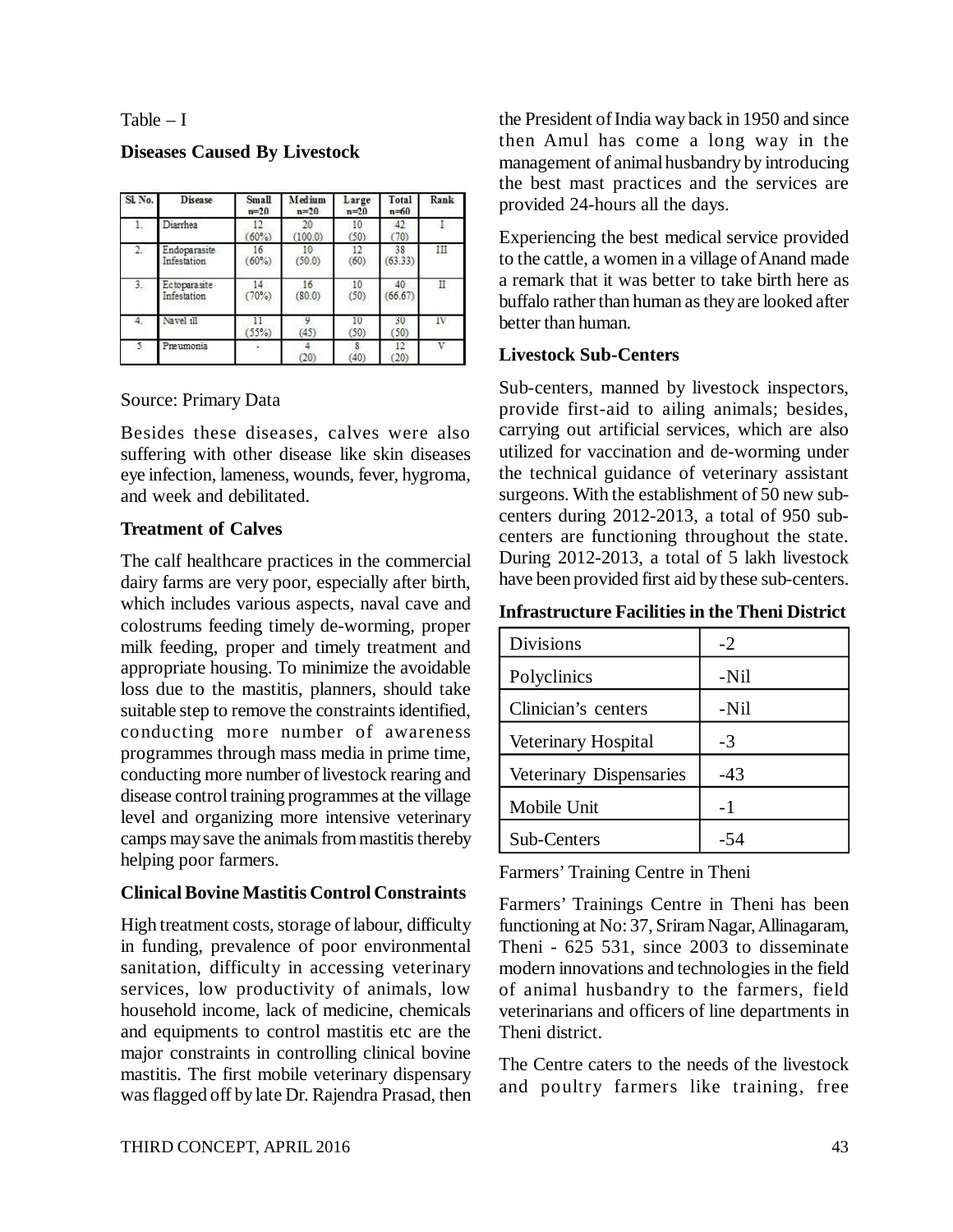consultancy, setting up new farms, offering project reports, etc.

### **Livestock in Rural Economy**

In an agro-based developing country like India, natural resources provide basic livelihood support to rural people. Our rural families are dependent on land, water, livestock and forests for generating employment and for earning their livelihood. Among the livestock, cattle and buffaloes play a significant role, because of their contribution to human nutrition (milk and butter fat), plant nutrition (farmyard manure) and energy (bullock power).

Cattle and buffaloes are maintained by all sections of the community and unlike other natural resources, they are well distributed among small and large land holders. Unfortunately, a majority of them are low productive, nondescript and lack adequate feed resources and health cover to enhance the milk yield.

India possesses a good number of recognized breeds of cattle, which represent less than 15% of the total cattle population. These are classified into milch breeds, draft and dual purpose breeds. Our milch breeds such as Gir, Tharparkar, Red Sindhi and Sahiwal were also popular in other countries, but their major drawback was reproductive inefficiency. Moreover, the bullocks of these breeds were very heavy and slow. Similarly, the cows of draft breed could not produce adequate milk to even feed their calves. Hence, these elite breeds were also neglected by the farmers. There was no scope for selection by culling due to sentimental values attached to cattle.

Over the last few decades, Indian farmers have been letting their animals out in the forests and community pastures for free grazing. Most of these animals maintained by both rich and poor farmers have been receiving vaccinations and veterinary services free of cost from the Government. Thus, the farmers have an incentive to expand their herd size without any financial burden, while seriously threatening the

environment and ecosystem. An analysis of dairy farming sector in Tamil Nadu has the following criterion:

### **A. Strengths**

- Urbanization, burgeoning population and change in food habits which leads to increased consumption of milk
- Good network of A.H. Department
- Change in the Government thinking and policies which favour livestock sector
- Proven technologies
- Regular source of income
- **B. Weakness**
- Lower productivity of Animals
- Administered price
- Frequent disease outbreaks
- Weak Extension network
- Unscientific practices
- Small and scattered herds

#### **C. Opportunities**

- Higher population of poor breeding, anestrus, unproductive cows and buffaloes
- Existing scenario of prolonged inter-calving and dry period for cows and buffaloes in field conditions
- Missed heat in cows and buffaloes
- Increased demand for milk
- Dairy food processing
- Rich animal bio-diversity

### **D. Threats**

- Negative consequences in cross breeding programme
- Socio-cultural and psychological inhibitions
- Dwindling fodder resources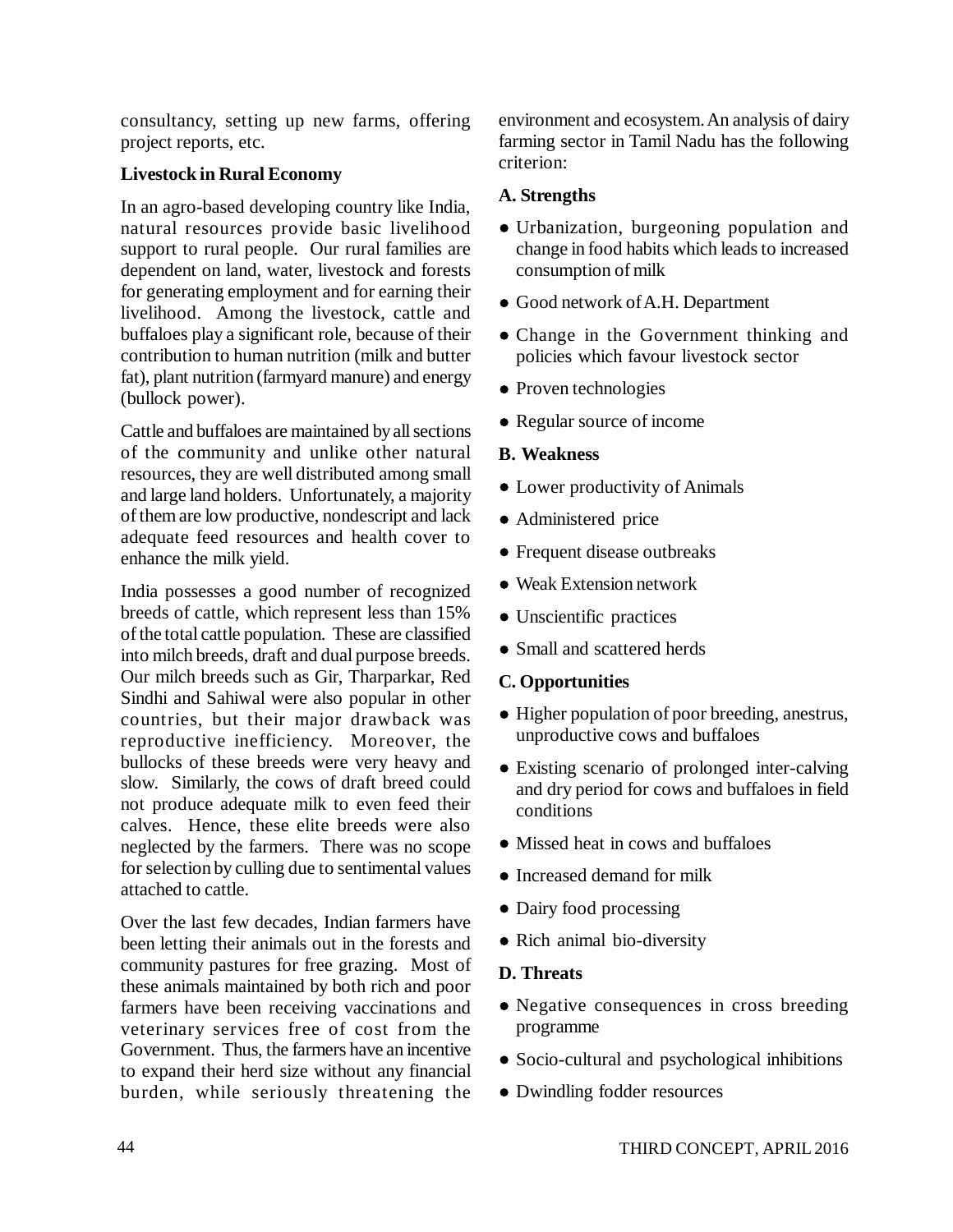- Employment shift from farming to non-farming sector
- Labour shortage and high wage rate in dairy farming

### **E. Security**

- It is eco-friendly and does not cause environmental pollution as compared to other industries.
- Requirement of skilled labour is relatively less.
- Dairy product market is active round the year.
- Minimum investment on inventory.
- Entire establishment can be shifted to a new location
- One can insure animals.
- Less energy requirement.
- Decomposed slurry of such plant can also be effectively used as organic manure.

### **Problems of Technology Adaptation**

*Poor Rate of Conception:* Chilled semen sent from the collection centres in the morning reached the AI Centres late due to poor transport facilities, while a majority of the farmers brought their cows for AI in the morning. Unsatisfactory transportation and storage facilities resulted in deterioration of semen quality thereby causing poor rate of conception.

*Poor Quality Germplasm:* The technique of using liquid semen demanded a large number of bulls for semen collection thereby compromising on their genetic merits. In the absence of performance recording of cows, it was impossible to select the bulls of desired merit in large numbers.

*Inadequate Feed Resources and Healthcare:* Most of the farmers owning livestock do not have adequate fodder and feed resources to nurture their animals. As a result, the animals are not able to exhibit their genetic potentials. Inadequate healthcare further affected the production capabilities.

*Lack of Motivation:* For a long time, most of the rural people were unaware of the merits of AI technology and the advantages of crossbreeding, while others who were aware about this programme had lost trust in the technology due to repeated failures. Even today, there is skepticism about crossbreeding, in spite of its proven benefits.

*Poor Marketing Outlet:* In the absence of effective marketing network, farmers had no opportunity to sell the surplus milk. Hence, farmers had no interest in availing the breeding services. In interior areas, where milk collection was not possible, farmers stopped feeding their animals.

#### **Strategy for Future Development**

*Wider Replication:* With significant success of cattle development over the last 35 years, BAIF is planning to expand the cattle development programme both in terms of volume and quality. The expansion of cattle development programme can be ensured through promotion of para-vets and self-employed youth to provide livestock breeding services, at cost. Establishment of Dairy Farmer's Associations at the block level covering the farmers under a centre is also in progress. Collection of service fees from the farmers can ensure the sustainability of the programme, without any subsidy from outside donors or the Government, after an initial support for 5-7 years.

*Reducing the cost of Production:* Farmers in India need to bring down the cost of milk production in order to compete with other countries in milk sector under the WTO agreement. Naturally, this can increase their profit margins as well. Thus, the future challenge needs to be addressed through enhancement of milk yield, production of clean milk and reduction in the cost of milk production. Hence, supplementary extension services have been introduced to improve the feeding, healthcare and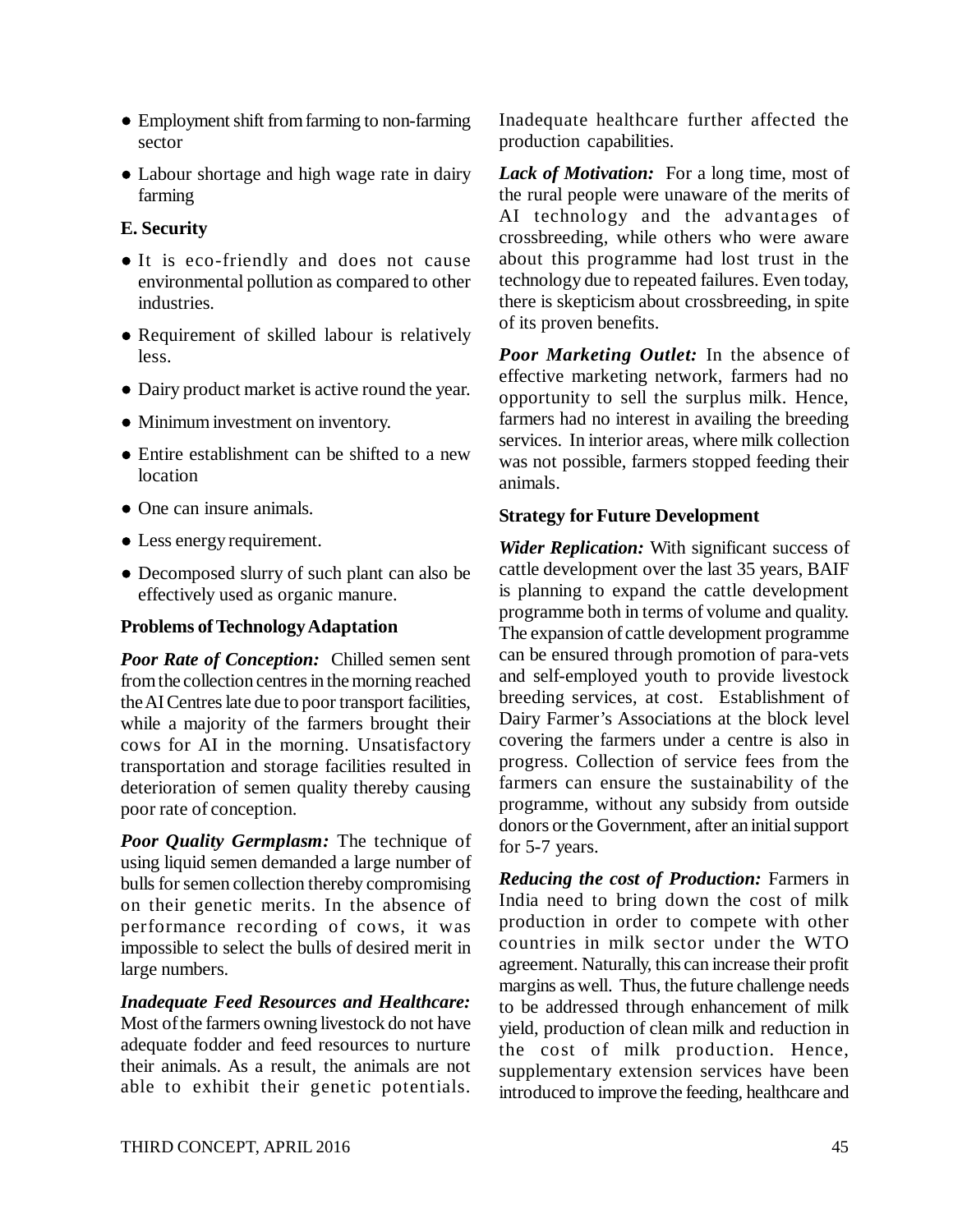management practice. Regular health monitoring through disease investigation, timely vaccinations and supplementary feeding of minerals and vitamins can reduce the age at calving, calving intervals and enhance the milk yield.

**Clean Milk Production:** With the free international trade agreement, Indian dairy industry will be subjected to severe competition from the developed countries, while providing new opportunities for export. However, to avail of these opportunities, clean milk production has to be ensured. Presently, the milk collected by most of the dairies does not meet the international quality tests due to high bacteria count. This can be avoided by orienting the dairy farmers to adopt simple hygienic practices. Clean washing of udder before milking, disinfestations of teats after milking, use of clean containers for storing milk and immediate delivery of milk to the chilling center minimize the bacterial count in milk. Intensive awareness and extension campaigns are needed to promote clean milk production.

*Decentralised Milk Processing:* Presently, the milk is collected at the village level cooperatives and sent to large size dairies located in cities through Taluka and district level federations. Most of the dairies, which are engaged in distribution of pasteurized milk, are not able to handle the surplus milk, particularly during the winter season. As a result, milk collection in many regions is suspended once or twice a week during the peak season causing huge losses to dairy farmers. Hence, there is a need to develop an alternate system to process milk on small scale as well as to produce a wide range of traditional Indian dairy products. Development of low fat, low calorie dairy products may develop a new market, which can afford to pay a premium for healthy food.

*Research for Sustainability:* For competing with the developing world and to enhance the profit margins of dairy farmers, there is a need to improve the milk yields and cost of production through advanced research studies. Among them, genetic improvement deserves priority. This can provide an opportunity for introducing germplasm of superior quality and higher milk yields, and also conserve precious native Zebu breeds.

While the elite farmers are keen to enhance the milk yields through import of elite germplasm, the resource-poor farmers may prefer native breeds, if serious efforts are made to select superior sires for breeding. Advanced techniques of embryo sexing and freezing are essential to conserve the native breeds as well.

Marking of genes for disease resistance, heat tolerance and other positive traits such as high protein and fat in milk, udder characters, body confirmation and strength for draft power is another important field of research, proposed to be pursued in due course. Genetic improvement in this direction can further promote economic and eco-friendly dairy husbandry.

#### **Conclusion**

Conducting more number of awareness programmers through mass media in prime time, conducting more number of livestock rearing and disease-control training programmes at the village level and organizing more intensive veterinary campus may save the animals from mastitis thereby helping poor farmers. Price policy model should be developed and procurement price of milk should provide the dairy farmers remunerative price. Supplementation of mineral mixture and fodder development would help the dairy animals to utilize their genetic potential to their optimum level and thereby increase the milk production and hence dairy farmers should be made aware about various dairy development programmes.

Mineral Mixture and Feed Unit may be established by the Government for improving the supply of good quality feed and mineral mixture on optimum price. Fodder seed bank has to be established at regional and village level for uninterrupted supply of fodder seeds /seedlings. Drought resistant and high yielding fodder may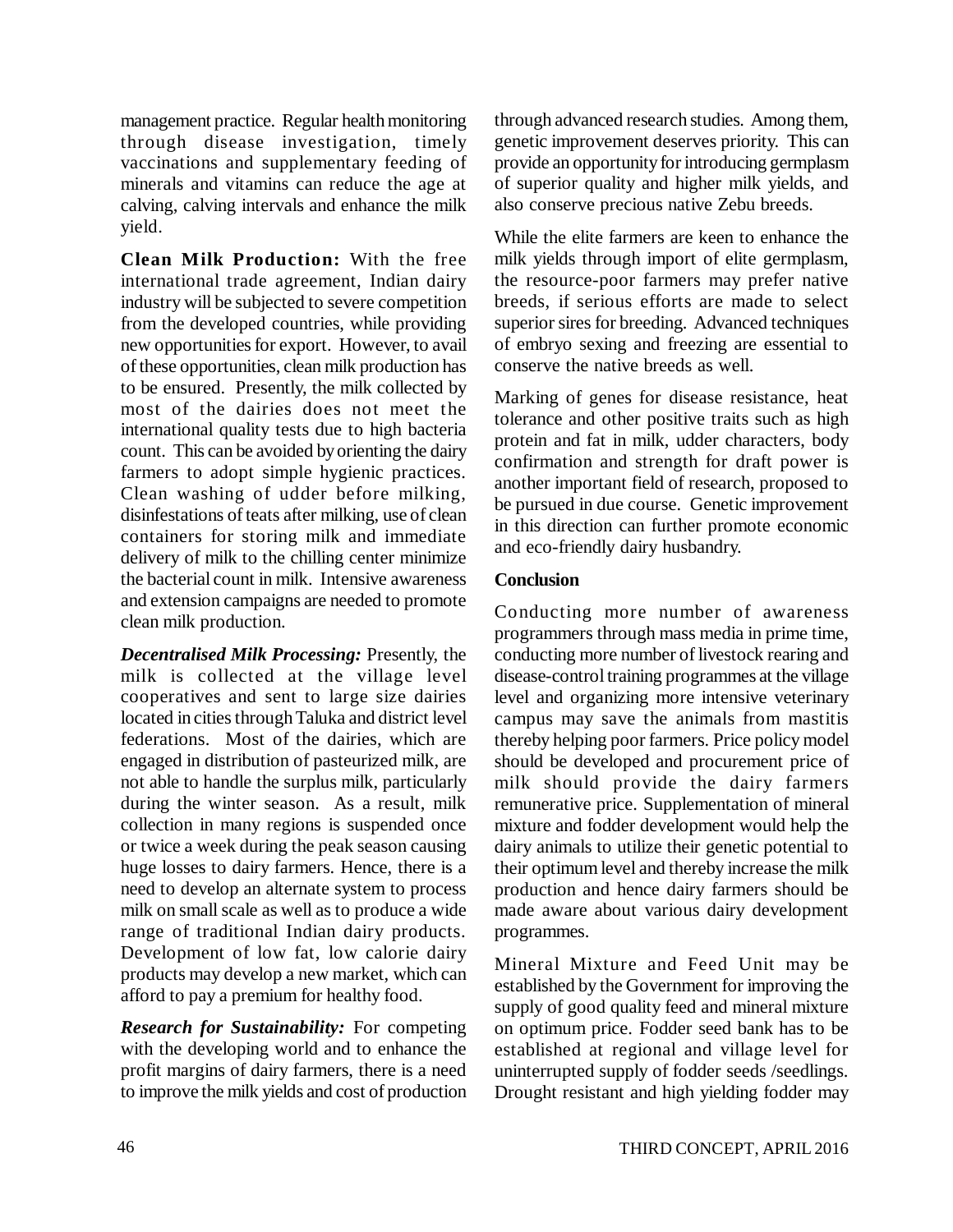be popularized. Grazing land may be improved and protected to help landless livestock farmers.

Balanced feeding alone could bring about an increase of 30 per cent in milk production. Provision of necessary infra structural facilities would provide the necessary impetus for the dairy farmers to pursue value addition and dairy processing activities and thereby increase their income by several times.

Creation of manpower is the necessary vital link for the success of any development programme and hence revamping the veterinary delivery system in the state is highly essential. Incentives may be given for progressive dairy farmers. Alternative techniques are also useful for processing milk in remote areas, which are located far away from the consumers. Hygienic and energy efficient methods of producing local dairy products may prove attractive and economically viable in such areas.

## **Reference**

- 1. Kalaivani. A., "Milk Marketing Trends in Theni District of Tamil Nadu", Iyantamil Aaivalar Mandram, Conference Proceedings, pp. 431-435, 2015.
- 2. Kalaivani A, Bose. A., "Sustainable Development of Dairy Farming System in Theni District of Tamil Nadu", *IJCBM*, Vol. 4, No.4, August 2015, pp. 1301-1311.
- 3. John Christy. R., "Ranking Analysis of Various Clinical Bovine Mastitis control Constraints in Villupuram District of Tamil Nadu". Vol. 7 issued 4, 2008, pp. 62-64.
- 4. Aigner, D., Lovell, C.A.K. and Schmidt, P., "Formulation and Estimation of Stochastic Frontier Production Function Models", Vol. 16, 2009, pp. 21-37.
- 5. Ali, M. and Chaudhry, M.A., "Inter-regional Farm Efficiency in Pakistan's Punjab: A Frontier Production Function Study", *Journal of Agricultural Econ*., Vol. 41, 2010, pp. 62- 74.
- 6. Battese, G.E., "Frontier production Functions and Technical Efficiency: A survey of Empirical Applications in Agricultural Economics", *Journal of Agrl. Econ.*, Vol. 7, 2011, pp. 185-208.
- 7. Battese, G.E., and Coelli, T.J., "Prediction of Form-level technical Efficiencies with a Generalized Frontier Production Function and panel Data", *Journal of Economics*, Vol. 38, 2011, pp. 387-399.
- 8. Barttese, G.E. and Corra, G.S., "Estimation of a Production Frontier Model: with Application to the Pastoral Zone of Eastern Australia", *Australia Journal of Agricultural Economics*, Vol. 21, 2012, pp.169-179.  $\rightarrow \rightarrow$

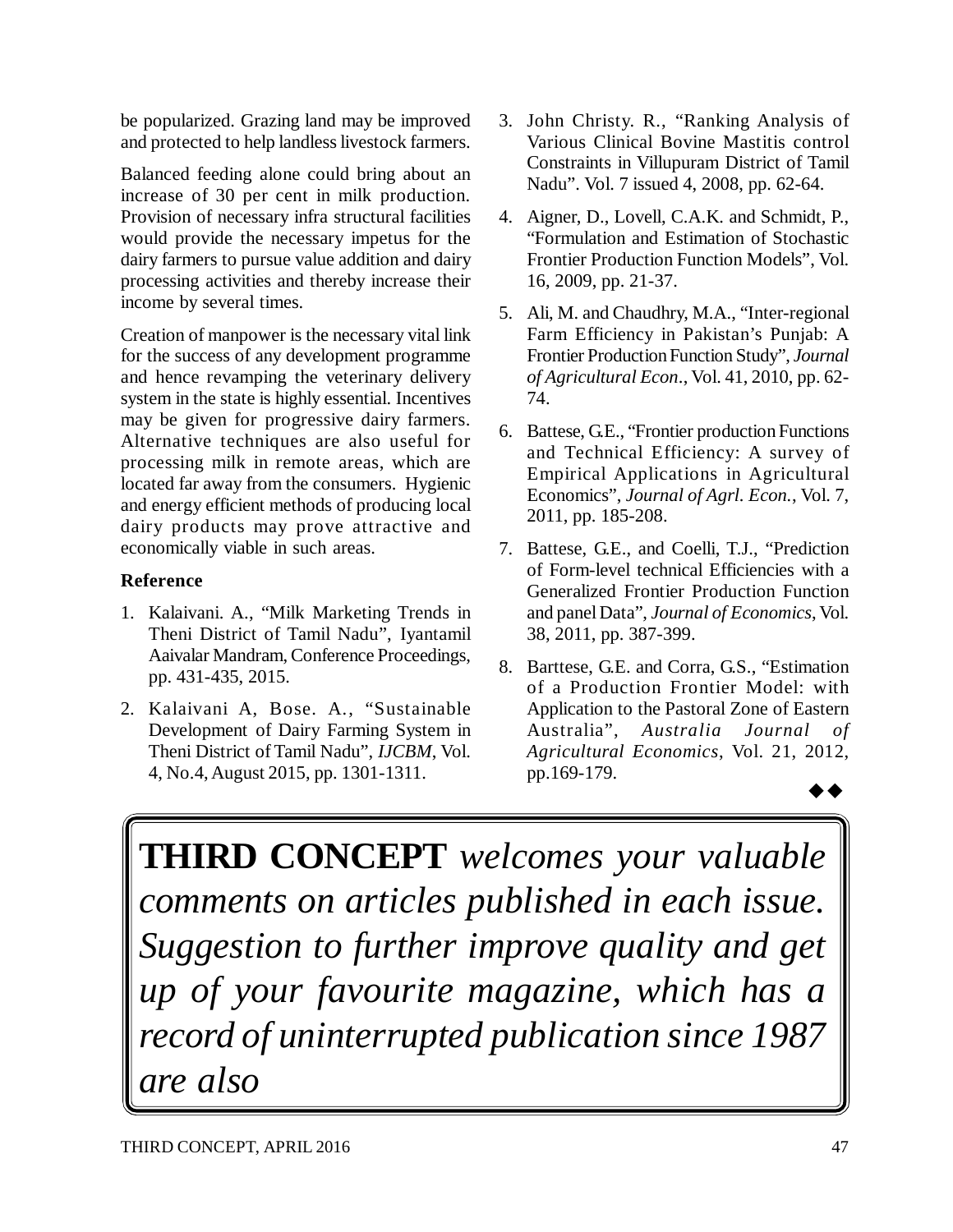## **Representation of Dalit Women in Local Rural Bodies**

Dr. Jayanta Kumar Dab\*

[*Democracy has come to acquire an unquestionable value premise in modern times. The growth of modern means of communication has given new vent to the operation of democracy. People's aspirations have more avenues to reach the floor of public sphere. However, the success of democracy lies not only in its horizontal spread across different sections of society at the same level but also in its vertical spread across the lower levels of society. That is why the democratic decentralization is viewed as the major element in strengthening the democracy at the grassroots level.]*

The notion of democratic decentralization<br>involves an effective devolution of<br>political powers at the lower rung of<br>political structures through democratic process. he notion of democratic decentralization involves an effective devolution of political powers at the lower rung of The democratic decentralization is also known as grassroots level democracy or local selfgovernment. It may assume different forms in different democratic political systems but its basic purpose remains the same e.g. strengthening democracy at grassroots level.

The institutions of democratic decentralization or local self-government are the most viable mechanism to ensure the participation of people particularly marginalized sections of society who are called 'Dalit' in the democratic process.

We all know that India has two distinct sets of rural bodies—one for rural areas known as *panchayats* or *panchayati* Raj Institutions (PRIs); and other for urban areas known as *Nagarpalikas* or Municipalities. The local bodies in both urban and rural areas have been invested with more financial and administrative powers under the new Constitutional and legal measures enunciated since 73rd and 74th amendment (1992) to the Indian Constitution.

PRIs are considered as the third tier of democratic structure in India. They are also referred to as the institutions of grassroots level democracy or the mechanism of democratic decentralization. It can be said that the PRIs

cannot achieve their goals, if nearly half of the rural population particularly women is deprived of an effective and meaningful participation in the functioning of these institutions.

Accordingly, the 73<sup>rd</sup> Constitution Amendment, 1992*, inter alia*, provided reservation of onethird seats in favour of women in *panchayats* at all levels. The women belonging to marginalized sections such as Scheduled Castes (SC) and Scheduled Tribes (ST) communities (Marginalized Women) who are called 'Dalit', have been given parallel reservation within this category in proportion to their population in respective Indian states.

This Constitutional measure has been viewed as an important step towards women empowerment as well as social transformation in rural India. The announcement of National Policy on Women Empowerment by the Government of India in 2001 is also a general step in that direction.

Statistically speaking, under the new provisions, there are 585 District *Panchayats*, 6612 middle level *Panchayats* and 240335 village level *Panchayats* functioning in rural areas in India. Out of 28.1 million elected *Panchayats* representatives in India, women representatives are 10.3 million. Out of these women representatives, about 22.5 per cent members belong to marginalized sections. However, their number is not evenly distributed across different provinces.

<sup>\*</sup> Asst Prof., Dept of Pol. Sc., Tamralipta Mahavidyalaya, East Midnapur, West Bengal.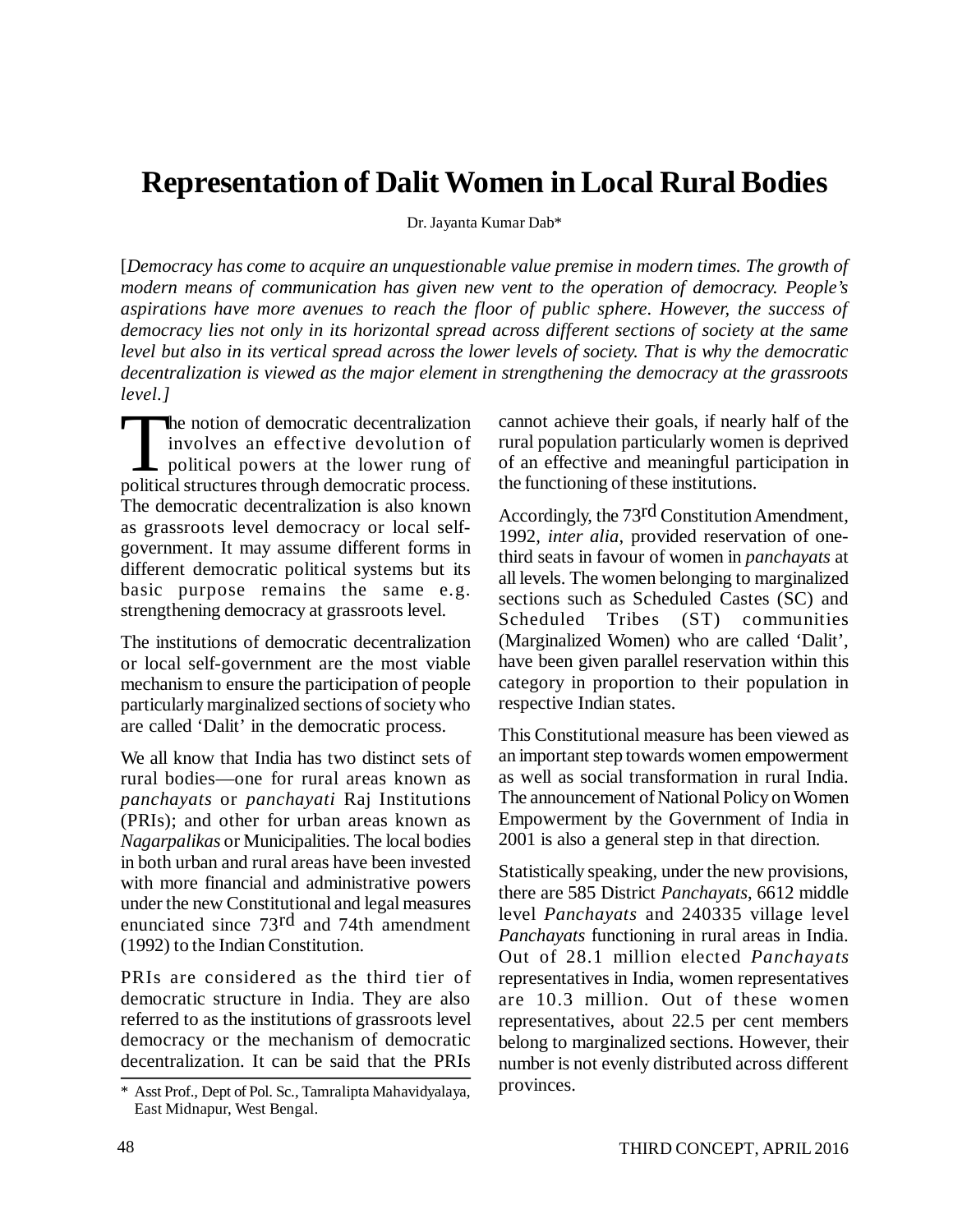In fact, the number of marginalized women representatives depends on the proportion of marginalized population in different states. In last 20 years some states in India have increased the representation to 50 per cent of total members. The present paper is concerned with the representation of marginalized women in local bodies in rural areas in India.

#### **SECTION -1**

#### **Socio – Cultural Constraints and Marginalized Sections of Women Representatives in Local Bodies**

It has come to light that the powers and roles assigned to the marginalized sections of women in these bodies have not been effective due to a number of factors. In fact, marginalized women suffer from the double jeopardy: f*irst* being women as such and *second* being women belonging to marginalized sections of society. This not only denies them the benefits of Constitutional measures but goes against the basic tenets of social equity.

The empowerment of women through PRIs in India is a gradual and complicated process. It takes place within a given political, economic and socio-cultural environment. The legal and Constitutional provisions are merely enabling measures, whose success or failure is contingent upon the nature of prevailing environment. This is more so because the process of empowerment involves substantial changes in the persisting social structure as well as underlying value patterns.

Our experience of women representation in local bodies in last 20 years in rural areas displays diverse patterns across different states of the country within the same Constitutional framework. In this context a few studies conducted across different states in India about the impact of operation of PRIs on women suggests mixed outcomes.

A study by Nirmala Buch of three Indian States (U P, Madhya Pradesh & Rajasthan) suggests that the level of participation of women in *Panchayati*

Raj bodies is quite high. They have responded to mobilization and have taken keen interest in issues such as food, water, work, violence etc.

Another study by B. K. Chandrasekhar found that the empowerment process in U. P. has certainly brought about a marked change in the knowledge, attitude, status, style of life, and self- identity of elected women. It has given them chance to understand and talk about politics and power.

The study of Karnataka state carried out by Vijaylakshmi reveals that the elected women representatives often face considerable opposition in discharging their duties from their male relatives as well as from other vested and dominant interests. There are numerous examples where elected women faced abuse and violence and in some cases have been murdered.

However, the process of marginalization of women has been historically embedded in a socio-cultural context. There are strong institutional, ideological and normative bases, stemming out of the primordial interpretation of different social arrangements like caste, ethnicity, race, gender, patriarchy, religion and so on. This interpretation provides legitimacy to the process of marginalization.

Again, the ongoing processes of socialization, education, politicization etc. contribute to the marginalization of women in society. The notion of empowerment essentially involves the idea of marginalization. As there are various areas of marginalization of women, so are the various dimensions of empowerment of women in a society. In conventional parlance, the marginalization of women is a complex and long process of relegating them to the lower or outer edge of the society. It effectively pushes them to the margin of society following the parameters of exclusion and inclusion – economically, politically, culturally and socially which are discussed as follows:

*Economic Marginalization***:** The process of economic marginalization of women means denying them equal access to productive resources, avenues for the realization of their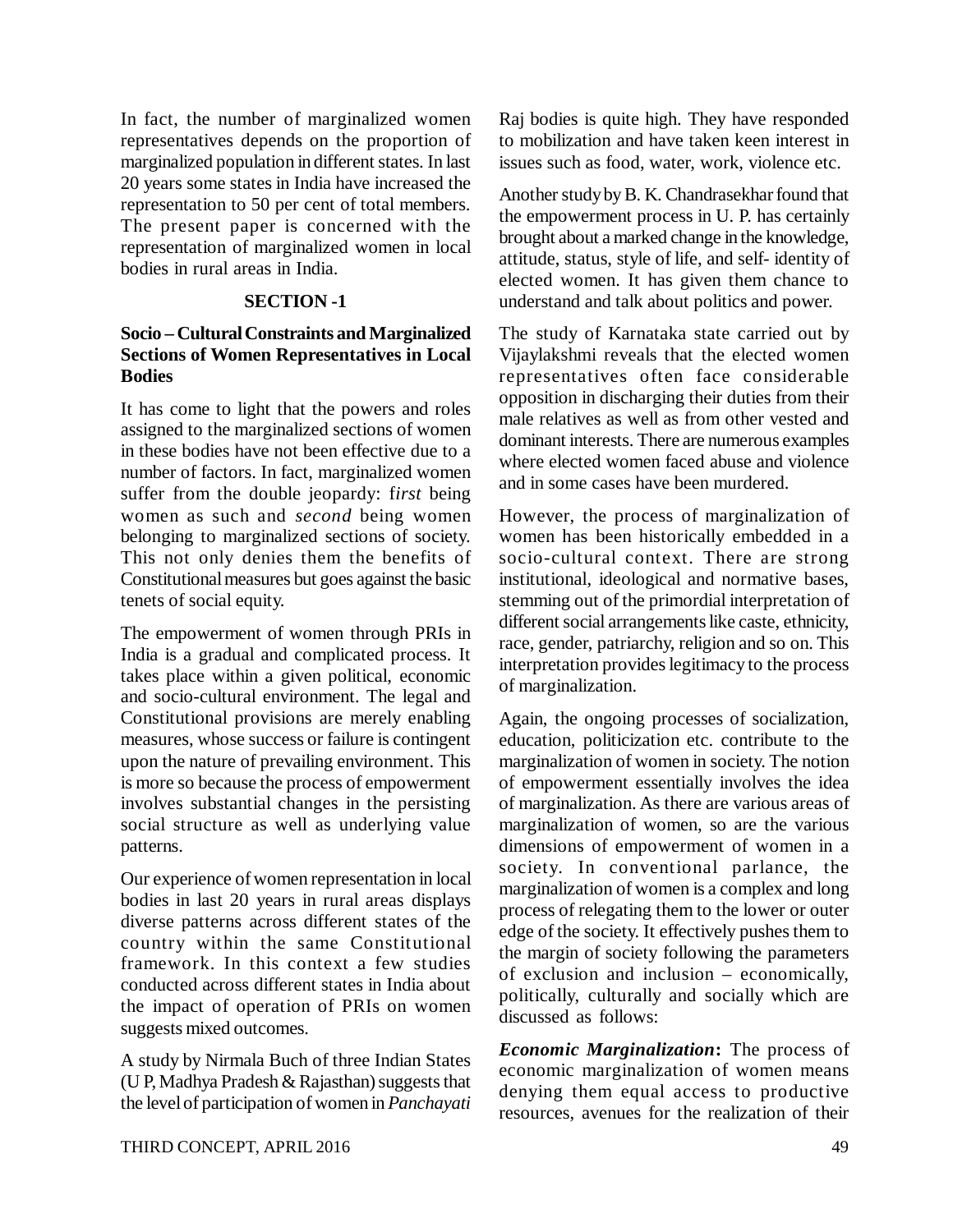productive human potential, and opportunities for their full capacity utilization. The economic marginalization pushes them to the state of rampant poverty, misery, devaluation or no evaluation of their work, low wage or wage discrimination, casualisation in the workforce and livelihood insecurity.

*Political Marginalization:* The process of political marginalization denies them equal access to formal power structure and participation in decision making process leading to their subordination to and dependency on dominant groups. Politically women are either under-represented or disempowered.

*Cultural Marginalization:* Cultural marginalization means the exclusion of women from the mainstream of the society, becoming the 'part society or part culture', 'outsider for within', alienated and disintegrated. Thus, women get a stigmatized cultural existence, an ascribed low status and become the victim of cultural segregation.

*Social Marginalization:* It means ignorance, illiteracy, lack of education and health facilities and low status in family and society.

#### **SECTION - II**

#### **Hampering the Empowerment and Effective Role of Marginalized Women in PRIs: Major Factors**

The socio – cultural context hampering the empowerment of marginalized women in general and their effective role in PRIs consists of a few broad sets of factors such as follows :

*Gender Syndrome:* It consists of all those social, cultural and religious beliefs, structures and institutions which militate against the effective role of women representatives in the PRIs. Gender issues generally pertain to the qualitative and interdependent character of the position of men and women in society. Gender division is rooted in the condition of production and reproduction and is reinforced by the cultural, religious and ideological bases prevailing in the

society. The concept of gender distinguishes the biological – sexual differences between men and women from the culturally determined differences between them or the roles assigned to or undertaken by them in the society.

*Caste Syndrome:* The Indian society is socially divided into four broad social groups called caste groups which are organized in to a social hierarchy. The four social groups in terms of descending social hierarchy are: *Brahmins*, *Kahatriyas, Vaishyas* and *Shudras*. The lower caste groups face many social discriminations and disabilities, though not sanctioned by law but sustained and upheld by old customs and traditions.

The marginalized women belong to the last caste group. The women of marginalized sections (those belonging to lower social hierarchy) face double jeopardy : *first* as women placed at the secondary position in comparison to men as elaborated above; and *second* as persons belonging to the lower strata or caste group in society. The caste position of marginalized women acts as a barrier in effective performance of their responsibilities in local bodies. Men and women of these marginalized communities have suffered many deprivations and discriminations for ages.

Though new Constitutional and legal measures based on justice and equality, spread of education and better economic opportunities and mobility have made dent on their marginalization, bringing them into the mainstream remains a challenging task. Dalit women face a triple burden of caste, class and gender in which they sum up the plight of Dalit women, highlighting the fact that they are a distinct social group and cannot be masked under the general categories of women or Dalit. Dalit women suffered unimaginable oppression, not only through caste, but gender too, from which there was no escape.

*Other Factors:* Besides these two sets of factors inherent in the socio-cultural context, there are some other factors also which impede the effective role of marginalized women in PRIs.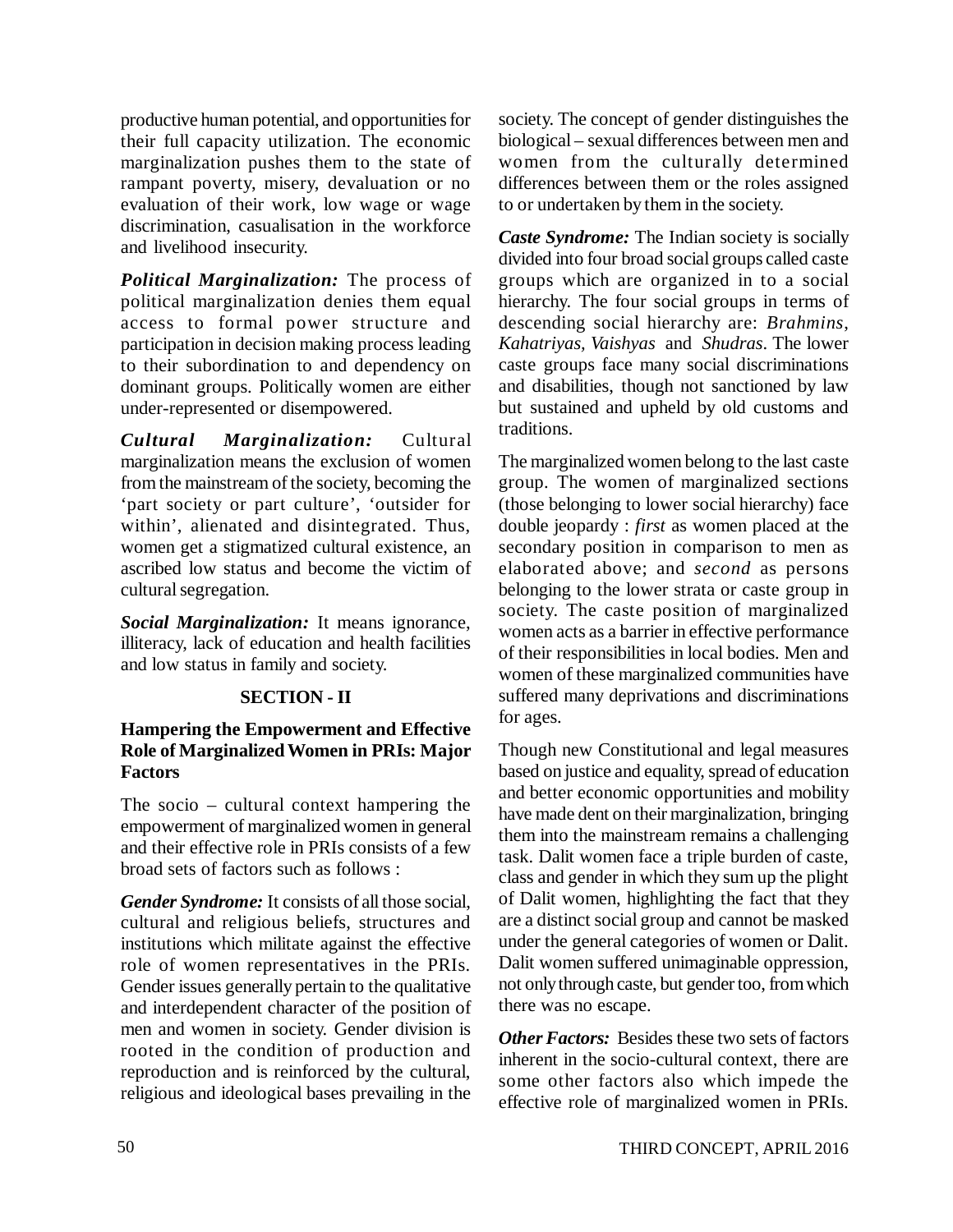These factors are: a) elitist and non-cooperative attitude of local bureaucracy; b) political apathy and lack of will among political leadership; c) undue political interference by state leaders and ministers; d) lack of financial and administrative autonomy in local bodies; e) lack of awareness and training among women representatives of local bodies; and f) lack of organization and collective action by women representatives.

A Study about the problems of marginalized *Panchayat* members in Tamil Nadu and Gujarat states notes that the government officials were often complicit in reinforcing dominant caste male power by adopting the role of neutral facilitator regarding Dalit women's political participations; that is, they failed to intervene when witnessing proxy representation and discrimination, or pleaded lack of power to take action.

It is in this socio-cultural context that the radical measure of giving representation of women of marginalized communities was initiated and implemented. However, due to the above factors, these measures have produced mixed gradual improvement amidst notable impediments.

The mixed results of the interaction between the process of empowerment and the prevailing socio-cultural context indicate a pattern where both confront, change, adapt and yet continue to persist in the changing environment. In this interaction the cultural tradition is more enduring because of its deep roots and religious sanctions, the attributes which the process of empowerment is deprived of.

#### **SECTION – III**

#### **The way Out**

The representation of marginalized women in local bodies is essentially a potential measure for their political empowerment. The notion of empowerment is a holistic idea, which has political, social and economic dimensions, which reinforce each other. The theoretical aspects of the process of empowerment of marginalized sections of women may be understood with the

THIRD CONCEPT, APRIL 2016 51

help of 'Women Empowerment Framework', which was first propounded by Sara Longwe (1995) and later adopted and popularized by various scholars and institutions including UNESCO.

This framework involves five levels of women empowerment process in succeeding order like welfare measures, access to resources, conscientisation, mobilization and control. Each successive stage engages with the core elements of the prevailing socio-cultural patterns and emerges out in hybrid shape. The nature of the rural social structure, cultural orientations, family values and norms come in close and sharp interaction with the process of women empowerment.

The two core components of the empowermentcapacity building and control have the potential to transform women from the '*object of development'* to the '*decisive agents of development'*. Now the need is to perceive empowerment not as a means of development but an end in itself as it has the potential to deepen the democracy by transforming the prevailing power structure. As we de-hyphenate empowerment and development and move towards new paradigm of empowerment and democracy, the socio-cultural context is bound to emerge in transformative mode.

The Human Development Report (2003) of United Nations Development Programme (UNDP) has devised the Gender Empowerment Measure, which is a composite measure of women inequality. It identifies three core elements of women empowerment like political participation and decision- making; economic participation and decision-making; and power over economic resources. The empowerment is the most radical component of the Gender and Development approach which was inspired and highlighted by the feminists of Third World or Global South like Bina Agrawal, Srilatha Batliwala , Vandana Shiva, Maria Mies etc.

About the significance of the idea of the women empowerment for the developing countries,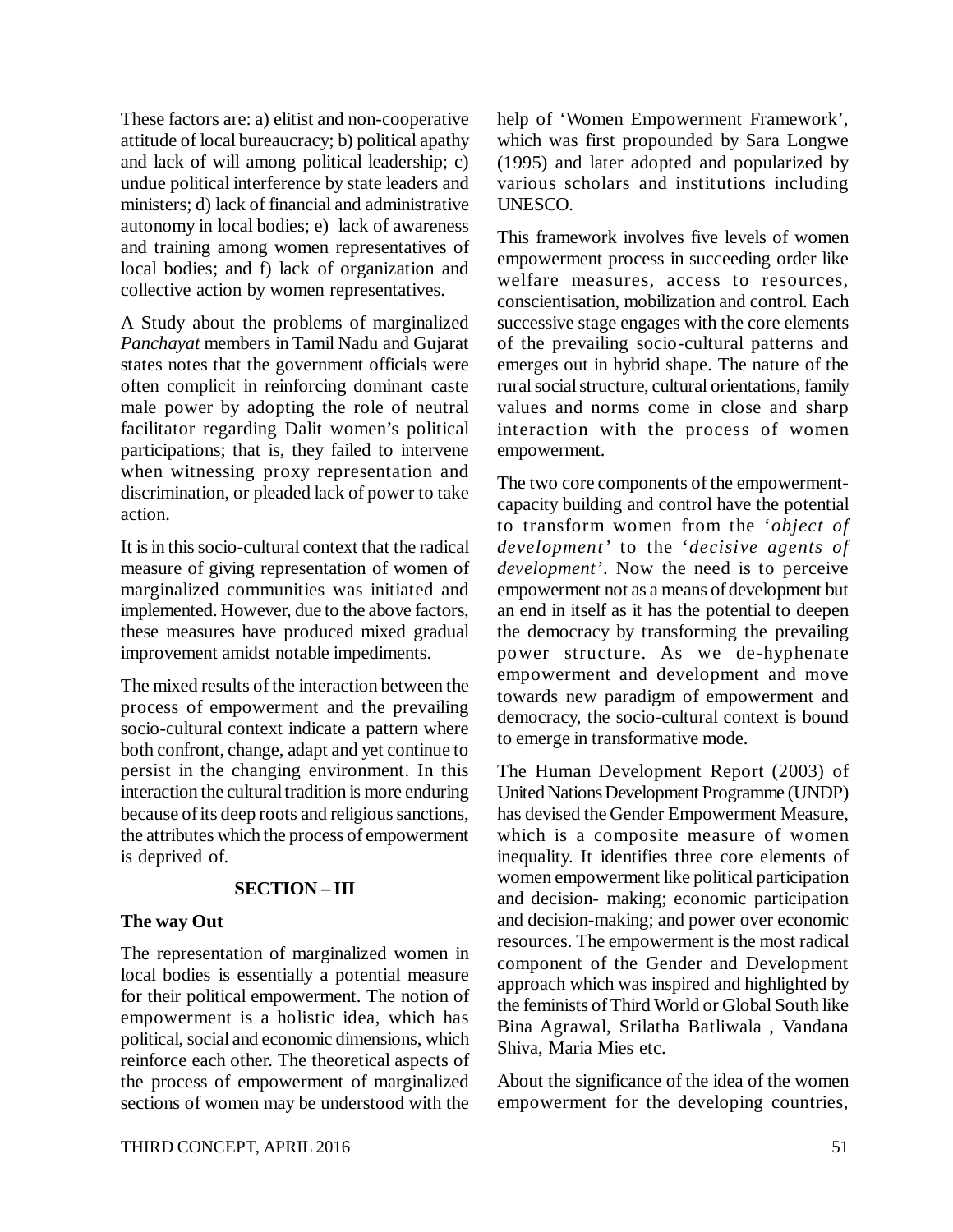Srilatha Batliwala (2011) writes: "It is a more political and transformatory idea for struggles that challenged not only patriarchy, but the mediating structures of class, race, ethnicity and, in India, caste and religion, which determine the nature of women's position and condition in developing society."

The empowerment is a socio -political process and its critical operating element is power. It has the potential to closely engage and confront the prevailing socio-cultural context as it entails shifts in political, social, and economic power between and across both individuals and groups.

On the basis of the above analysis, the five core elements involved in the process of empowerment of marginalized women may be identified are as follows :

- i. The right, ability and opportunity to women to access the information and knowledge affecting their interests and position in society. This also involves appropriate training and awareness among women of marginalized section, which is relevant to their role in PRIs.
- ii. The opportunities and abilities of marginalized women for inclusion and participation in the social, economic and political process of the community.
- iii. Strengthening administrative and legal mechanisms to ensure that the legal and constitutional protections and rights granted to marginalized women are effectively implemented at various levels. The National Commission for Women needs to be given more powers as well as Constitutional status.
- iv. A sound system of accountability inherent in the public and social institutions towards the rights and opportunities of women representatives.
- v. Development of local organized capacity of women and subsequent networking with wider social movement to create a climate of pressure on power.

### **Conclusion**

The above core elements need to be embedded into a coherent and comprehensive strategy to strengthen the position of marginalized women representatives in local bodies. The women stakeholders also need to be involved in the effective implementation of this strategy. Though, the position of local bodies has been substantially improved with the passing of new constitutional measures in 1992, these bodies still need to be given more powers and autonomy in terms of three Fs-Functions, Functionaries and Funds. The strength of local bodies will be gradually transferred to its representatives particularly its women representatives.

#### **References**

- 1. Allie, Yaqoob (2015). "Women Empowerment and Panchayati Raj" in *South Asia Politics*, vol.13, No.11, March, New Delhi, pp.48-49.
- 2. Aslam, M. (2007). *Panchayati Raj in India*, National Book Trust, New Delhi, pp.36 – 50.
- 3. Bageshree, S. (2008). "Robust Participation" in *Frontline,* vol.25, No.11, June 6, p.20.
- 4. Batliwala, Srilatha (1998). *The meaning of women's Empowerment: New Concepts for Action,* Harvard University press, Cambridge, pp. 1- 82
- 5. Chatterjee, Atonu (2011). "Women in panchayats" in *Yojana*, February, pp.24 – 27.
- 6. D. N. (1989). "Reservations for women in Panchayats" in *Economic and political weekly*, June10, pp. 1269 -70.
- 7. Hazra, Anupam (2011). ''Empowering Women in Rural India: Exploring The Current Dynamics'' in *Kurukshetra*, Vol. 59, No. 11, September, pp. 3-5.
- 8. Jain, Dr. Urmila (2004). ''The reality of Women Reservation : The case of Panchayati Raj Institutions in Rajasthan'' in *Third Concept,* Vol. 18, No. 113, November, New Delhi, pp. 56-58.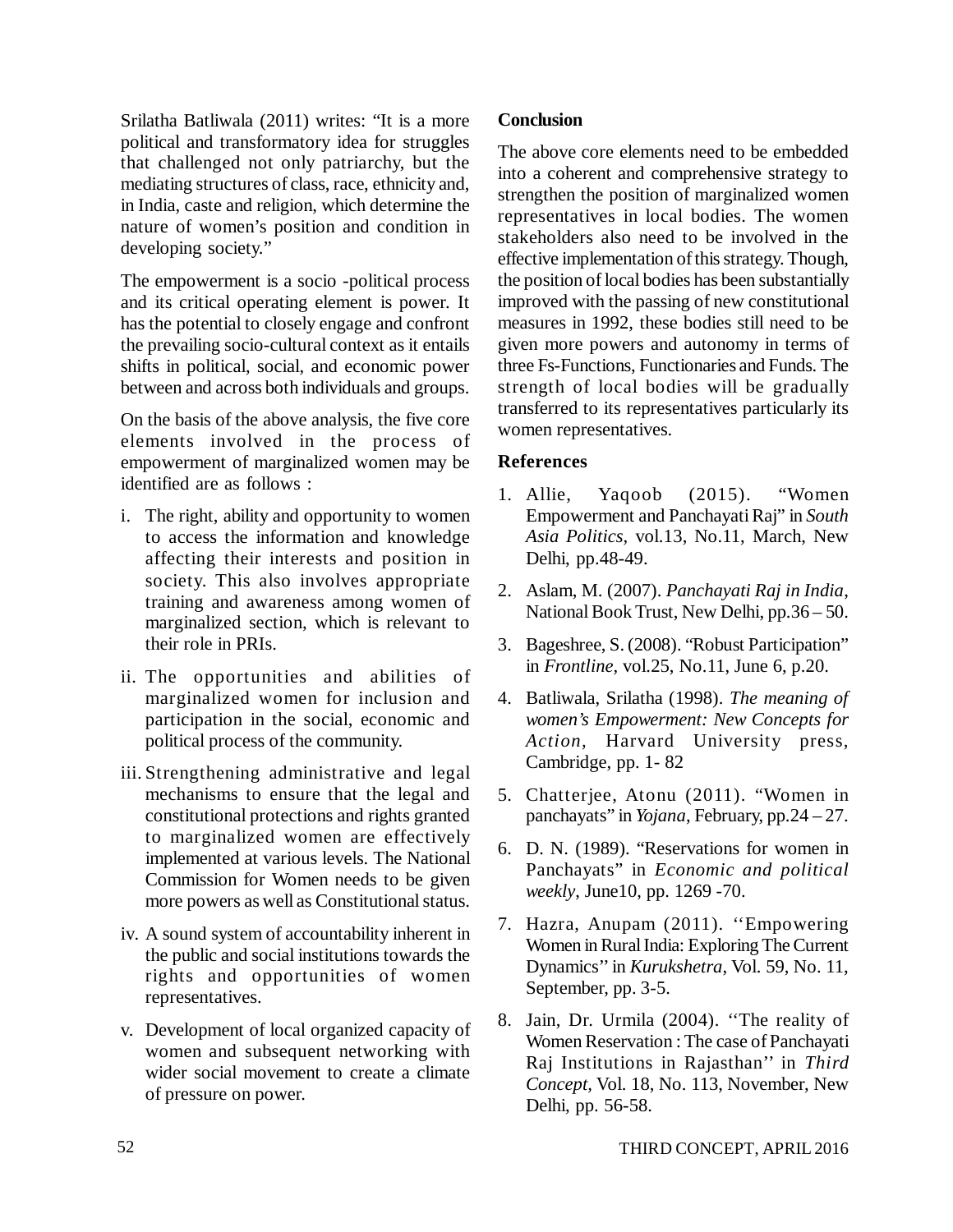- 9. Kumar, Ajay (2014). ''Community-based Organizations and Women Empowerment'' in *Third Concept*, Vol. 28, No. 329, July, New Delhi, pp. 51-58.
- 10. Lata, Prem and Singh, Balbir (2014). ''Enpowerment of Tribal Women in Himachal Pradesh'' in *Third Concept*, Vol. 28, No. 332, October, New Delhi, pp. 57- 58.
- 11. Mallick, Md. Ayub (2004). *Panchayati Raj and Tribal Development in West Bengal,* Minerva Associates, Kolkata, pp.20 -110.
- 12. Malyadri, Dr. P. (2010). ''Empowerment of Rural Women through Panchayat Raj Institution'' in *Kurukshetra,* October, pp. 49- 51.
- 13. Mandal, Amal (2003). *Women in Panchayati Raj Institutions,* Kanishka Publishers, New Delhi, pp. 41-73, 84-86, 120-134 and 140- 152.
- 14. Mansuri, Dr. B. B. (2011). ''Rural Women Entrepreneurs in India: Opportunities and Challenges'' in *Kurukshetra,* September, pp. 17-19.
- 15. Mehendale, Leena (2000). ''National Commission for Women: An Appraisal'' in *Yojana,* Vol. 44, No. 11, November, pp. 22- 23 and 27.
- 16. Menon, Parvathi (2008). ''Success stories, some setbacks'' *Frontline,* Vol. 25, No. 11, June 6, pp. 12-13.



# **Assam-Nagaland Border Dispute: Need for a New Framework**

#### Ms. N. Nyejat Konyak\*

[*History is a contested space for political narrations, and no single country can lay undisputed claims over the narratives of past happening. Assam-Nagaland border dispute falls under a similar realm of contested history. Despite the 16-point talks between Assam and Nagaland on the 'contentious boundary issue', both states have till date failed to come to agreeing terms on the issue of resolving border dispute. In fact, it has become vexed and seemingly insoluble.]*

In consequence violent clashes between the<br>border villagers of Jorhat, Golaghat,<br>Sivasagar districts on the one hand and<br>Nagaland on the other has become a frequent border villagers of Jorhat, Golaghat, Sivasagar districts on the one hand and Nagaland on the other has become a frequent phenomenon. It is true that sporadic clashes had occurred since 1945 when Naga Hills was a district of composite Assam, but the first major clash took place on January 5, 1979 at Chungajan in Golaghat district that continues to retain significance to the tumultuous relationship between Assam and Nagaland.

The 'uncertain' or 'ambigous' reasons that led to the 1979 conflict have hitherto troubled policymakers of both States accused the other of aggression guided by imperialistic ambitions.

While Assam accused Nagaland of unwarranted incursion and of illegally occupying their 'Land', Nagaland claimed to have acted in hereditary right and counter charge Assam itself originally belong to Nagas "Ancestral Land".

The common refrain of the argument from the Naga side has been that large tracts of forest which were the "ancestral land" of the Nagas was transferred to different districts of Assam where the reserved forest and tea estates were set up by the British. This major incident was followed by infamous Merapani full blown war, the unique quixotic distinction of the states' police forces fighting each other in 1985, involving both civilians and state police on both sides following

<sup>\*</sup> Loyola College Chennai.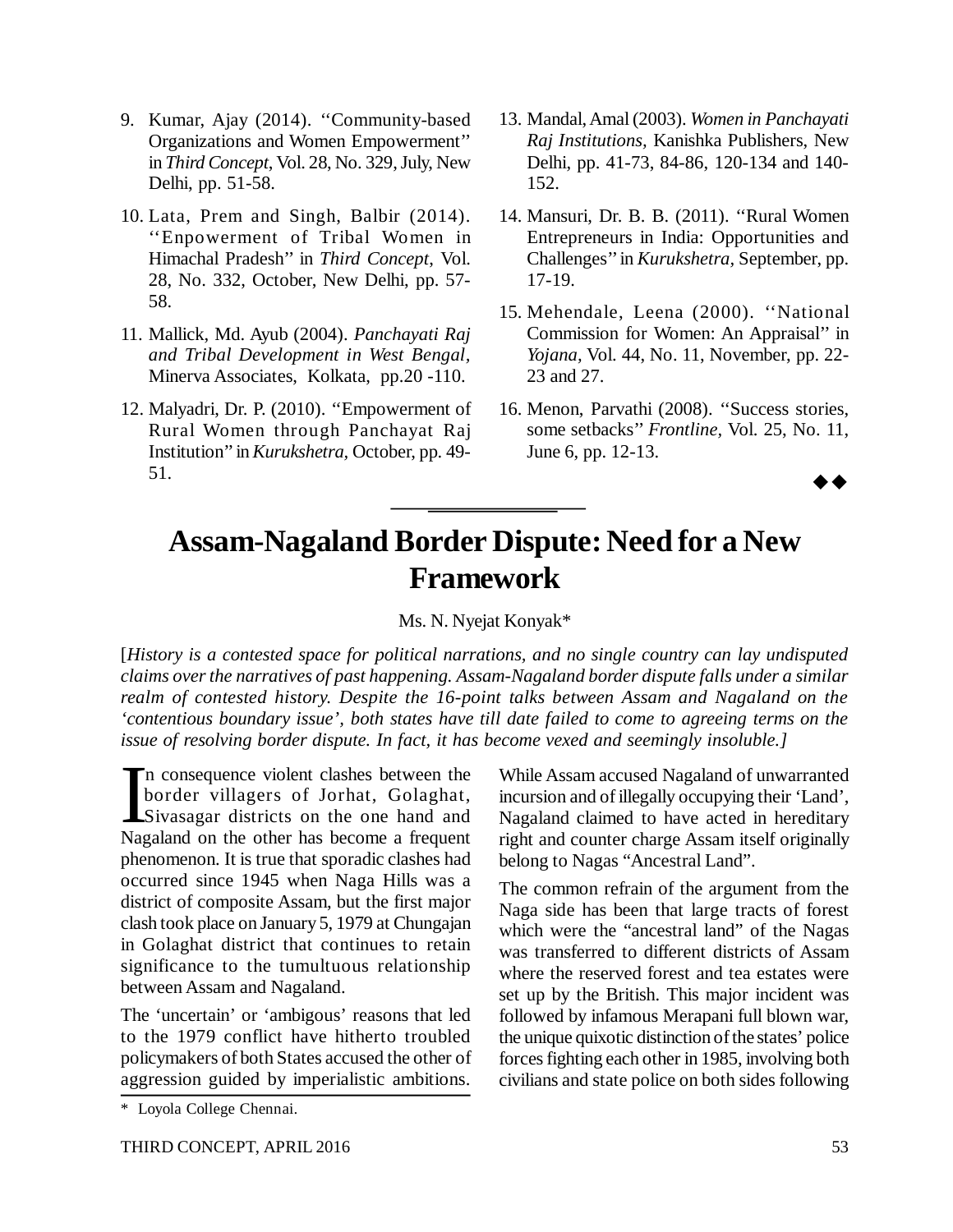which the Centre had intervened and deployed BSF personnel to maintain peace.

In view of the serious boundary dispute between the two States, the Centre even set up a committee under the chairmanship of Sri. KV Sundaram, former Adviser to the Union Home Ministry, and it was hoped that the committee's recommendations would receive acceptance of both Dispur and Kohima and the dispute resolved, but the latter did not accept the Sundaram findings as these went against the Nagaland Government's claim. However, periodical discussions at the Chief Minister level were expected to bring the dispute to a satisfactory settlement, but that expectation has failed.

The night of 12 August 2014 witnessed the clash between Assam-Nagaland border over questions of intrusion into each other's territory by tea tribes and Tai Ahoms from Assam, and the Lotha Nagas and armed militia from Nagaland. The next day, All Adivasi Students Association of Assam (AASAA) blocked the crucial National Highway 39 connecting Nagaland to Assam and shut down Golaghat.

Both sides attacked each other, burning down homes in villages. These border conflicts got amplified due to the fact that the Assam-Nagaland border is disputed since 1963 after Nagaland was formed as a separate state, and has been declared a Disturbed Area Belt (DAB).

Within this framework, scholars writings on Assam-Nagaland border conflicts can be categorized into two schools of thought-one that blames Assam for the conflict, and the other blames Nagaland, Scholars supporting Nagaland's claim characteristics 1979 conflicts, primarily, as a result of Assam aggression. Others factor on the failure of political leadership to strengthen the conflicts.

On the other hand, scholars supporting Assam's claims reject all of Nagaland's allegations and accuse Nagas of behaving in a violent manner. Underlying both states' claims was the assertion of legitimacy on the border issue. As an alternative and more appropriated paradigm to analyse the issue of boundary dispute by Hollis and Smith, 'Holistic approach' that takes various systematic and external forces into consideration; for instance, inter-state alliances, balance of power and threats from States other than involved in a direct disputes.

The present Assam-Naga border dispute which has already claimed hundreds of lives appears as yet another vexed and contentious leftover of colonial rule, which for its own administrative convenience, drew and redrew boundaries which in most cases were inherited by the administration when the British left.

According to Nagaland, the boundary between the two states should be fixed according to the notification of 1867, while the Assam maintains that the Notification of 1925 (on the basis of which the bills for the creation of the State of Nagaland was moved in parliament) should be the final basis of settlement. Both the chief ministers have in their latest statements reiterated this position. Later on both the states had rejected recommendations of all previous panels.

Such boundary disputes can never be solved by murder and mayhem. With both the state governments lacking the political leader will need to work out a solution of the vexed issue, it is quite possible that certain elements may try to push their confrontationist agenda by exploiting the strong feeling that have been evoked by the border violence.

In the absence of serious attempts by the two state governments to resolve the issue, it is for civil society organization to try to work out a solution by doing mutual give-and-take in the interest of inter-state peace and good neighbours. For, as neighbours, Assam and Nagaland cannot live without each other and the entire future economic progress of the region depends on their common effort and cooperation.

#### **Reference**

- 1. Handique, Rajiv (2014): "Assam-Nagaland Border Conflicts*", Assam Tribune*, Guwahati, 27 August.
- 2. Misra, Udayon (1979): "After the Raid*", Economic & Political Weekly*, 3 March.
- 3. Misra, Udayon (2014): "Assam-Nagaland Border Violence", *Economic & Political Weekly*, 20 September.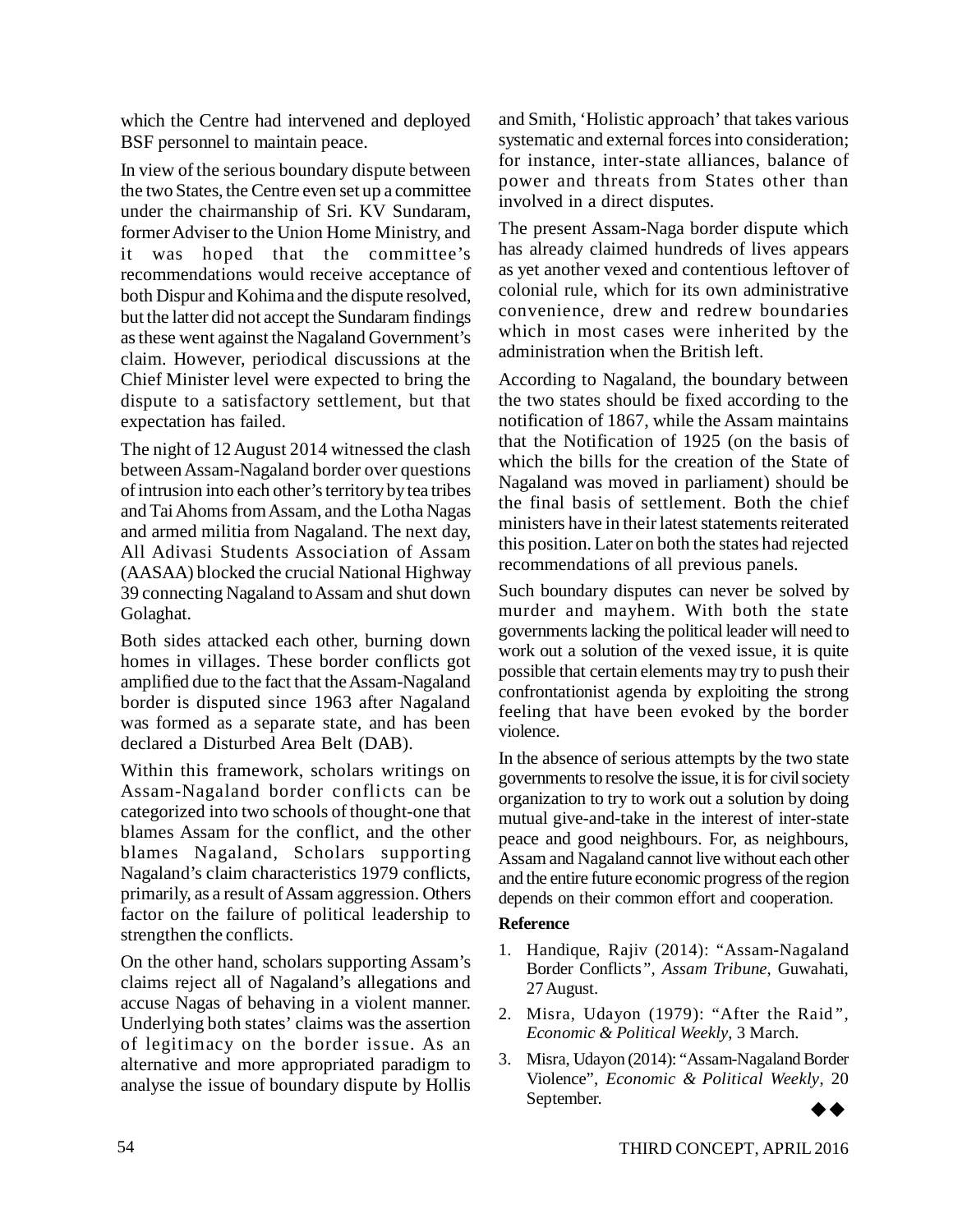# **Malnutrition among children in Kerala**

Dr. Haseena V.A\*

Mutrition may be defined as the science of food and its relationship to health. It is concerned primarily with the part played by nutrients in body growth, development and utrition may be defined as the science of food and its relationship to health. It is concerned primarily with the part played maintenance (WHO, 1971). Therefore, it is quite evident that a balanced nutritious diet is required for proper functioning of the body. Protein Energy Malnutrition (PEM) and growth retardation are probably the most widespread health and nutritional problems of the developing countries including India (Mehta, 2000).

Malnutrition contributes to between 3.5-5.0 million annual deaths of children under-five years of age. UNICEF estimates that there are nearly 195 million children suffering from malnutrition across the globe. Malnutrition, therefore, is technically a category of disease that includes under-nutrition, obesity and micronutrient deficiency due to improper and inadequate dietary habits.

Agencies like WHO, UNICEF and United Nations World Food Programme have recommended community management of severe acute malnutrition with ready-to-use therapeutic foods. Severe PEM often associated with infection contributes to high incidences of child morbidity among underprivileged communities in West Bengal. The state shows a striking contrast between rural and urban health infrastructure.

The initiatives of the Government to improve health conditions in various aspects have proved to be inadequate. In 1975, the Integrated Child Development Services (ICDS) was first implemented. It is a major programme to tackle malnutrition and the ill-health of mothers and children which followed the adoption of a National Policy for Children.

### **Kerala – the level of expectation**

A comparison between Indian states of Kerala and Punjab on the one hand and Senegal and Mauritania on the other hand, can be analyzed to get depiction of the real picture. Kerala has vital statistics approaching those in the developed countries and Punjab is the country's breadbasket and dairy. Senegal and Mauritania are among the better off countries in SSA with per-capita income in Senegal being close to the average of India.

| Indicator                                         | Kerala | Punjab | Senegal | Mauritania |
|---------------------------------------------------|--------|--------|---------|------------|
| Life Expectancy                                   | 74     | 69     | 62      | 58         |
| Infant Mortality per 1,000 live births            | 12     | 38     | 51      | 74         |
| Under-five mortality per 1,000 live births*       | 16     | 52     | 93      | 117        |
| Maternal Mortality per 100,000 live births (2009) | 95     | 192    | 410     | 550        |
| Percent children below 5 stunted (2000-09)        | 25.0   | 37.0   | 20.0    | 24.2       |
| Percent children below 5 underweight (2000-09)    | 23.0   | 25.0   | 15.0    | 16.7       |

**Comparing the States of Kerala and Punjab to Senegal**

Asst Prof., Post-Graduate Dept of Economics, M.E.S Kalladi College, Mannarkkad.

\* From NFHS-3 for Kerala and Punjab. All other data from WHO, World Health Statistics (2011).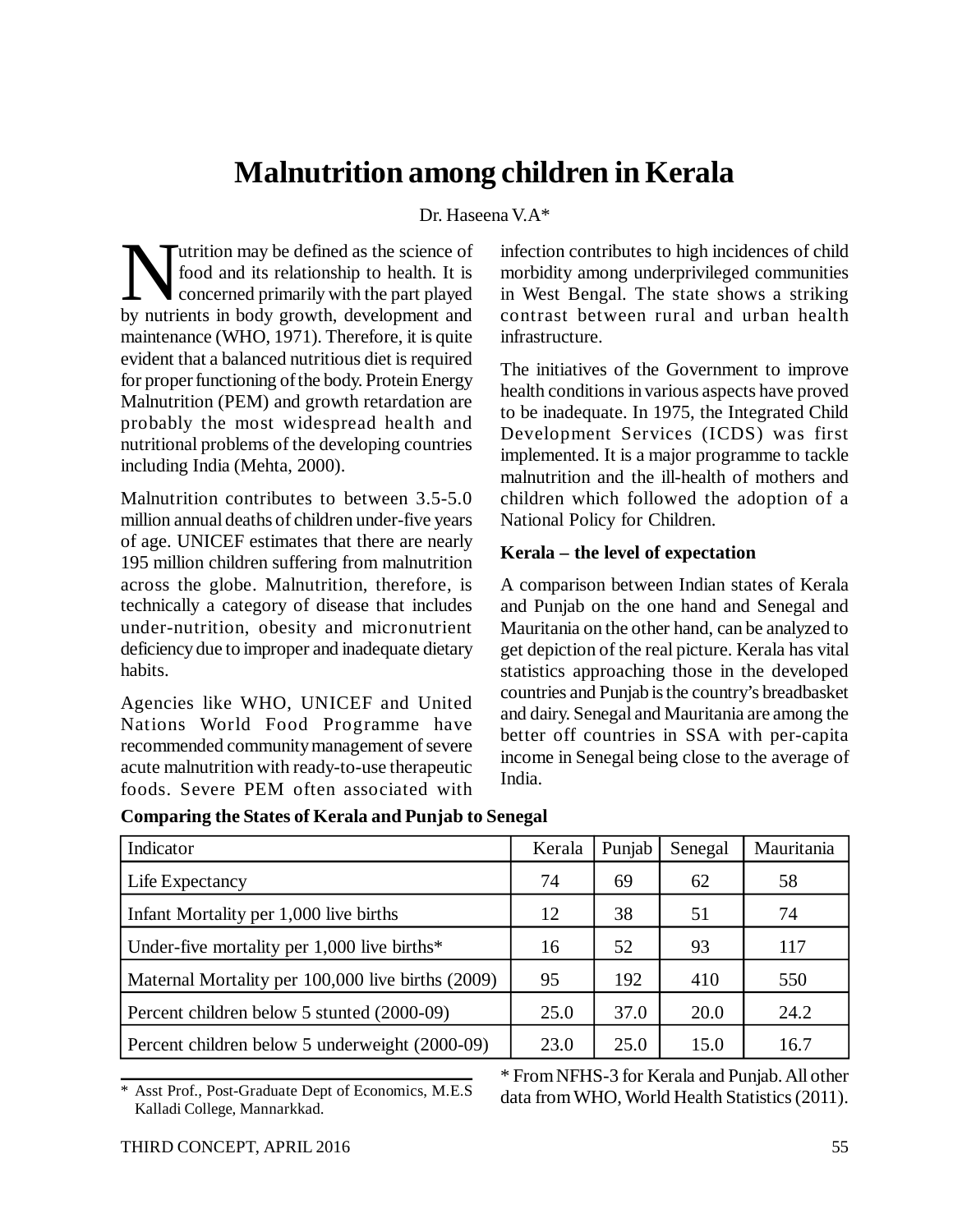#### **Convention on Rights of the Child, 1990**

The legal framework concerning the rights of children is embodied in the Convention on Rights of the Child, 1990, which is the most heavily ratified treaty in the world. Needless to say the CRC has also been ratified by the Government of India and thereby binds the Government of India. It would be important to understand the issue of childhood malnutrition from the point of view of the basic principles underlying the Convention, as the issue of malnutrition centrally involves the very core of the CRC.

The Committee on Rights of the Child has identified four general principles, which are referred to as the 'soul of the treaty'. These four articles are essential to understanding the spirit of the Convention as they set out the overarching principles that guide the interpretation of all other provisions. These are in Article 2, (non discrimination), Article 3 (best interest), Article 12 (right to participate) and Article 6 (right to life)

#### **Article 6 (Right to life)**

Article 6 mandates that *every child has the inherent right to life.* Article 6(2) mandates that *States Parties shall ensure to the maximum extent possible the survival and development of the child.* It is submitted that the question of survival and development of children are seriously impacted by childhood malnutrition.

The effects of chronic malnutrition on children below the age of five are irreversible. The lifelong implications are in terms of physical development as well as mental development, measured by a child's intellectual quotient (IQ).

As such, the seriousness of childhood malnutrition as an issue of child rights is that it affects the very right to survival of the child as well as the physiological and psychological development of the child.

#### **Article 2 (non-discrimination)**

Article 2 mandates that *State parties shall respect and ensure the rights set forth in the present Convention without discrimination of any kind, irrespective of the child's or his or her parent's or legal guardian's race, colour, sex, language, religion, political or other opinion, national, ethnic* *or social origin, property, disability, birth or other status*

#### **Article 12 (right to participation)**

Under Article 12, the child has the right to *express those views freely in all matters affecting the child, the views of the child being given due weight in accordance with the age and maturity of the child.*

#### **Article 3 (Best Interest Principle)**

This is seen by the Committee on the Rights of the Child and various other commentators as a key provision, which guides the interpretation of the other articles in the Convention itself. The principle reads, *in all actions concerning children…the best interest of the child shall be a primary consideration*.

#### **Constitution of India**

These international commitments of the Indian state are reflected in the Indian Constitution itself. The Constitution of India shows great solicitude towards the rights of children below the age of six years. There is constitutional cognizance taken of the vital importance of early childhood care.

Article 45 – provides for early childhood care and education to children below the age of six years and mandates that the State shall endeavour to provide early childhood care and education for all such children.

Article 39(f) provides that children are given opportunities and facilities to develop in a healthy manner and in conditions of freedom and dignity and that childhood and youth are protected against exploitation and against moral and material abandonment.

The fact that the right to life under Article 21 has been read widely has now been established in a plethora of Supreme Court decisions. The Supreme Court has read the Fundamental Rights and Directive Principles in a complementary manner, reading in the Principles into the Rights.1 Chandrachud C.J. in *Minerva Mills v. Union of India2*, observed that, *"fundamental rights are not an end in themselves but are the means to an end".* It was further observed that the Fundamental Rights and the Directive Principles *"constitute the core of commitment to social revolution and they together are the conscience of the Constitution."*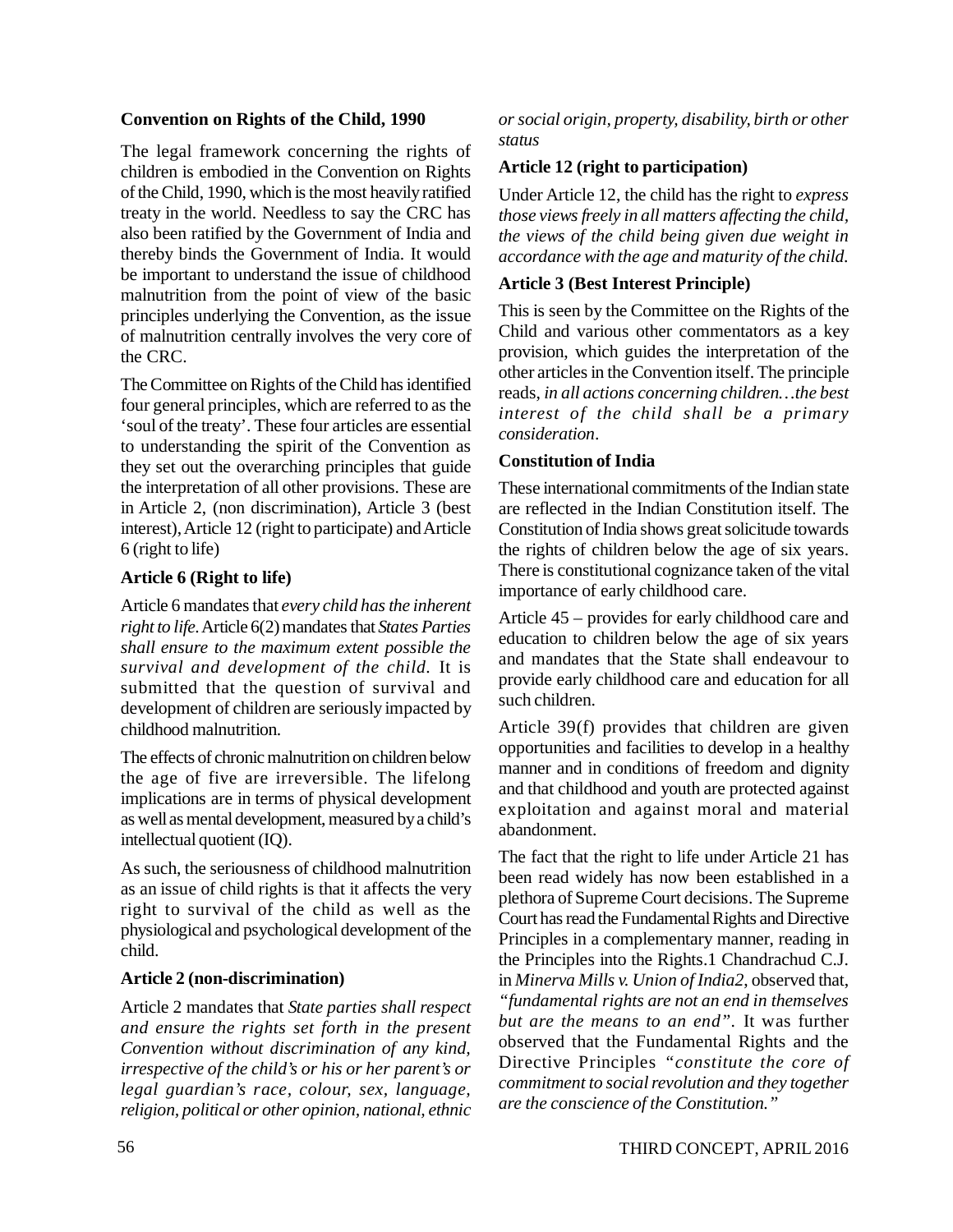#### **Malnutrition in Kerala**

According to the National Family Health Survey India - 3 (NFHS  $-$  3), in regard to Kerala:

- 56.1% children aged between 6-35 months are anemic
- 32.7 % ever-married women aged between 15-49 are anemic
- 33.8% pregnant women aged between 15-49 are anemic.
- Infant mortality is estimated at 15 deaths before the age of one year per 1,000 live births
- Under-five mortality is 16 deaths per 1,000.
- Prenatal mortality, which includes stillbirths and very early infant deaths (in the first week of life), is estimated at 11 deaths per 1,000 pregnancies that lasted 7 months or more.
- Prenatal mortality in rural areas, at 15, is much higher than the rate in urban areas.

As per the Audit Report (General and Social Sector) for the year ending 21 March 2013, the percentage of malnourished children below the age of six years in the State ranged between 27 and 39. Test check of records in Idukki, Malappuram, Palakkad and Thiruvananthapuram districts indicated that 110 out of 1180 children who died during 2011-12, were severely malnourished. Further, at the end of March 2012, the number of severely malnourished children in Palakkad was 4,633 (where only 3% of 1.37 lakh children were weighed).

#### **Prevalence of malnutrition at national level**

In India, as in most of Africa, where no notable decline in child stunting took place over the 1990s, the rate of decline over the 2001-15 period must be very high in view of the Millennium Development Goals (MDGs) to be realized. For this to occur, large reductions in poverty through equitable and high income growth are necessary (Svedberg, 2006). India has a higher level of PEM than most parts of the world, including sub-Saharan Africa. Over 75 percent of pre-school children suffer from iron deficiency anemia, and 57 percent have subclinical Vitamin A deficiency (ICDS Report, 2006).

Iodine deficiency is endemic in India. The prevalence of different micronutrient deficiencies varies widely across states. According to National Family Health Survey-III (NFHS-III, 2005-06) conducted by the Ministry of Health and Family Welfare, India has 48 per cent stunted, 20 per cent wasted and 43 per cent underweight children below five years of age. The size of child population in the age group (0-6 year age group) is declining with decline in the share of children to total population; the share of girls in 0-6 years is declining faster than that of boys of 0-6 years.

#### **Importance of mother's milk to a child**

Breast milk is vital to a child in the early years of life, but it is insufficient. During the first six months of life an infant requires only the mother's milk for survival and to fight against diseases. After 4-6 months, it must be supplemented by solid foods rich in high quality protein, essential fats and carbohydrates, vitamins and minerals are introduced in the diet of the infant. Mother's milk is, therefore, extremely important for the baby as it helps to develop the immune system in the infant. It has a profound impact on the physical development of the child. It creates a psychological and emotional attachment between the mother and the baby.

#### **Causes of malnutrition**

Malnutrition has been known to be a major health and nutrition problem in India with a high prevalence among the pre-school children. It accounts for 46 per cent death among children below five years of age. The causes of malnutrition can be briefly stated below:

*Poverty:* People from low-income groups cannot afford to procure proper quality and quantity of food to meet their nutritional requirements. This deprivation adversely affects their capacity for physical work resulting in low earning and poverty. Malnutrition is thus related to the vicious cycle of poverty.

*Early pregnancy:* Early teenage pregnancies are dangerous not only for the health of the mother but also for the neonate. Chances of maternal and neonatal mortality and pregnancy related complications are high in case a girl conceives before her body attains physical maturity.

*Low birth weight:* Malnourishment during pregnancy culminates into high incidences of low